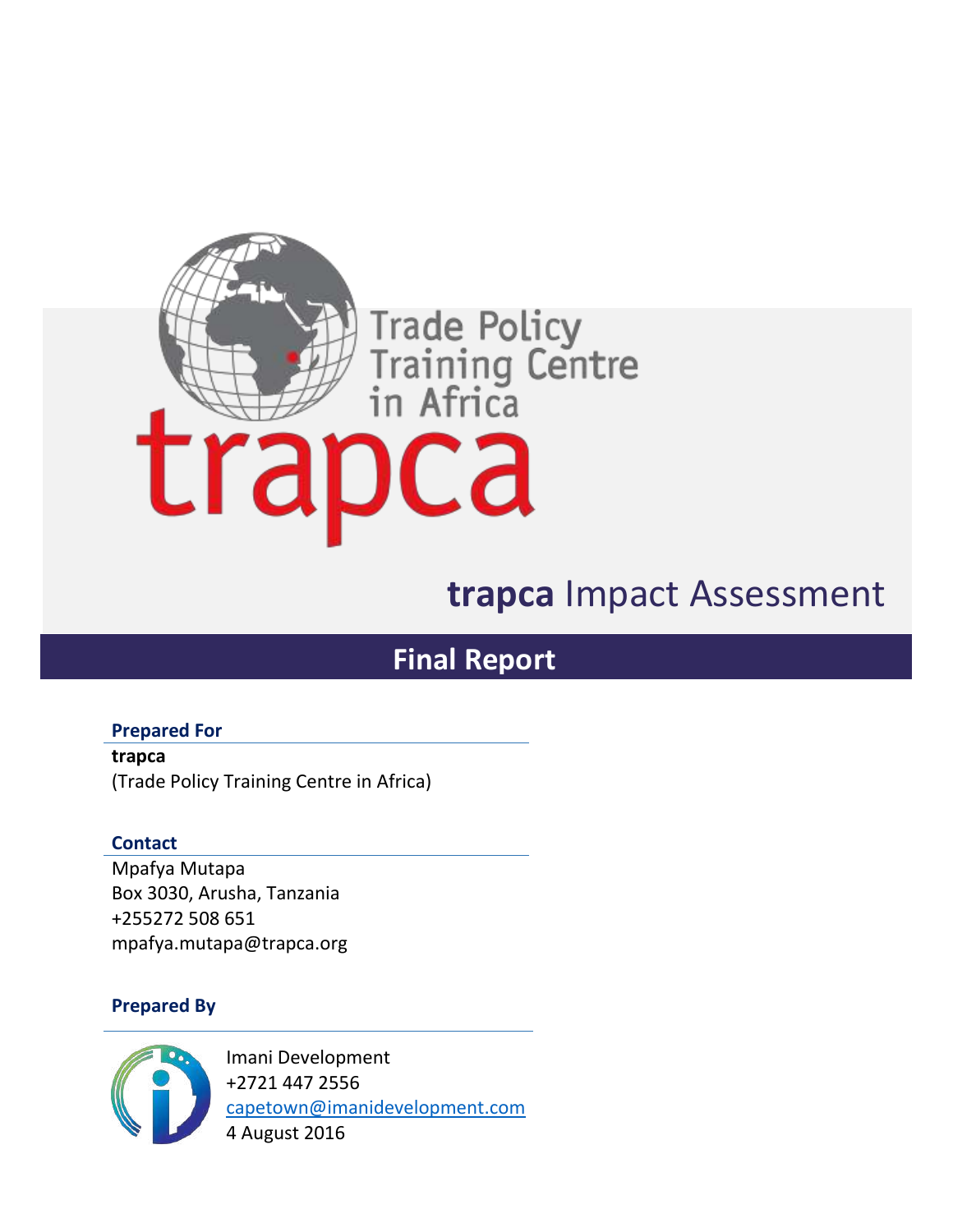## **CONTENTS**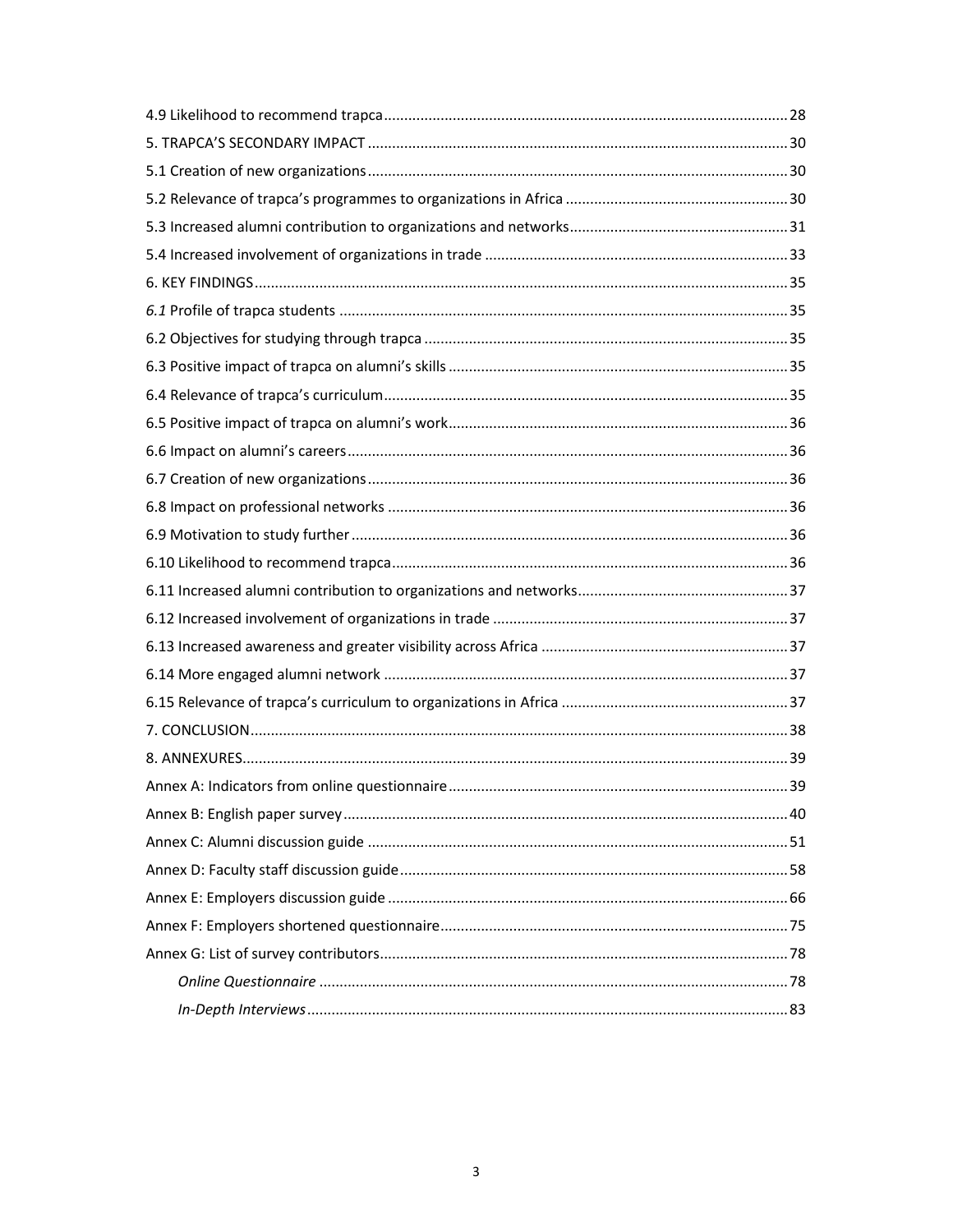## **LIST OF TABLES**

| Table 1: Description of the sample frame, methodology and achieved sample | 10 |
|---------------------------------------------------------------------------|----|
| Table 2: Nationality and country of residence.                            | 16 |
| Table 3: Objectives for studying through trapca                           | 19 |

### **LIST OF FIGURES**

| Figure 1: Impact model                                                  | 12 |
|-------------------------------------------------------------------------|----|
| Figure 2: Most recent course through trapca                             | 14 |
| Figure 3: trapca courses completed                                      | 15 |
| Figure 4: Age distribution of alumni                                    | 15 |
| Figure 5: Gender distribution of alumni                                 | 16 |
| Figure 6: Employment status of alumni                                   | 17 |
| Figure 7: Type of organization that alumni work for                     | 17 |
| Figure 8: Current level in organization                                 | 18 |
| Figure 9: trapca helped alumni to achieve their study objectives        | 20 |
| Figure 10: Impact on ability to collect and analyse trade data          | 21 |
| Figure 11: Impact on ability to develop trade policies and strategies   | 22 |
| Figure 12: Impact on ability to engage in trade negotiations            | 22 |
| Figure 13: Impact on ability to facilitate trade                        | 23 |
| Figure 14: Impact on ability to provide effective leadership            | 24 |
| Figure 15: Additional areas in which trapca training helped alumni      | 24 |
| Figure 16: Relevance of trapca's curriculum                             | 26 |
| Figure 17: Positive impact of trapca on the quality of alumni's work    | 27 |
| Figure 18: The likelihood of alumni to recommend trapca                 | 29 |
| Figure 19: Increased alumni contribution to organizations and networks. | 32 |
| Figure 20: Increased involvement of organizations in trade              | 34 |
|                                                                         |    |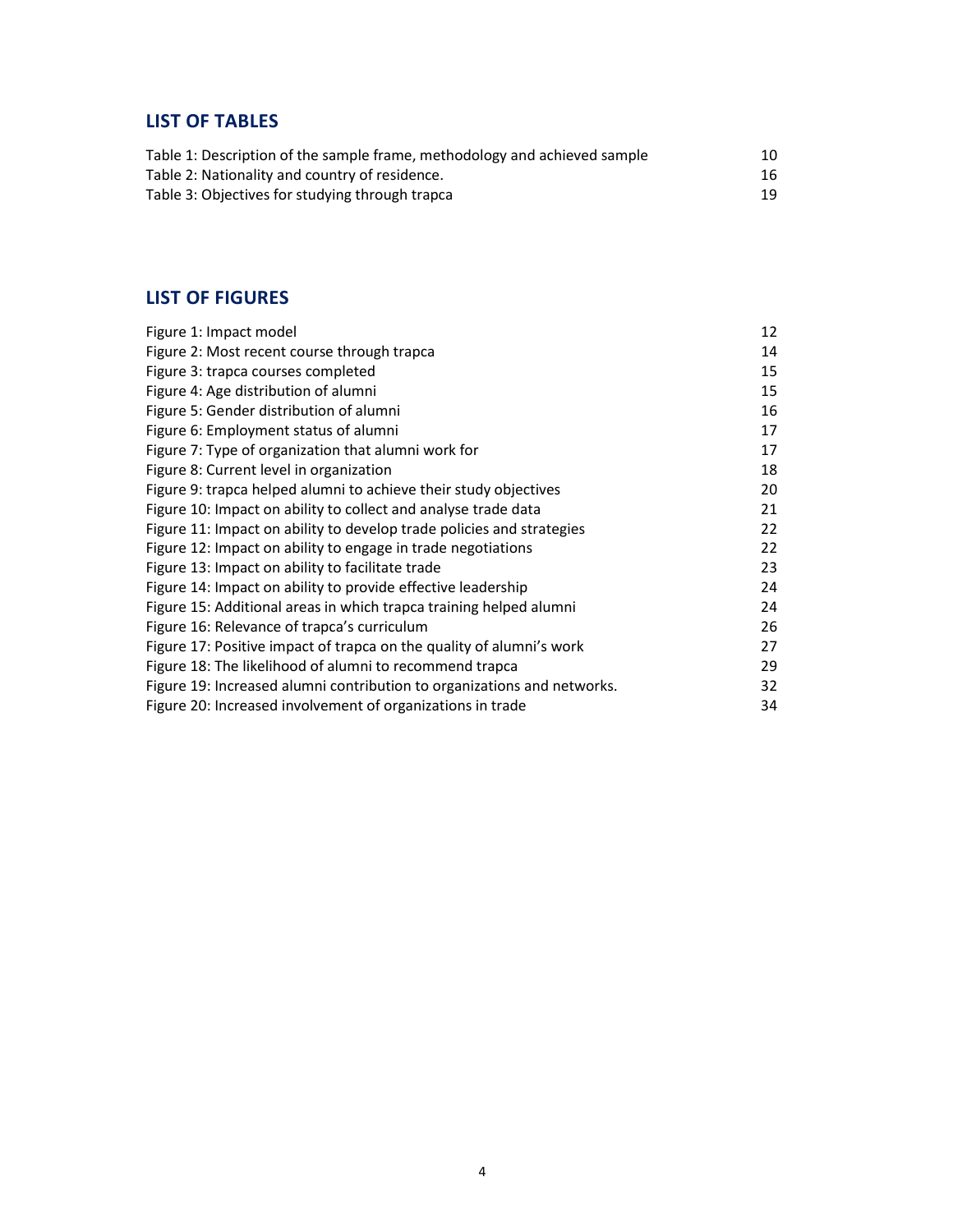# **ABBREVIATIONS**

| <b>ATLA</b>     | Africa Trade Lawyers Association                 |
|-----------------|--------------------------------------------------|
| <b>ECCAS</b>    | Economic Community of Central African States     |
| <b>ESAMI</b>    | Eastern and Southern Africa Management Institute |
| <b>EPAs</b>     | Economic Partnership Agreements                  |
| <b>ITC</b>      | International Trade Centre                       |
| NG <sub>0</sub> | Non-Governmental Organization                    |
| <b>REC</b>      | Regional Economic Community                      |
| Sida            | Swedish International Development Agency         |
| Trapca          | Trade Policy Centre in Africa                    |
| <b>WCO</b>      | World Customs Organization                       |
| WTO             | World Trade Organization                         |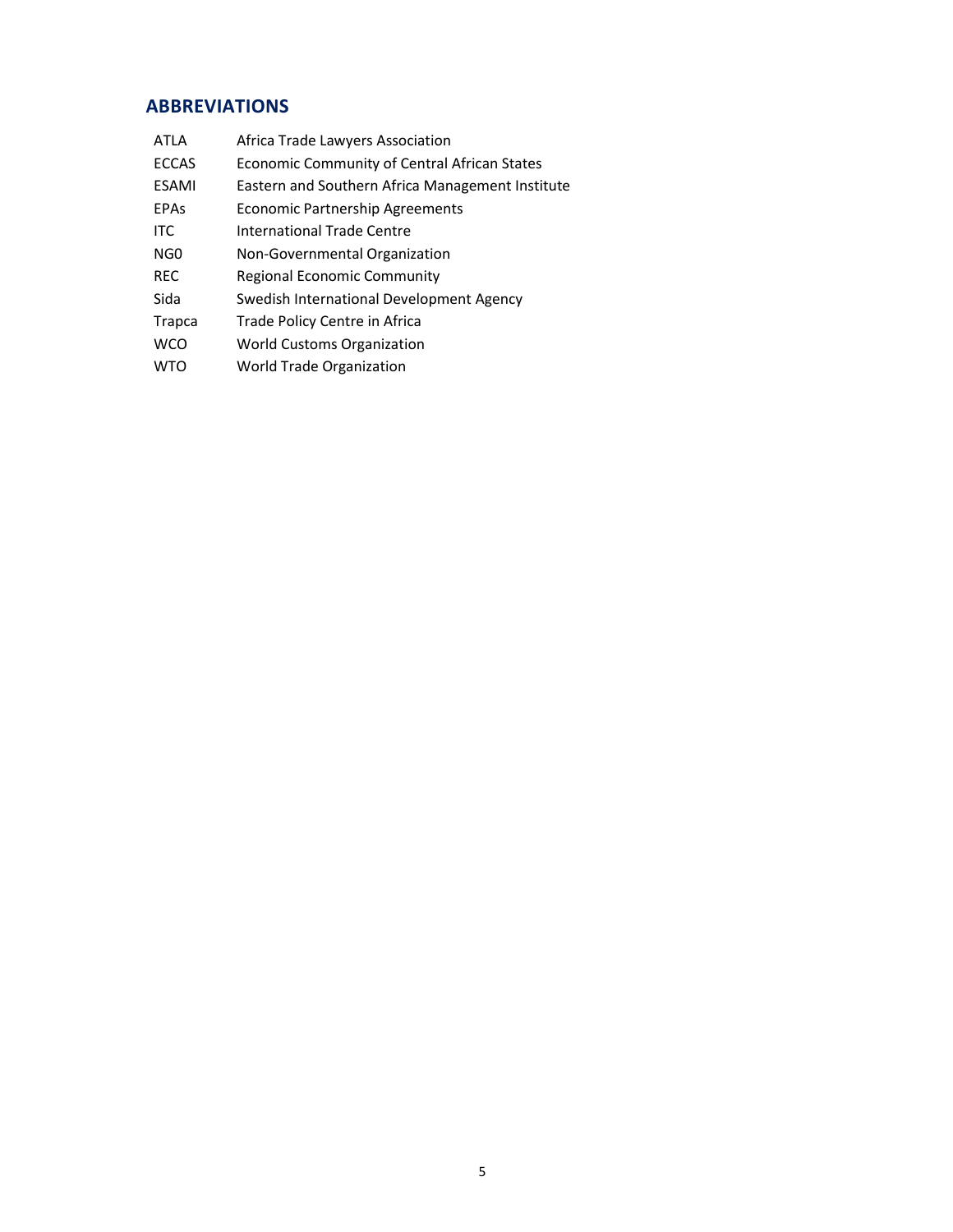# **EXECUTIVE SUMMARY**

The Trade Policy Centre in Africa (trapca) was established in 2006 to enhance trade policy capacity of least-developed and other developing countries in Sub-Saharan Africa. Since its launch, trapca has strived to improve the knowledge and skills of over 1,300 graduates who are actively involved in trade analysis, trade strategy, trade negotiations, and trade facilitation in Africa.

This report describes the findings of an impact evaluation that was conducted in late 2015 by Imani Development. The findings were generally positive. There was evidence of trapca's impact on the abilities, professional networks and careers of its alumni.

The results of this evaluation are positive, although a number of improvement areas were identified.

### **Research methodology**

A mixed methodology was used to gather the experiences and perceptions of three sets of stakeholders: students, faculty staff and employers. This painted a holistic picture of trapca and the areas where it had a positive impact. Overall **483** alumni participated in the survey. In-depth interviews were also conducted with alumni, faculty staff and some employers to provide additional insights.

### **Findings**

Fourteen key findings emerged from this research. These along with some recommendations are discussed in the table below.

| <b>Theme</b>                                           | <b>Highlights</b>                                                                                                                                                                                                                                                                                                                                                                                                                                                                                                                                                                                                                                                                                                                                       |
|--------------------------------------------------------|---------------------------------------------------------------------------------------------------------------------------------------------------------------------------------------------------------------------------------------------------------------------------------------------------------------------------------------------------------------------------------------------------------------------------------------------------------------------------------------------------------------------------------------------------------------------------------------------------------------------------------------------------------------------------------------------------------------------------------------------------------|
| A. Profile of trapca students                          | Majority of alumni respondents were Tanzanian, Zambian,<br>٠<br>Ethiopian, Kenyan and Ugandan.<br>Majority aged 30-39.<br>$\bullet$<br>Roughly a 2:1 gender split between male and females.<br>٠<br>82% of the alumni were employed, though 9% ran their own<br>٠<br>companies.<br>Largest employers of alumni are governments followed by<br>privately owned companies and then other Government<br>agencies.<br>Majority of alumni are in middle management, though many<br>$\bullet$<br>staff from senior management or junior positions have also<br>chosen to study through trapca.                                                                                                                                                                |
| <b>Objectives for studying</b><br>В.<br>through trapca | 90% of alumni had chosen to study through trapca in order<br>٠<br>to improve their skill levels while 60% had chosen to study in<br>order to build their professional networks.<br>90% of the alumni who had intended to improve their skill<br>٠<br>levels or increase their reputation said they had achieved<br>these objectives.<br>64% of alumni said trapca had made a big difference towards<br>٠<br>the achievement of their objectives.<br>It is noteworthy that many alumni who had chosen to study<br>٠<br>in order to improve their skill levels and build their<br>professional networks, had achieved these goals. trapca's<br>ability to assist students to achieve these objectives should<br>be highlighted in its marketing strategy. |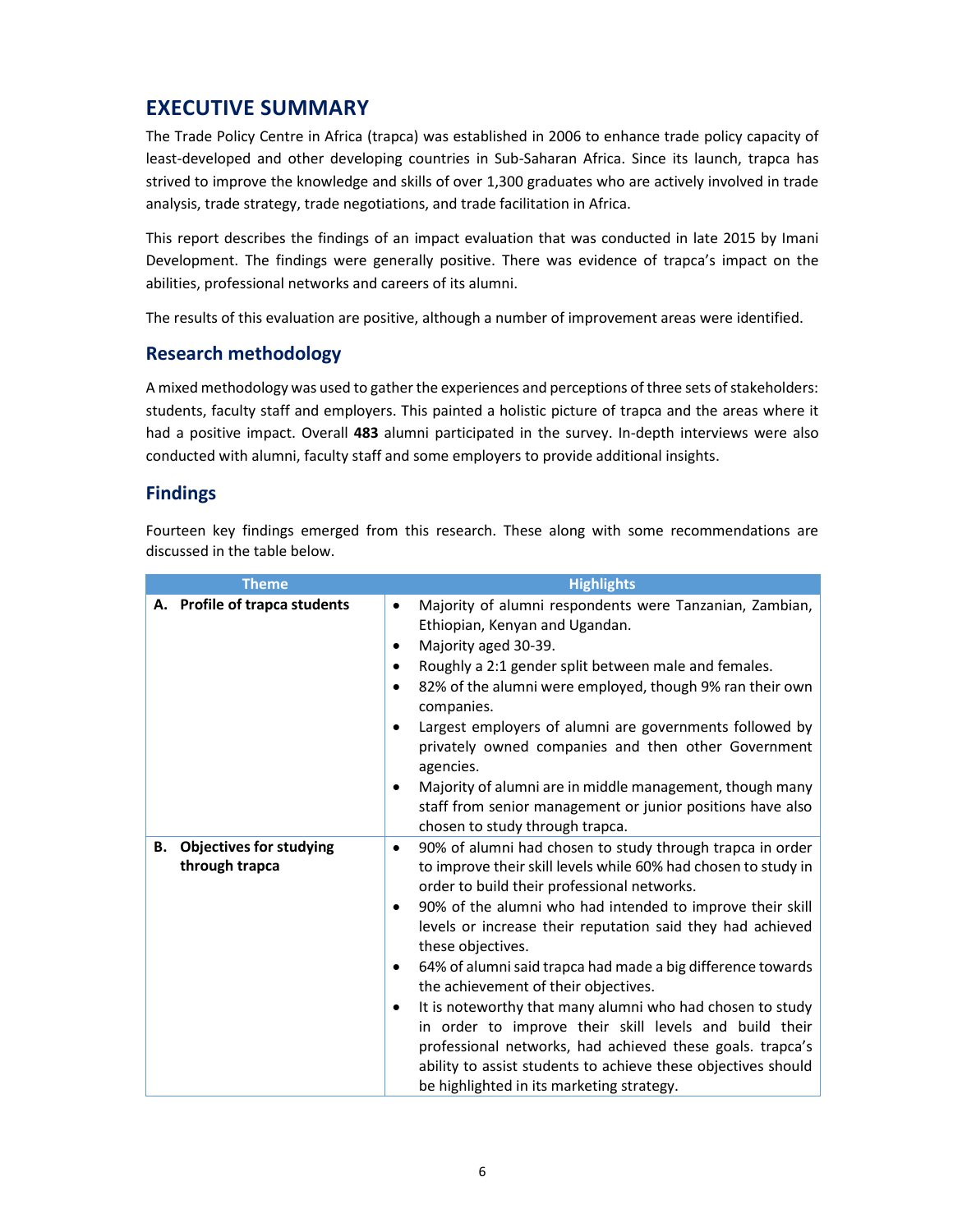|          | <b>Theme</b>                                                                                         | <b>Highlights</b>                                                                                                                                                                                                                                                                                                                                                                                                                                                                                                                                                                                                      |
|----------|------------------------------------------------------------------------------------------------------|------------------------------------------------------------------------------------------------------------------------------------------------------------------------------------------------------------------------------------------------------------------------------------------------------------------------------------------------------------------------------------------------------------------------------------------------------------------------------------------------------------------------------------------------------------------------------------------------------------------------|
|          |                                                                                                      | Many students felt that studying through trapca would also<br>enable them to get a new job or shift sectors. However,<br>trapca's influence in these areas was less pronounced.                                                                                                                                                                                                                                                                                                                                                                                                                                        |
|          | C. Positive Impact of trapca on<br>alumni's skills                                                   | Impact of trapca on alumni's abilities is significant across the<br>٠<br>areas of data collection, trade policy and strategy, trade<br>negotiations, trade facilitation, and leadership.                                                                                                                                                                                                                                                                                                                                                                                                                               |
|          | D. Relevance of trapca's<br>curriculum                                                               | Over nine-in-ten respondents said that the curriculum was<br>$\bullet$<br>either somewhat relevant or very relevant in each of the<br>following areas: trade policy; trade facilitation; trade<br>analysis; trade law; and trade negotiations. These very high<br>ratings suggest that trapca is following the needs of its<br>students, employers and the region in general.<br>Results suggest that trapca can further enhance its relevance<br>$\bullet$<br>and impact by tightening the link between theory and<br>practice, increased collaboration with industry, and by<br>relieving some of the time pressure. |
|          | E. Positive impact of trapca on<br>alumni's work                                                     | 89% of alumni agreed that their studies with trapca has had<br>$\bullet$<br>a positive impact on their work and the quality of their work.<br>This is a finding that should be celebrated and used in<br>$\bullet$<br>promotional<br>material,<br>particularly<br>when<br>targeting<br>employers.                                                                                                                                                                                                                                                                                                                      |
| F.       | Impact on alumni's careers                                                                           | Majority of alumni also indicated that their studies had<br>$\bullet$<br>helped them become more confident in their work, and<br>increase their degree of influence or responsibility in their<br>organizations.<br>There was some evidence that alumni had increased their<br>٠<br>earning potential, changed jobs and become more involved<br>in the field of trade or get the jobs or work they wanted when<br>they enrolled.                                                                                                                                                                                       |
|          | G. Creation of new<br>organizations                                                                  | Some alumni used the knowledge, skills and networking<br>$\bullet$<br>opportunities that they acquired through their studies with<br>trapca to create new organizations.                                                                                                                                                                                                                                                                                                                                                                                                                                               |
|          | H. Impact on professional<br>networks                                                                | trapca had provided a forum for alumni to exchange<br>knowledge, information and experiences.                                                                                                                                                                                                                                                                                                                                                                                                                                                                                                                          |
| ı.       | <b>Motivation to study further</b>                                                                   | A number of alumni felt empowered and motivated to study<br>۰<br>further after completing their studies through trapca. This<br>was an unexpected area of impact.                                                                                                                                                                                                                                                                                                                                                                                                                                                      |
| J.       | Likelihood to recommend<br>trapca                                                                    | 99% of alumni would recommend trapca. This is a good<br>$\bullet$<br>measure of their loyalty to trapca.<br>Opportunity for trapca to engage with alumni in its<br>٠<br>promotion to potential students.                                                                                                                                                                                                                                                                                                                                                                                                               |
| к.<br>L. | <b>Increased alumni</b><br>contribution to organizations<br>and networks<br>Increased involvement of | The findings revealed that over two-thirds of respondents<br>$\bullet$<br>said their studies through trapca had enabled them to<br>contribute slightly or significantly more to public sector<br>institutions (78%), think tanks (70%) and regional economic<br>communities (66%) such as the EAC, SADC, ECOWAS,<br>CEMAC, COMESA.<br>63% of alumni agreed that trapca had helped their                                                                                                                                                                                                                                |
|          | organizations in trade                                                                               | organization to become more active in the field of trade.                                                                                                                                                                                                                                                                                                                                                                                                                                                                                                                                                              |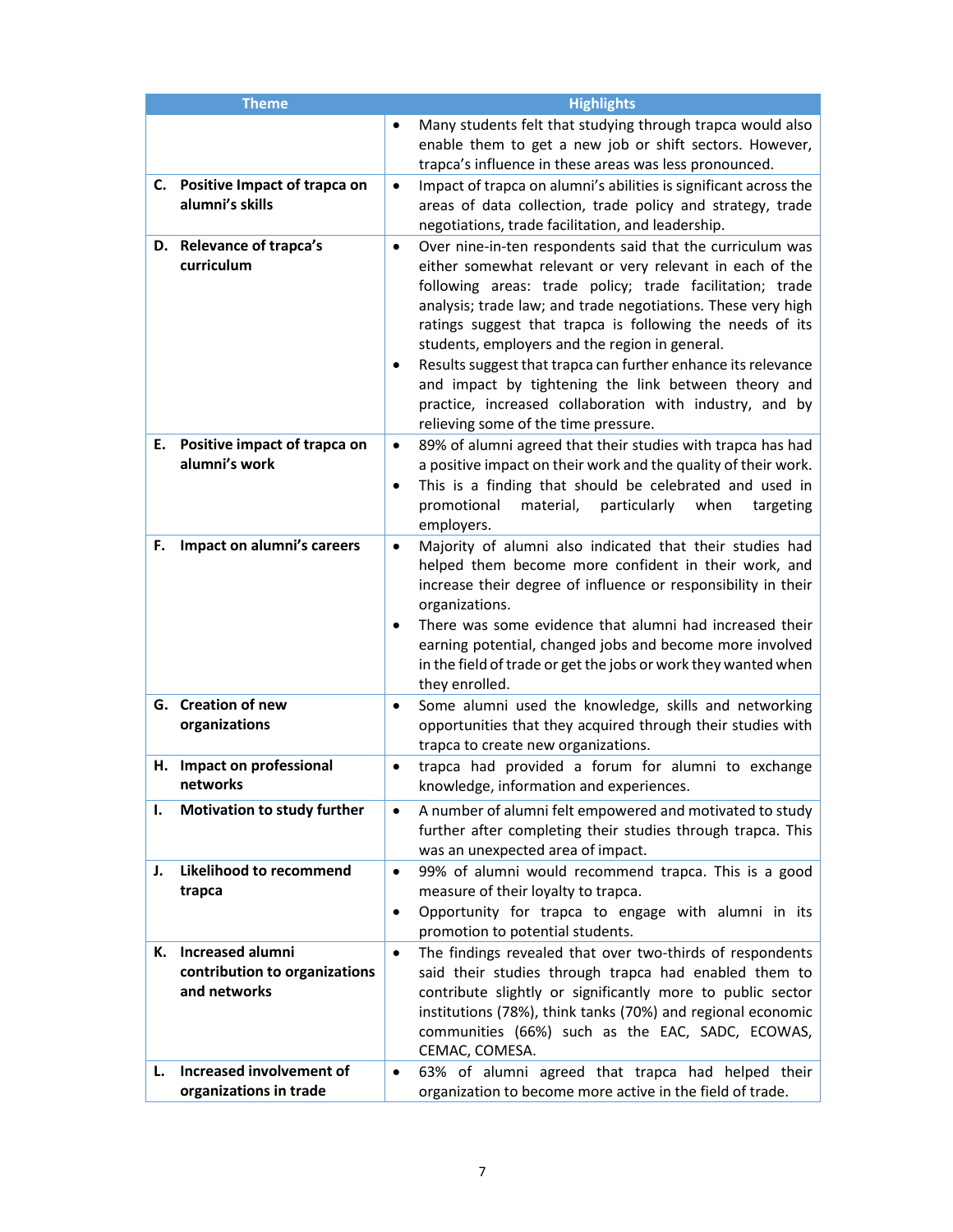| Theme                                                                    | <b>Highlights</b>                                                                                                                                                                                                                                                                                                                                                                                           |
|--------------------------------------------------------------------------|-------------------------------------------------------------------------------------------------------------------------------------------------------------------------------------------------------------------------------------------------------------------------------------------------------------------------------------------------------------------------------------------------------------|
| M. Increased awareness and<br>greater visibility across<br><b>Africa</b> | Perception that many potential students, employers and<br>$\bullet$<br>other stakeholders were not aware of trapca or the<br>programmes it offers.<br>Opportunity to further increase the awareness of trapca into<br>$\bullet$<br>Western and Southern Africa.                                                                                                                                             |
| N. More engaged alumni<br>network                                        | trapca was seen as providing a forum to exchange<br>٠<br>knowledge and experiences, and to build professional<br>networks.<br>Opportunity to increase activities of this network, but first<br>$\bullet$<br>the contact database needs to be updated and cleaned.                                                                                                                                           |
| O. Relevance of trapca's<br>curriculum to organizations<br>in Africa     | Over nine-in-ten respondents said that trapca's curriculum<br>$\bullet$<br>was relevant to their work in the areas of trade policy, trade<br>facilitation, trade analysis, trade law, and trade negotiations.<br>Two potential areas of improvement: increased co-creation<br>$\bullet$<br>of programmes with stakeholders, particularly employers;<br>and increased use of African and real-time examples. |

### **Conclusion**

The evaluation found evidence of trapca's impact on the abilities of its alumni in the areas of data collection, trade policy and strategy, trade negotiations, trade facilitation and leadership. Furthermore, alumni felt that their studies had helped them become more confident and capable in their work, as well as move forward in their careers.

The discussions with alumni, faculty staff and employers revealed that trapca remains relevant and fulfils an important need in Africa. It has enhanced alumni's contribution to their organizations.

However, the evaluation also identified some areas where trapca can further enhance its impact. Some of these areas include a bigger emphasis on Africa-specific and real-time examples, and increased collaboration with employers and other organizations in Africa.

Overall, the tone of this report is positive.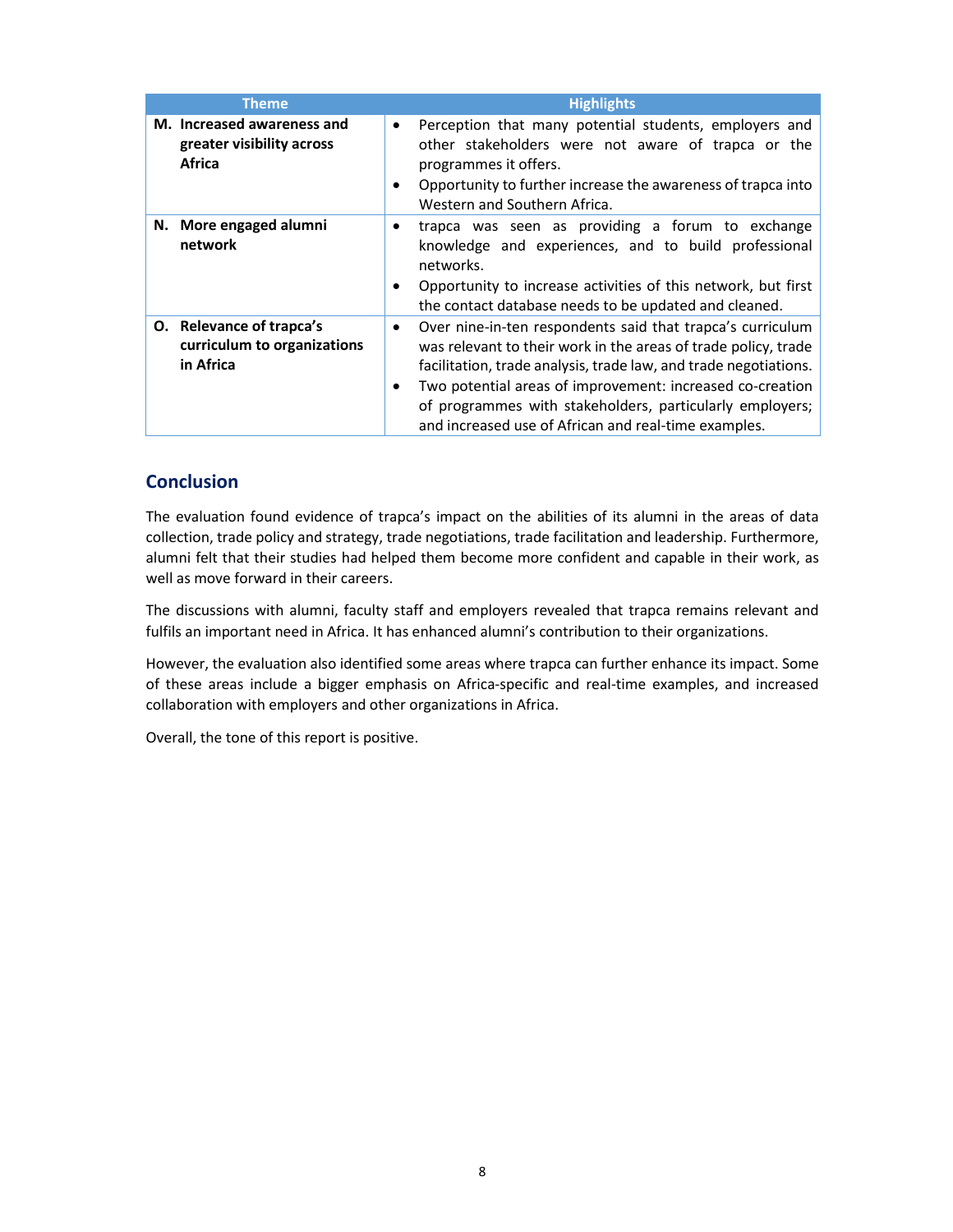# **1. INTRODUCTION**

This report concerns an impact evaluation which sought to trace trapca graduates and assess the effectiveness, relevance and impact of trapca programmes.

The Trade Policy Centre in Africa (trapca) was established in 2006 to enhance trade policy capacity of least-developed and other developing countries in Sub-Saharan Africa. It was also set up to enable networking and information sharing amongst various African Countries. trapca is based in Arusha in Tanzania. It is hosted by Eastern and Southern Africa Management Institute (ESAMI), and academically supported by Lund University in Sweden. Sida has invested in trapca and has provided funding for the projects programmes in the last 9 years.

Since its launch in 2006, trapca has improved the knowledge, skills and networks of over 1,300 people actively involved in trade analysis, trade strategy, trade negotiations and trade facilitation in Africa. This has been achieved through a variety of courses and degrees, with many students choosing to complete multiple courses.

This evaluation examined the different stages of trapca's impact, starting with its direct impact on students and ending with some sense of its impact on trade in Africa. It must be emphasized that this impact evaluation relied on gathering the experiences and perceptions of trapca graduates, their employers and faculty staff. It was not an assessment of trapca's strategic position. Neither was it a satisfaction survey.

Imani Development, a private economic and development consultancy firm, was contracted as an objective party to conduct this impact evaluation.

This report is structured as follows: The research methodology is explained in section two. The profile of trapca's students is outlined in section three. Section four and five assesses trapca's primary and secondary impact. trapca's primary impact is evident in the positive changes to the knowledge, skills, networks and careers of its graduates. Its secondary impact on employers and the region is more anecdotal in nature, and it is difficult to attribute such positive changes only to trapca. Section six summarises the key findings, and provides recommendations to further enhance trapca's impact.

Overall, the tone of this report is positive and reveals the perceived positive impact of trapca on the skills, knowledge, networks and careers of its alumni. However, there remain areas where trapca's impact could be further enhanced.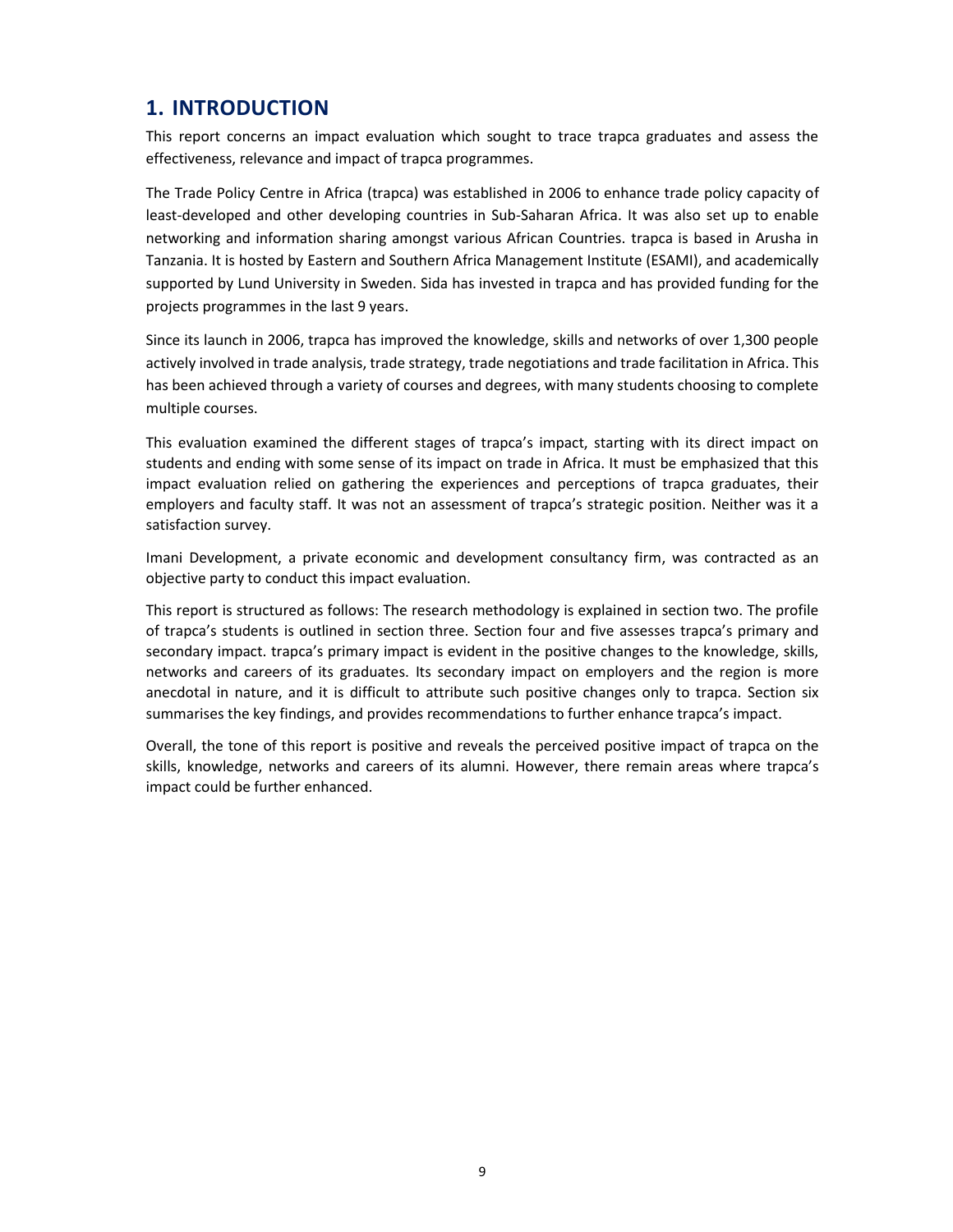# **2. RESEARCH METHODOLOGY**

A mixed methodology was used to gather the experiences and perceptions of three sets of stakeholders: students, faculty staff and employers. This painted a holistic picture of trapca and the areas where it is having a positive impact. The methodology was not designed to measure levels of satisfaction with trapca or monitor its activities against project plans and strategies.

### **2.1 Sample frame and research methodology**

The research targeted three groups of stakeholders. The first group were "alumni" or students who had graduated or completed at least one course with trapca. Alumni were surveyed using online and selfcompleted questionnaires. The second group were "faculty staff" which were those academics and specialists who had provided lectures to trapca students over the past two years. The third group were "employers" which were those organizations that employed trapca alumni.

The following table provides an overview of the survey design, and summarizes the stakeholders, methodology and achieved sample.

| <b>Target Group</b>                       | <b>Sample Frame</b>                      | <b>Methodology</b> | <b>Achieved Sample</b> |
|-------------------------------------------|------------------------------------------|--------------------|------------------------|
| Alumni                                    | 1,318 email addresses gathered from the  | Online survey      | 424                    |
|                                           | alumni database.                         |                    |                        |
| 59 students who were attending classes at |                                          | Paper survey       | 59                     |
|                                           | trapca.                                  |                    |                        |
|                                           | Alumni who gave permission (in the       | In-depth           | 20                     |
|                                           | survey) to be contacted for an in-depth  | interviews         |                        |
|                                           | interview.                               |                    |                        |
| Faculty staff                             | 50 faculty staff who provided lectures   | In-depth           | 10                     |
|                                           | during the past two years.               | interview          |                        |
| Employers                                 | List of 837 employers extracted from the | In-depth           | 15                     |
|                                           | student database.                        | interviews and     |                        |
|                                           |                                          | self-completed     |                        |
|                                           |                                          | questionnaires     |                        |

**Table 1: Description of the sample frame, methodology and achieved sample**

### *A: Research methodology for alumni*

A database of alumni was provided to the research team. This database contained 1,318 distinctive email addresses. It served as the sample frame for the alumni survey.

A questionnaire was developed to measure the impact of trapca on alumni. This questionnaire measured the characteristics, experiences and perceptions of alumni. It also contained a module (kept separate for confidentiality reasons) to enable respondents to update their contact details. trapca can use this information to update its student database. The questionnaire was translated into French since there were a large proportion of Francophones attending this set of classes.

This questionnaire was handed out to 59 students who were attending classes with trapca at ESAMI in Arusha. Completed questionnaires were handed back to researchers, and taken to Cape Town for quality checks and data capturing.

The questionnaire was then streamlined and uploaded into an online format. The final questionnaire took between 10-15 minutes to complete. Invitations were sent to the alumni who had not yet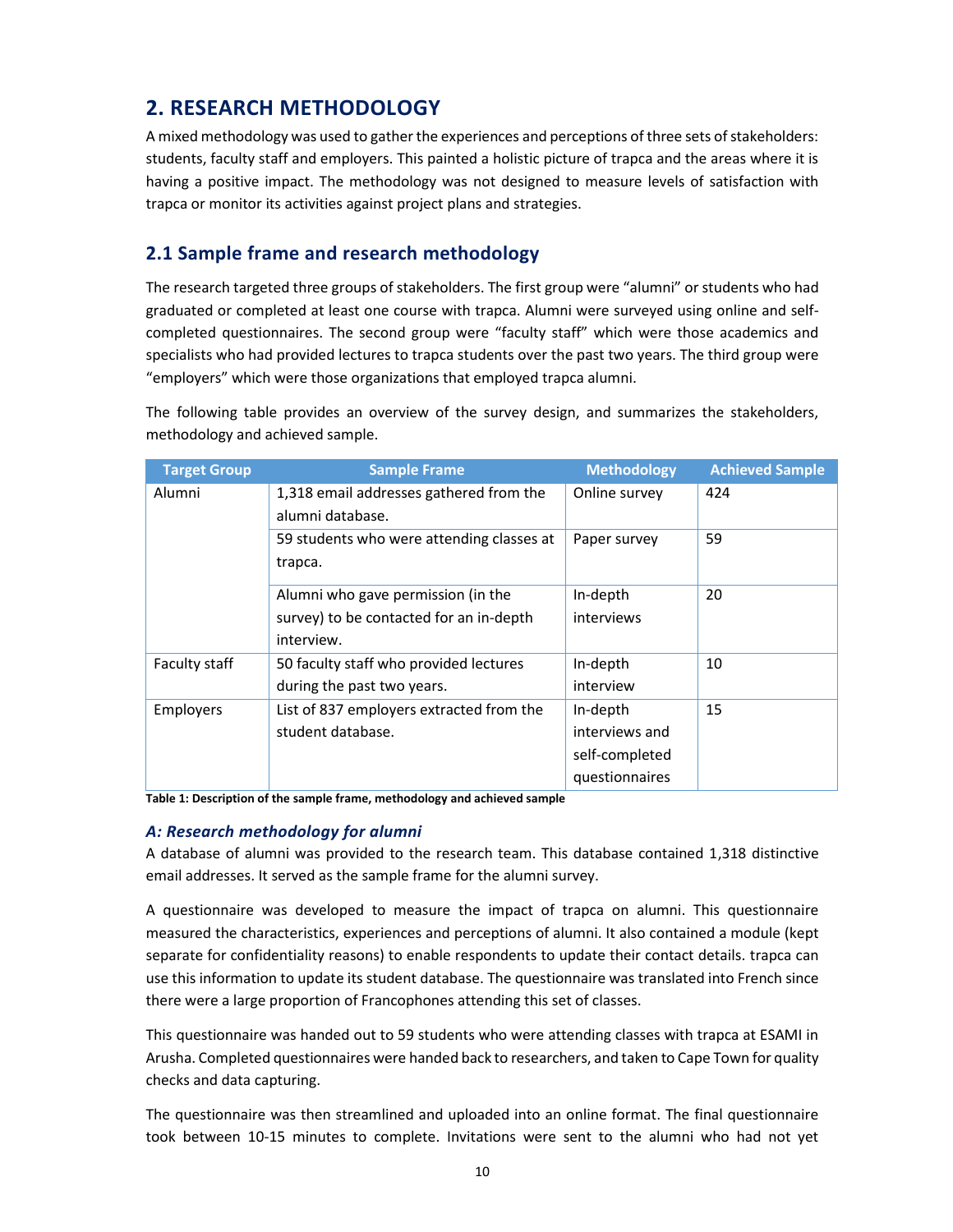completed the survey. This survey initially ran for two weeks, before being extended for a further two weeks. Three reminder emails were sent to encourage alumni to complete the survey. A campaign was run to encourage participation in the online survey, and those students who completed the survey were entered into a lottery to win one of three iPads. These iPads were awarded to alumni in Ethiopia, Rwanda, and Uganda.

The responses from the two questionnaires were reconciled (as far as possible) into a single dataset. This resulting dataset contained 483 respondents, and includes respondents who exited the online survey mid-way. There were some instances where the two questionnaires could not be combined, or where alumni didn't complete all the questions, resulting in a smaller response for some indicators.

A discussion guide was then developed to facilitate interviews with alumni and explore the impact of trapca in more detail. Those alumni who had indicated their willingness to be interviewed (in the survey questionnaire) were approached. Attempts were made to stratify the selection of these alumni by their country of residence, course completed and level in their organization. However, preference was given to finding alumni who were willing to be interviewed. A total of 20 alumni participated in the in-depth interviews, which were conducted and recorded using Skype.

#### *B. Research methodology for faculty staff*

A list of 50 faculty staff that had lectured at trapca over the past two years was provided to the research team. Attempts were made to stratify the selection of the sample by areas of speciality, and whether the staff were academics or practitioners. However, since all 50 faculty staff needed to be approached in order to secure the 10 interviews, it was not possible to apply all the stratification variables as intended.

A discussion guide was developed to facilitate these in-depth interviews, which were conducted and recorded using skype.

#### *C. Research methodology for employers*

A target list of 31 organizations was compiled based on the numbers of trapca alumni they employed. This list was created using the trapca alumni database and updated contact information provided by alumni during this survey.

It proved very challenging to make contact with managers in these organizations and secure successful interviews. The reasons for this difficulty include: a) difficulty identifying suitable respondents and getting their contact details; b) some potential respondents were either not aware of trapca and/or any alumni they employed; c) many emails bounced or were ignored; d) some respondents missed interviews that had been scheduled; e) fieldwork took place in December and January when staff were either preparing for the holidays or just returning from holiday.

Five employers participated in in-depth interviews between December 2015 to February 2016. To increase the response rate, the discussion guide was then converted into a shortened questionnaire which was emailed to employers. With trapca's assistance an additional 10 employers completed this questionnaire between March 2016 - April 2016. This is a sufficient response rate to gain valuable insights from employers.

#### *D. Limitations and lessons*

A total of 483 alumni completed either a physical or online questionnaire. This is a desirable response rate for this type of survey. It suggests that there is a high level of engagement between trapca and its alumni, with many alumni choosing to express their appreciation by participating in the survey. All of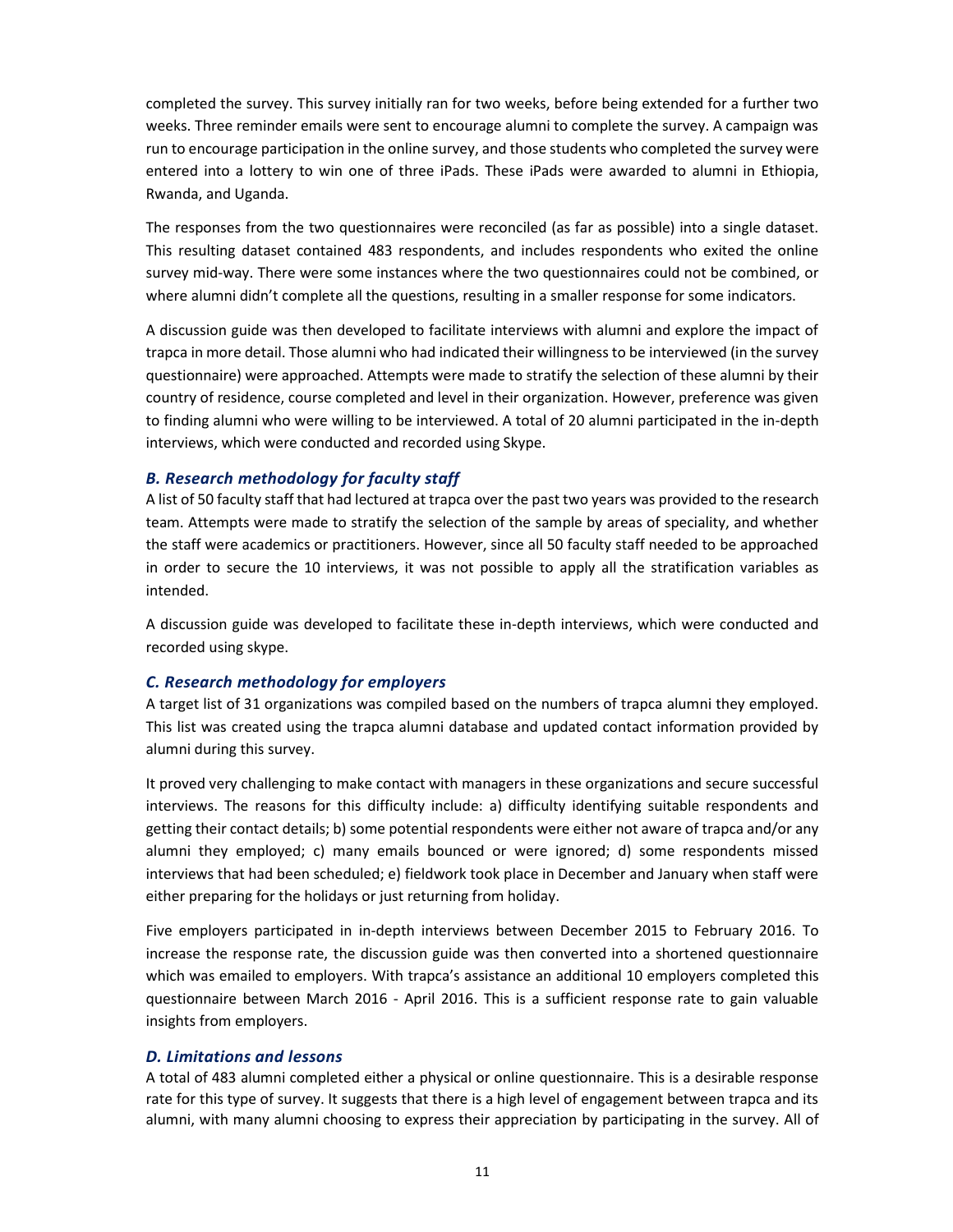the 59 students who were handed a paper questionnaire, completed this questionnaire. However, of the 1,318 students that were invited to participate in the online survey, 424 students chose to complete it. One must acknowledge that the decision to participate may have been influenced by factors such as access to technology or a strong or certain type of viewpoint towards trapca. It may also have been encouraged by the incentive campaign that was run. These factors must be borne in mind when extrapolating these insights to the entire population of trapca alumni. However, the rate of participation was high and this helps to reduce bias in the findings.

The findings emerging from the in-depth interviews with alumni, faculty staff and employers provide insights into trapca's impact. They also provide useful examples that can be used to illustrate this.

The findings suggest that the primary impact of trapca had been on the knowledge, skills, networks and careers of its alumni. Any impact on employers or the region is much more difficult to isolate and attribute to trapca since it would be influenced by many other factors. Nevertheless, anecdotal evidence of this secondary impact is still interesting and may yield insights into how trapca could improve its programmes.

It is proposed that future surveys stick to an online survey for targeting the alumni. The mixed method of handing out questionnaires to some alumni while others completed the online survey led to difficulties in reconciling the datasets. Although a 360-degree view is desirable for the in-depth interviews, the problem of accessing employers would first need to be addressed.

### **2.2 Description of impact model**

It is assumed that trapca's primary impact will be on the students who have graduated from its courses. This impact will be on their skills, knowledge, attitudes and networks. More capable and networked students will then be more likely to succeed in their careers. The research methodology is able to assess this impact, and the findings have endorsed trapca's impact in these areas. This impact model is summarized in figure 1 below.



**Figure 1: Impact model**

It is assumed that trapca will have some secondary impact on those organizations that employ alumni as they receive more effective and insightful employees. Graduates may also increase their contribution in various structures and networks as a result of the knowledge, skills and inspiration they gained from trapca. Finally, these factors may produce some examples of where the influence of trapca can be tracked through to the improvement of trade in Africa. These are all areas where the impact of trapca can only be tracked anecdotally. Furthermore, it is difficult to attribute all such positive changes to the work of trapca.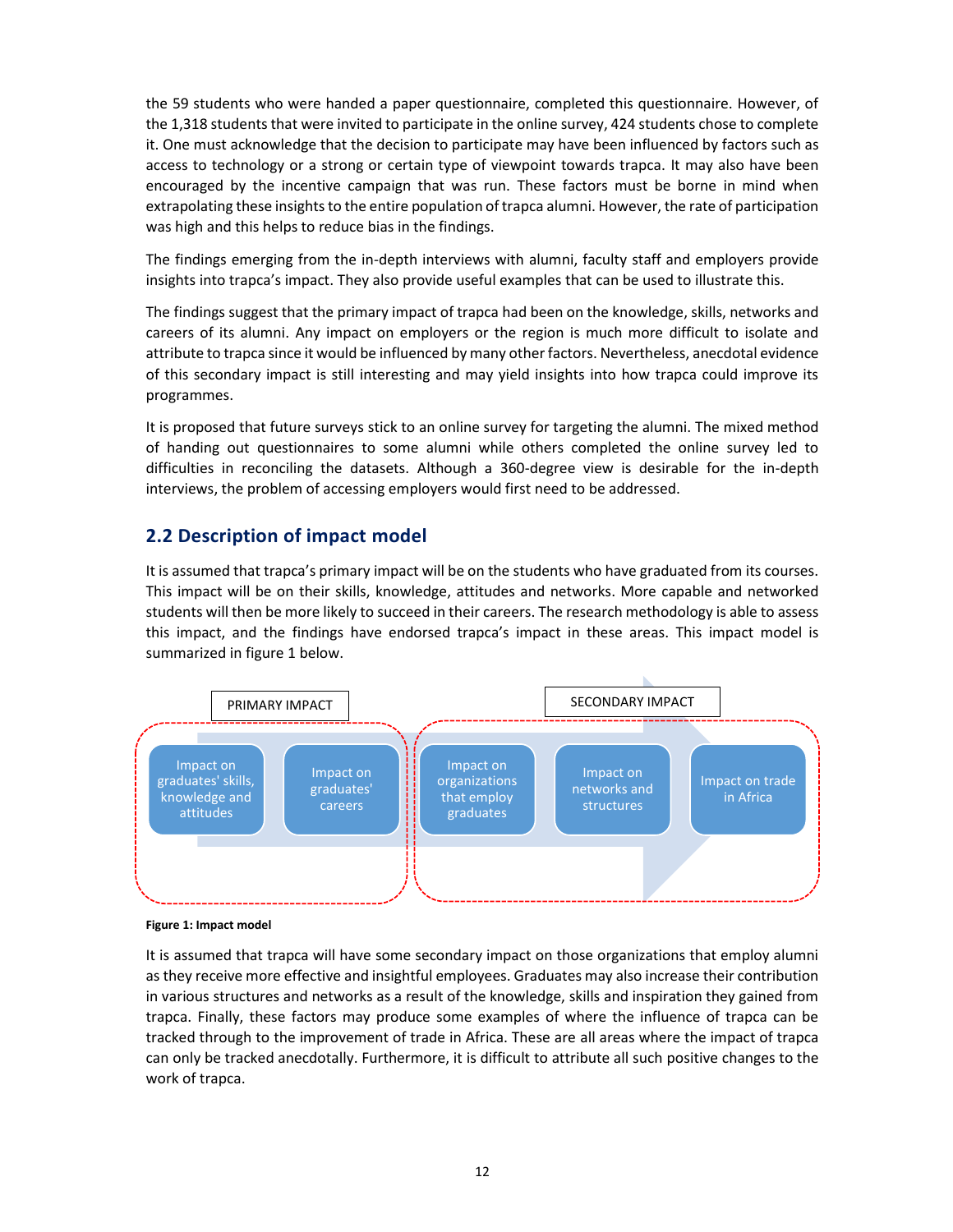Exploring the secondary area of impact is nevertheless valuable as it provides insight into how students are using the training they have received to make a difference in their chosen area of expertise and practice.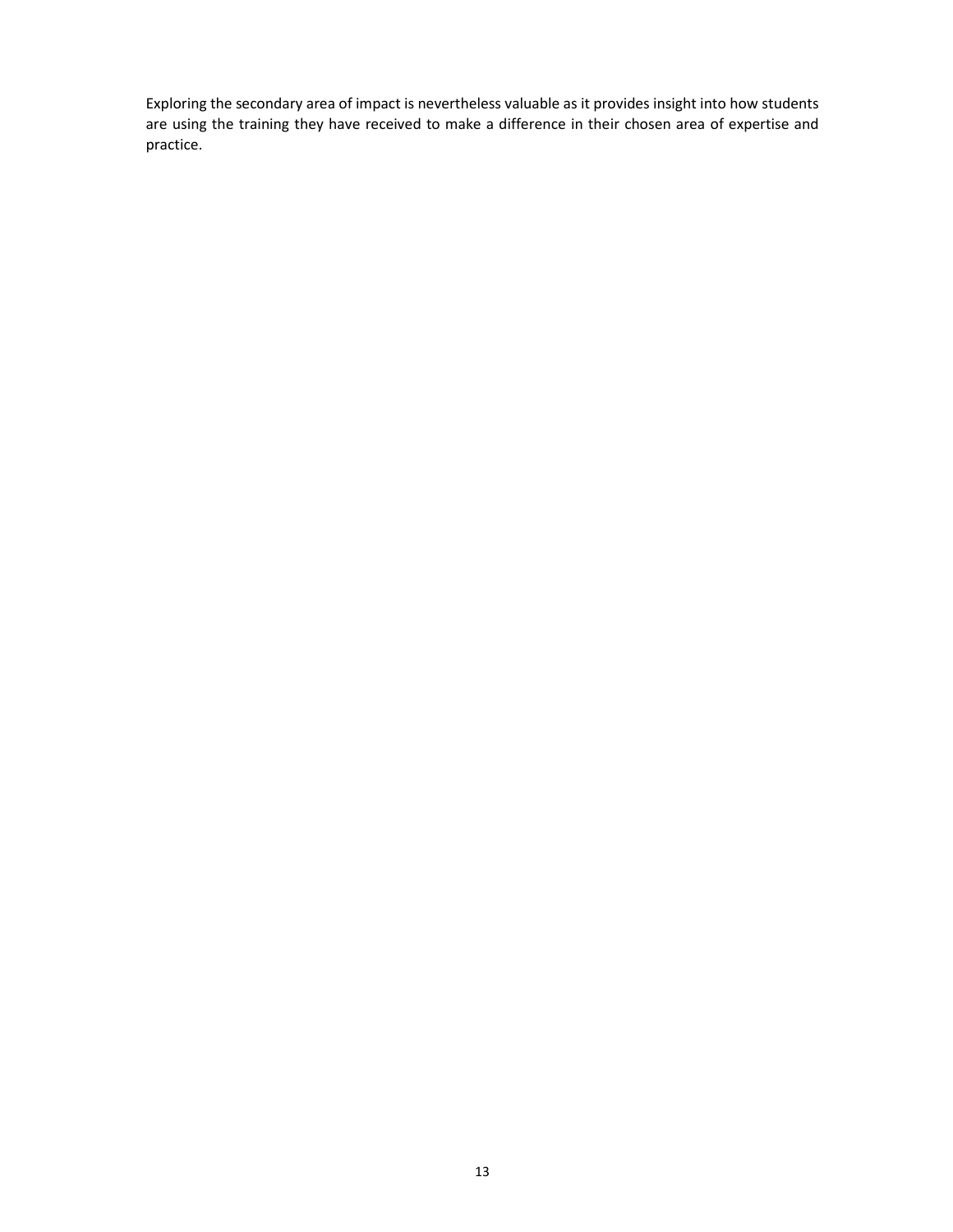# **3. PROFILE OF TRAPCA STUDENTS**

This section outlines the demographic breakdown of the alumni who completed the online and selfcompleted questionnaires.

### **3.1 Most recent course through trapca**

The alumni who completed the survey were asked in which year they had completed their most recent course through trapca. As indicated in the graph below, approximately half (51%) of the 473 respondents said they completed their most recent course in 2015. A further third (35%) had completed their most recent course between 2012 and 2014.



**Figure 2: Most recent course through trapca (n=473)** 

There is a range of possible explanations for this distribution. It is possible that the most recent students had the most updated contact details or felt the strongest desire to complete the survey. It is also possible that many of the older students were continuing to study through trapca, and were therefore recording their most recent year of study as 2015. Either way, it enables a recent picture of trapca's impact to be assembled.

### **3.2 trapca courses completed**

Alumni were asked to select the trapca courses that they had completed. Multiple mentions are possible as many of the 473 alumni who answered this question had completed a multitude of courses (e.g. courses, diplomas and the MSc degree).

As indicated in the graph below, a majority of the respondents (286) indicated that they had completed a Certificate in International Trade and Development (CITD). A significant number of the respondents also completed Intermediate Courses (168 mentions), a Certificate in International Trade Facilitation (117 mentions) and a Post Graduate Diploma Intermediate (101 mentions). There were also respondents who had completed the Post Graduate Diploma Advanced, the Masters Degree or an executive programme.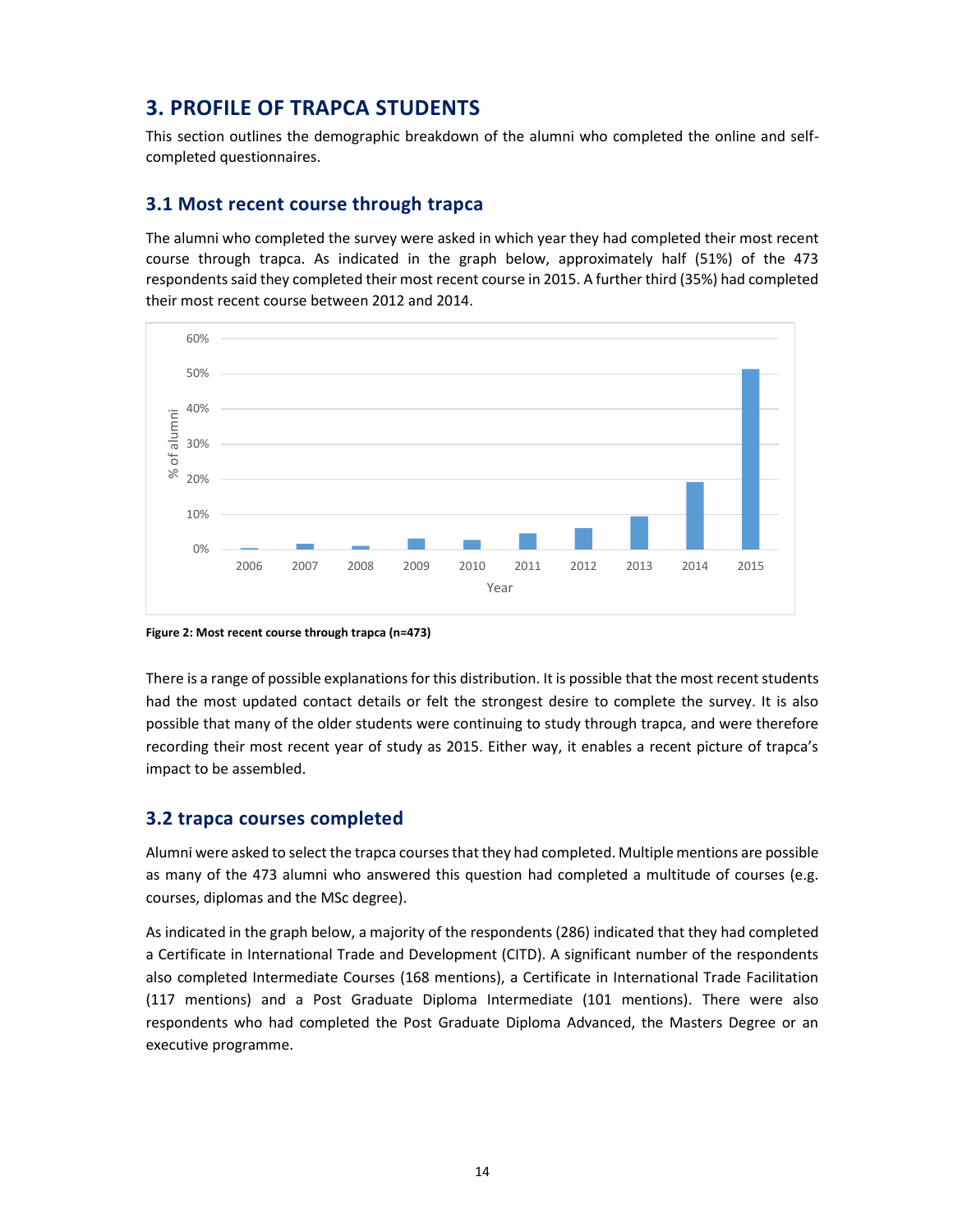

**Figure 3: trapca courses completed (n=473, multiple mentions possible)**

### **3.3 Age distribution of alumni**

The 473 alumni who answered the question about their age, had a minimum age of 23 and an average age of 35. The representation of the various age-categories is illustrated in the figure below.



**Figure 4: Age distribution of alumni (n=473)**

Approximately half (54%) of the respondents fell into the 30-39 age category. A further fourth (42%) fell into the 20-29 and 40-49 age categories.

### **3.4 GENDER DISTRIBUTION OF ALUMNI**

As indicated in the graph below, the majority of the respondents were male, with a gender split of 314 males (66%) and 159 females (34%).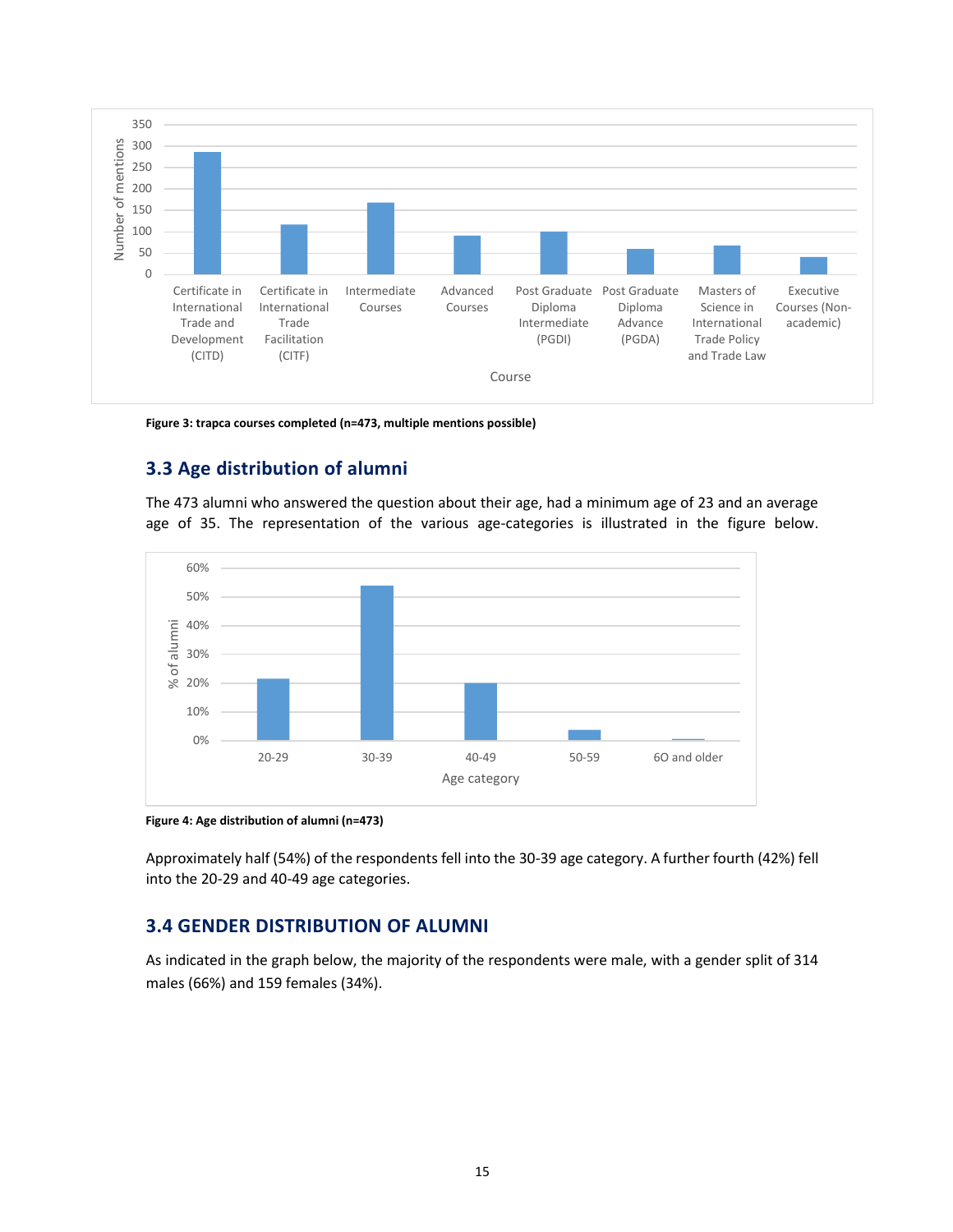

**Figure 5: Gender distribution of alumni (n=473)**

### **3.5 Nationality and country of residence**

The alumni who completed the survey were asked about their nationality and country of residence. As indicated in the table below, the top five nationalities for the 473 alumni who answered this question were Tanzanian, Zambian, Ethiopian, Kenyan and Ugandan. The top five nationalities match the countries where these alumni currently reside. It may be possible that two percent of the alumni moved to Tanzania because of their studies with trapca, or because they were offered a job there afterwards.

| <b>Nationality</b>   | ℅   | <b>Country of Residence</b> |
|----------------------|-----|-----------------------------|
| Tanzanian            | 12% | Tanzania                    |
| Zambian              | 11% | Zambia                      |
| Ethiopian            | 10% | Ethiopia                    |
| Kenyan               | 10% | Kenya                       |
| Ugandan              | 10% | Uganda                      |
| Zimbabwean           | 8%  | Zimbabwe                    |
| Cameroonian          | 7%  | Cameroon                    |
| Malawian             | 7%  | Malawi                      |
| Nigerian             | 6%  | Nigeria                     |
| <b>Burkina Faso</b>  | 3%  | <b>Burkina Faso</b>         |
|                      |     |                             |
| Top 10 nationalities | 85% | Top 10 countries            |
| Other nationalities  | 15% | Other countries             |

**Table 2: Nationality and country of residence. (n=473)**

It is noteworthy that the top ten countries represent 81% of the overall respondents' country of residence. While the majority of alumni come from East Africa, it is evident that trapca also attracts a considerable amount of students from Southern and Western Africa.

The interview participants observed that there were many potential students and employers who were not aware of trapca and its programmes. These discussions identified a demand for trapca to expand to other regions, especially in West Africa, which highlight the opportunity to increase its awareness and visibility across Africa.

### **3.6 Employment status of alumni**

The graph below illustrates alumni's current employment status. As many as four-fifths (82%) of the 414 alumni who answered this question, reported that they are employed and one-in-ten (9%) of the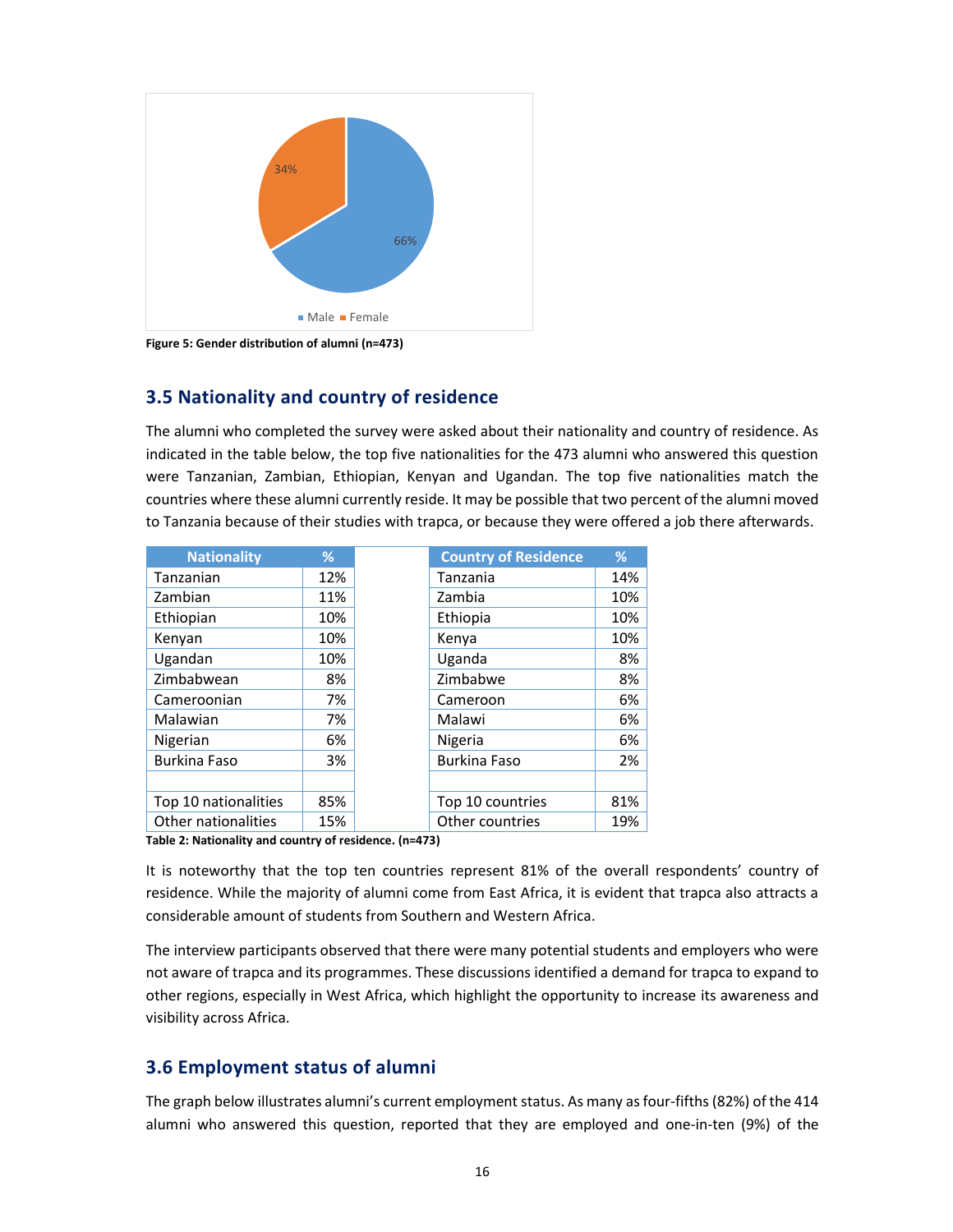

respondents are running their own business. A further one-in-twenty (6%) of the respondents said they were studying full time. A few alumni were also unemployed at the time of the survey.

**Figure 6: Employment status of alumni (n=414)**

The discussions with alumni indicated that some alumni used the knowledge, skills and networking opportunities that they acquired through their studies with trapca to create new organizations. This additional positive impact on alumni's work is discussed further on in this report.

### **3.7 Type of organizations that alumni work for**

The alumni who completed the survey were asked to select the type of organization they work for. As indicated in the graph below, almost half (46%) of the 438 respondents indicated that they work for the government. A further quarter (26%) indicated that they work for a private company.



**Figure 7: Type of organization that alumni work for (n=438)**

The large proportion of students from government hints at the potential to impact significantly on policy processes.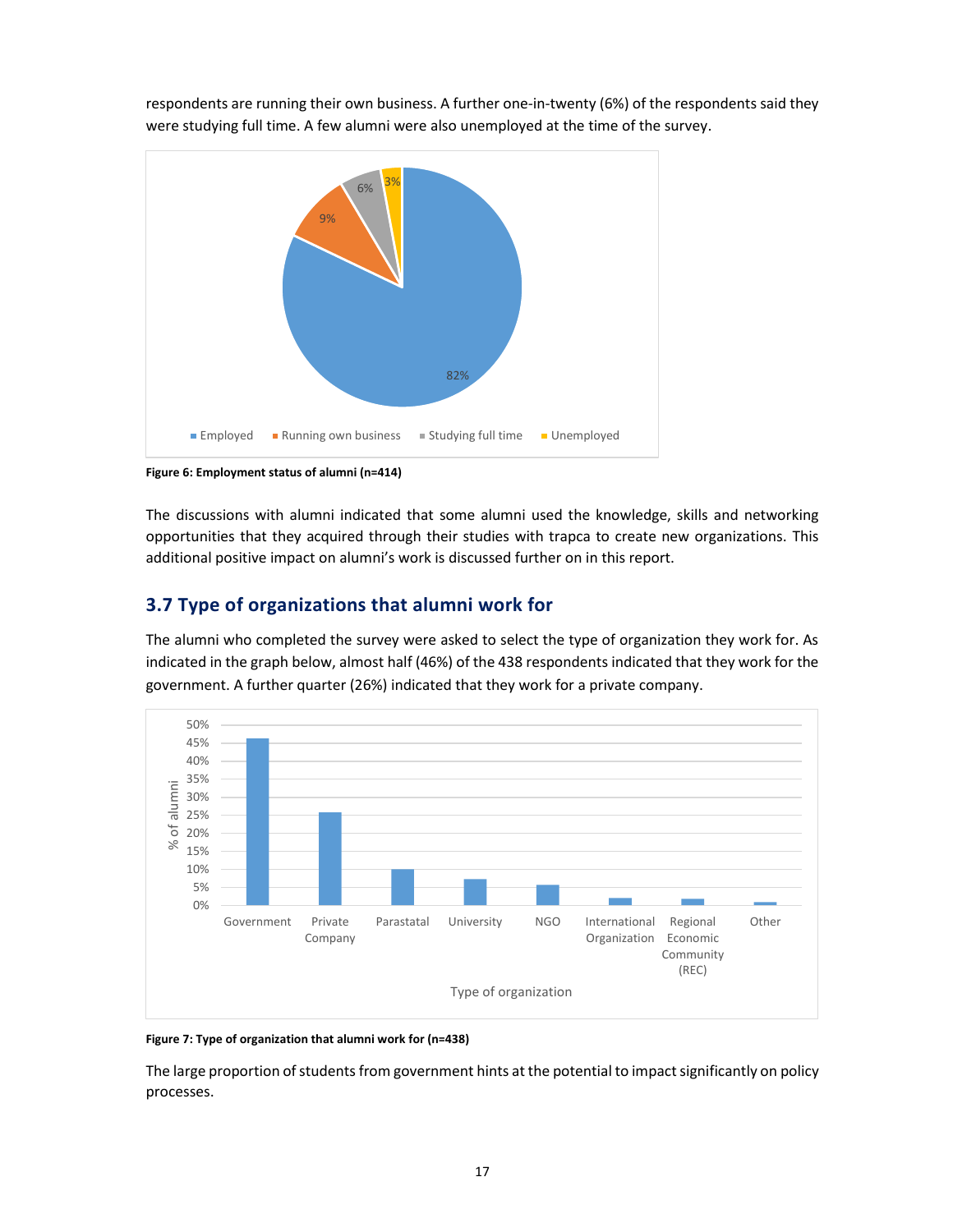Further on in this report, we discuss the recommendation by certain alumni, faculty staff and employers that trapca could increase its impact through greater collaboration with organizations and networks. Furthermore, alumni suggested that these collaborations should actively engage the private sector.

### **3.8 Current level in organization**

Alumni were asked about their current level in the organization they work for. As indicated in the graph below, of the 438 alumni who answered this question, a majority (58%) indicated that they were employed in a middle level position. Furthermore, 27% of the respondents were employed in a senior level position and 10% were employed in a junior or low level position in their organization.



**Figure 8: Current level in organization (n=438)**

Alumni are likely to move up in their organizations over time, and gain more decision-making power as they enter into leadership positions. This will further extend trapca's long-term impact. Trapca might consider a short-term focus on enrolling more people at the executive level. This would ehance its impact on organizations as well as the number of executive level programmes completed.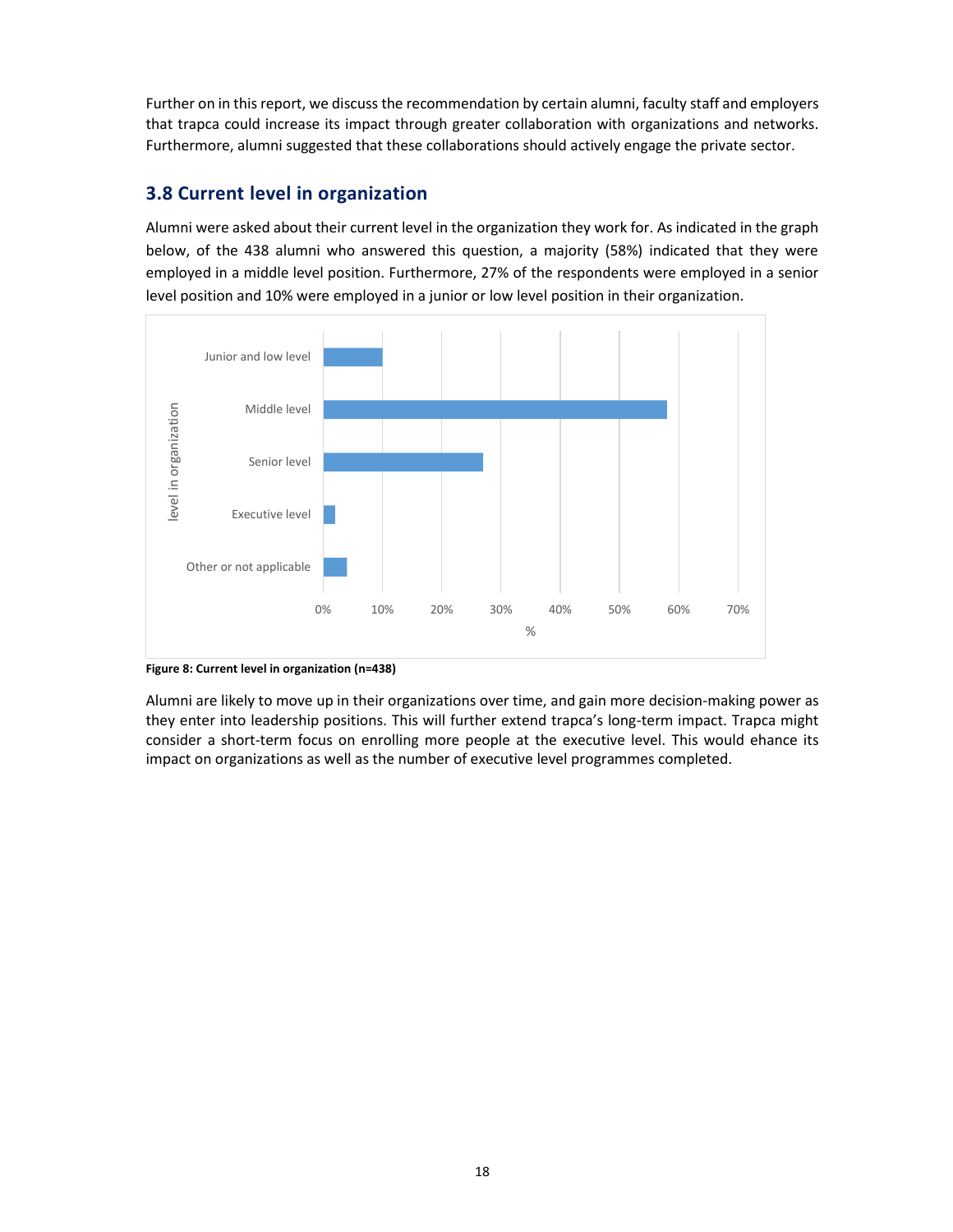# **4. TRAPCA'S PRIMARY IMPACT**

This report hypothesized that trapca's primary impact would be on the students who have graduated from its courses, as this is the area that is most under trapca's influence and control. The findings validate this hypothesis.

This section assesses the impact that trapca has had on alumni's skills, knowledge, attitudes and networks. It also explores whether trapca enabled students to open up new opportunities for themselves and succeed in their careers. Overall, trapca's impact has been positive, though there are some areas for improvement.

### **4.1 Objectives for studying through trapca**

Alumni were asked about their top three objectives for choosing to study through trapca. Of those 467 alumni who answered this question, Nine-in-ten (90%) said they had chosen to study in order to improve their skill levels. A further six-in-ten (60%) had planned to use their studies to help build their professional networks. A significant number also chose to study in order to move into a new field of work (43%), increase their earning potential (25%), apply for a new job (24%) or increase their reputation (21%). These findings are shown in the table below.

|                                      | % Who Had Objective | <b>Of Those Who Mentioned, %</b><br><b>That Achieved the Objective</b> |
|--------------------------------------|---------------------|------------------------------------------------------------------------|
| To increase your earning potential   | 25%                 | 64%                                                                    |
| To get a promotion                   | 16%                 | 59%                                                                    |
| To be able to apply for a new job    | 24%                 | 38%                                                                    |
| To move into a new field of work     | 43%                 | 49%                                                                    |
| To shift sectors                     | 12%                 | 37%                                                                    |
| To build your professional networks  | 60%                 | 83%                                                                    |
| To improve your skill levels         | 90%                 | 90%                                                                    |
| To increase your reputation          | 21%                 | 90%                                                                    |
| Did not choose. My employer sent me. | 4%                  | 38%                                                                    |
| Other                                | 1%                  | 67%                                                                    |

**Table 3: Objectives for studying through trapca (n=467, multiple mentions possible)**

Respondents were then asked which of their top three objectives had been achieved.

Nine-in-ten (90%) alumni who had intended to improve their skill levels or increase their reputation said they had achieved these objectives. Furthermore, a majority who had chosen to study in order to build their professional networks (83%), increase their earning potential (64%), or get a promotion (59%) said these objectives had also been achieved.

Approximately four-in-ten alumni who had chosen to study in order to move into a new field of work (49%), to be able to apply for a new job (38%), or to shift sectors (37%) said these objectives had been achieved. The interviews with alumni endorsed these findings, and revealed a number of examples of where trapca had helped alumni to better position themselves in the job market.

It is noteworthy that many alumni who had chosen to study in order to improve their skill levels and build their professional networks, had achieved these goals. It is suggested that trapca highlight its ability to improve alumni's skills and build professional networks in its marketing strategy.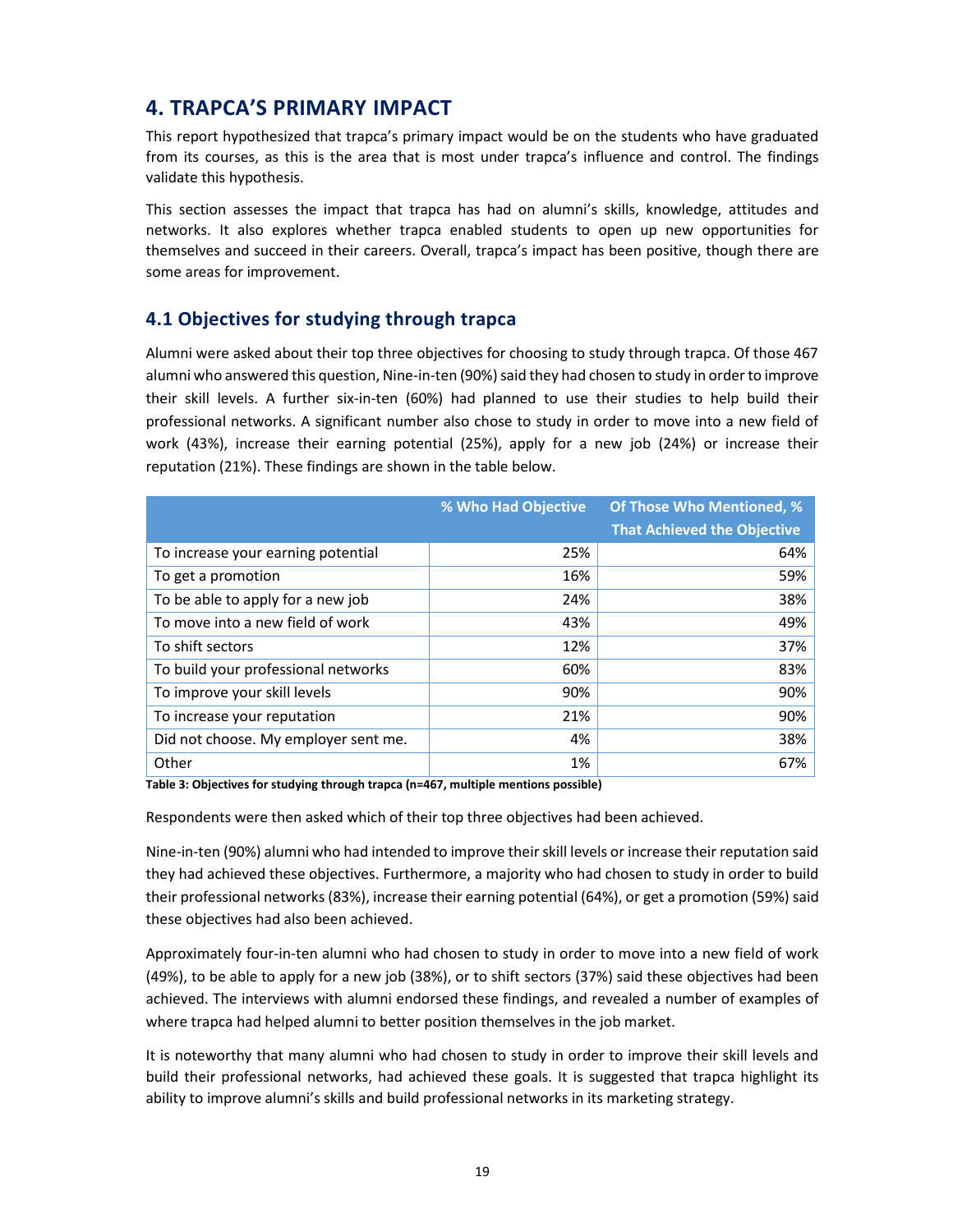### **4.2 trapca helped alumni to achieve their study objectives**

Alumni were also asked to what extent their studies with trapca had helped them to achieve their top three objectives.

As indicated in the graph below, nearly two-thirds (64%) of the 467 alumni who answered this question, indicated that their studies made a big difference towards the achievement of their objectives. Furthermore, 17% of the respondents indicated that they could not have done this without trapca.



**Figure 9: trapca helped alumni to achieve their study objectives (n=467)**

These findings suggest that trapca has had a significant impact on its alumni's ability to achieve their objectives for studying. This is a finding that should be celebrated.

Below is an extract from one of the interviews to help illustrate this point.

*"I have achieved my objectives to a large extent. Joining trapca has given me knowledge that I don't think I would have had access to from other universities. Especially from the fact that we are being taught by more or less the best from all over the world with such vast experience. I am getting firsthand information and it is also a benefit to me because I get to interact with people from different fields, so I get knowledge on a lot of things, not just trade facilitation, but even things that extend out of trade. It kind of gives me the full package, not just one particular field. It gives me a good perspective on things." trapca alumnus, Malawi.*

### **4.3 Positive impact of trapca on alumni's skills**

Alumni were asked a battery of questions about their abilities in the areas of data collection, trade policy and strategy, trade negotiations, trade facilitation, and leadership. For each indicator, alumni were asked about the extent to which they agreed or disagreed that trapca had helped to improve their abilities in this area. The reported impact on alumni's abilities is significant across all of these areas, though there are certain areas (such as "*design* support programmes for Aid for Trade") where there is room for trapca to further improve its curriculum.

Faculty staff and employers were also asked about alumni's abilities, perceived skills shortages and to provide examples of where alumni have used what they've learned in their studies to strengthen their organizations. These results will be discussed further on in this report.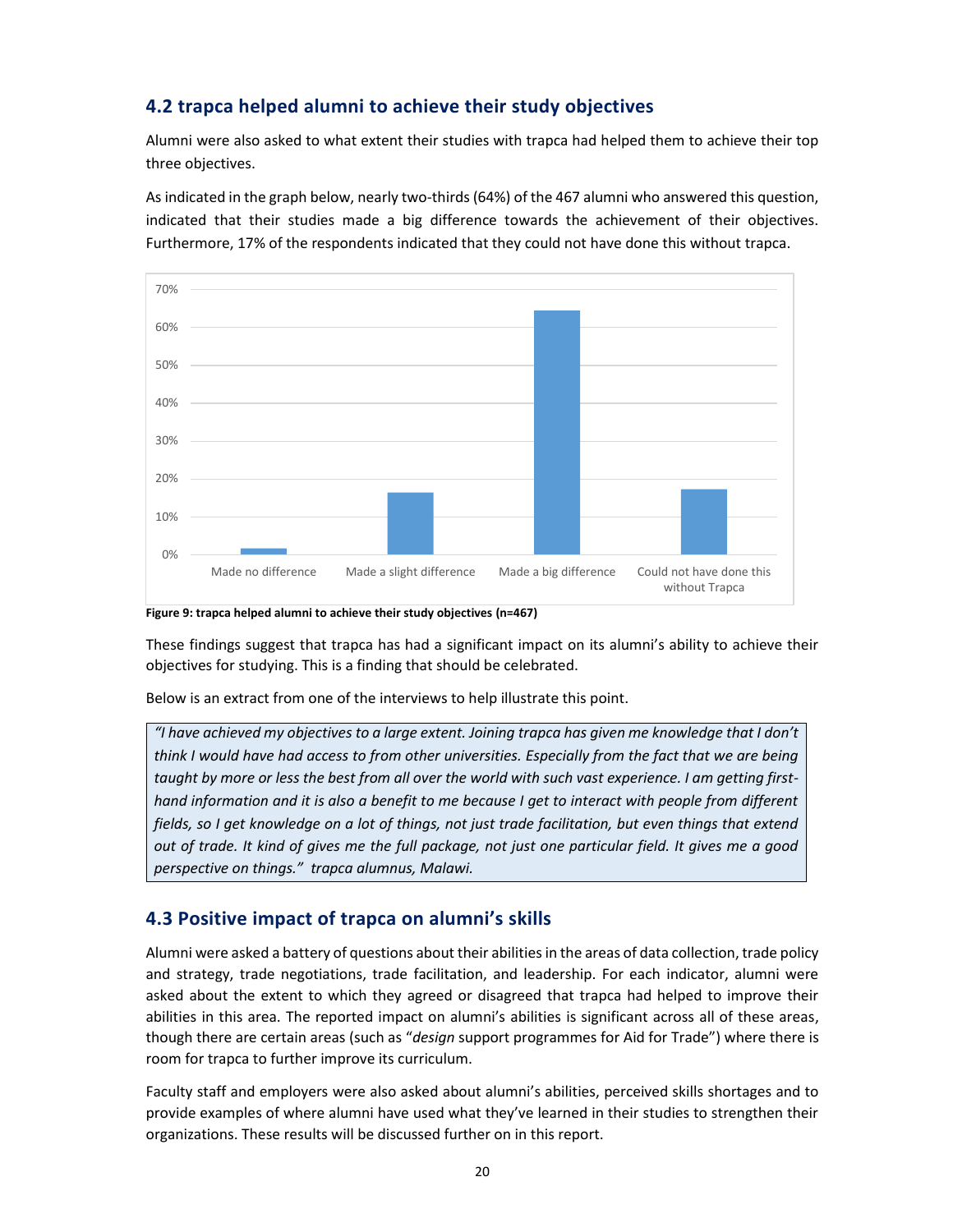#### *A. Impact on ability to collect and analyse trade data*

Alumni were asked about the impact of trapca on their ability to collect and analyse trade data. Of the 394 alumni who answered this question, more than four-in-five respondents said that they agreed or strongly agreed that trapca had improved their abilities to collect trade related data (89%), conduct trade related analysis (86%) or determine the impact of trade agreements (90%). These findings are shown in the graph below.



#### **Figure 10: Impact on ability to collect and analyse trade data (n=394)**

An alumnus from Tanzania explained this impact of trapca in her own words.

*"Trapca has helped me to learn more about trade and data analysis and therefore I think I am the only person in the office who can retrieve and analyse data from the Commodity Trade Statistics Database (COMTRADE) for example." trapca alumna, Tanzania.*

#### *B. Impact on ability to develop trade policies and strategies*

Alumni were asked to what extent they agreed or disagreed that trapca training had improved their ability to develop trade policies and strategies. Over three-quarters of respondents either agreed or strongly agreed that trapca had improved their abilities to conduct policy related research (85%), and develop trade policy and strategy documents (79%). Approximately two-thirds said that it had improved their abilities to "*design* support programmes for Aid for Trade" (65%), and this is an area where trapca could investigate how to incorporate into the curriculum. The graph below illustrates this positive perception.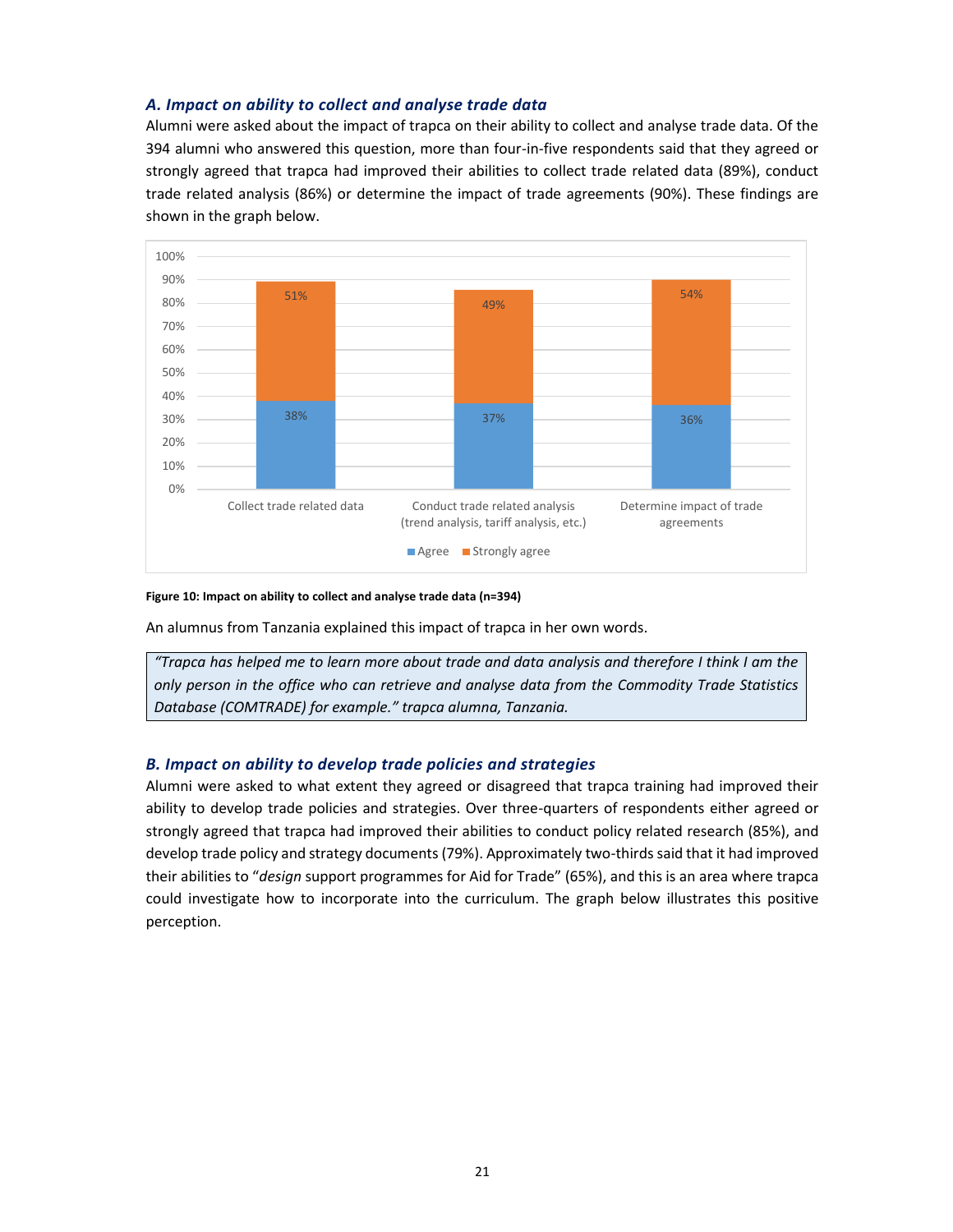

**Figure 11: Impact on ability to develop trade policies and strategies**

### *C. Impact on ability to engage in trade negotiations*

Alumni were asked about the impact of trapca on their ability to engage in trade negotiations. As indicated in the graph below, slightly over two-thirds of alumni either agreed or strongly agreed that trapca had improved their abilities to establish offensive and defensive negotiation positions (75%), negotiate trade agreements (76%) and develop negotiations schedules (70%).



**Figure 12: Impact on ability to engage in trade negotiations (n=452)**

An alumnus from Gabon shared his story (see below) of how trapca helped him to negotiate Economic Partnership Agreements (EPAs).

*"I am in charge of negotiations regarding Economic Partnership Agreements (EPAs) and what I learnt through my studies with trapca is very useful is this regard. I am also engaged in a PHD regarding the analysis of turbulence in regional trade negotiations in central Africa and the programme I attended at trapca gave me a very good base for the study." trapca alumnus, Gabon.*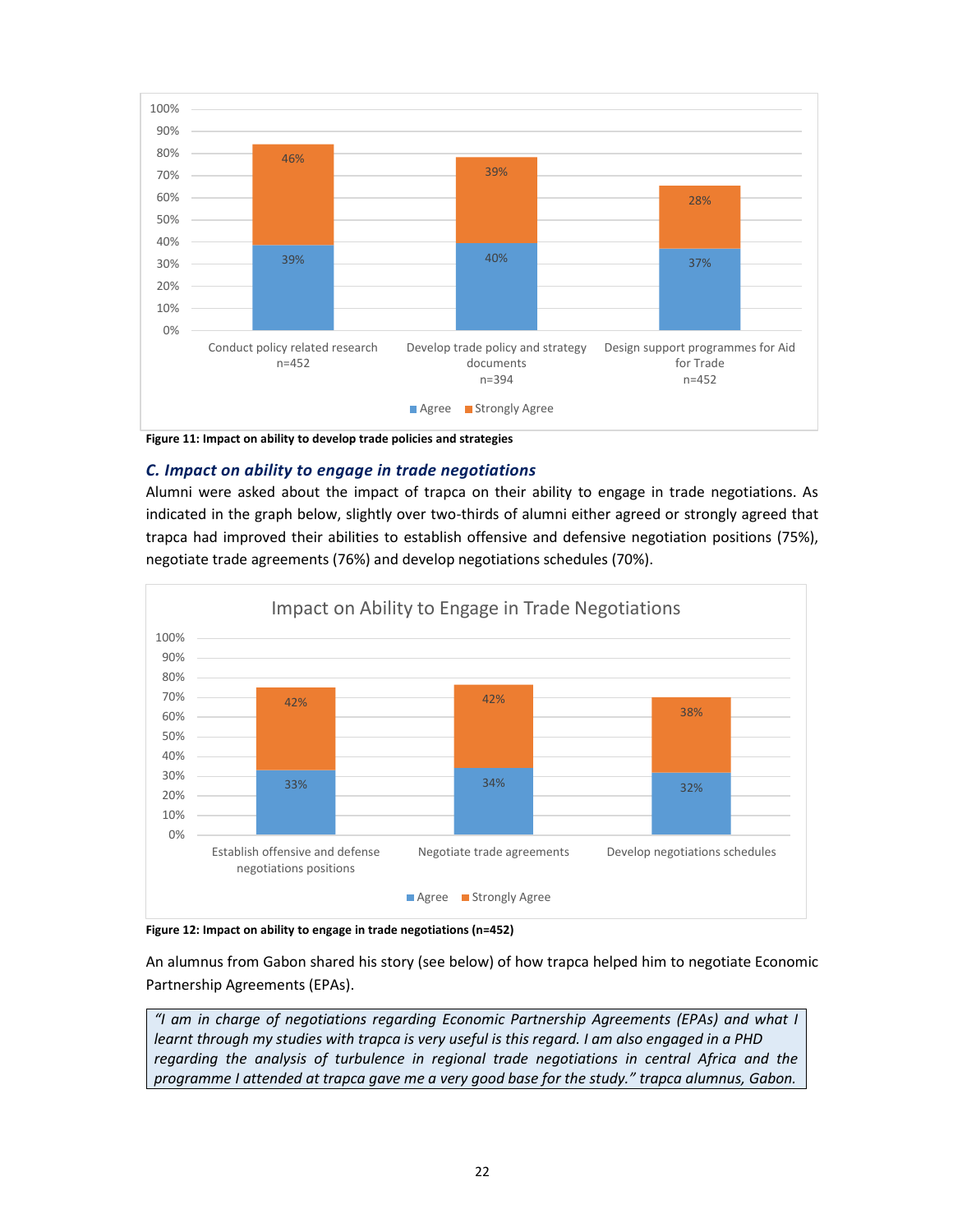### *D. Impact on ability to facilitate trade*

The alumni were asked to what extent they either agreed or disagreed that trapca studies improved their ability to facilitate trade. Approximately four-in-five alumni reported that their studies had helped them to better understand customs procedures (81%), understand trade corridors (81%), and improve coordination between regulatory bodies involved in trade (78%). These results are shown in the graph below.



**Figure 13: Impact on ability to facilitate trade**

The quote below helps illustrate the perception of how trapca had helped alumni to improve their trade facilitation skills.

*"My studies with trapca is very relevant and helpful regarding the understanding and implementation of trade facilitation agreements." trapca alumnus, Malawi.*

### *E. Impact on ability to provide effective leadership*

Alumni were asked to what extent they agreed or disagreed that their studies through trapca had helped them to become more effective leaders in their organizations. As indicated in the graph below, over four-in-five alumni either agreed or strongly agreed that trapca had improved their abilities to provide effective leadership to their teams (88%) and strengthen their organizations (85%). This is a valuable and frequently overlooked area of impact.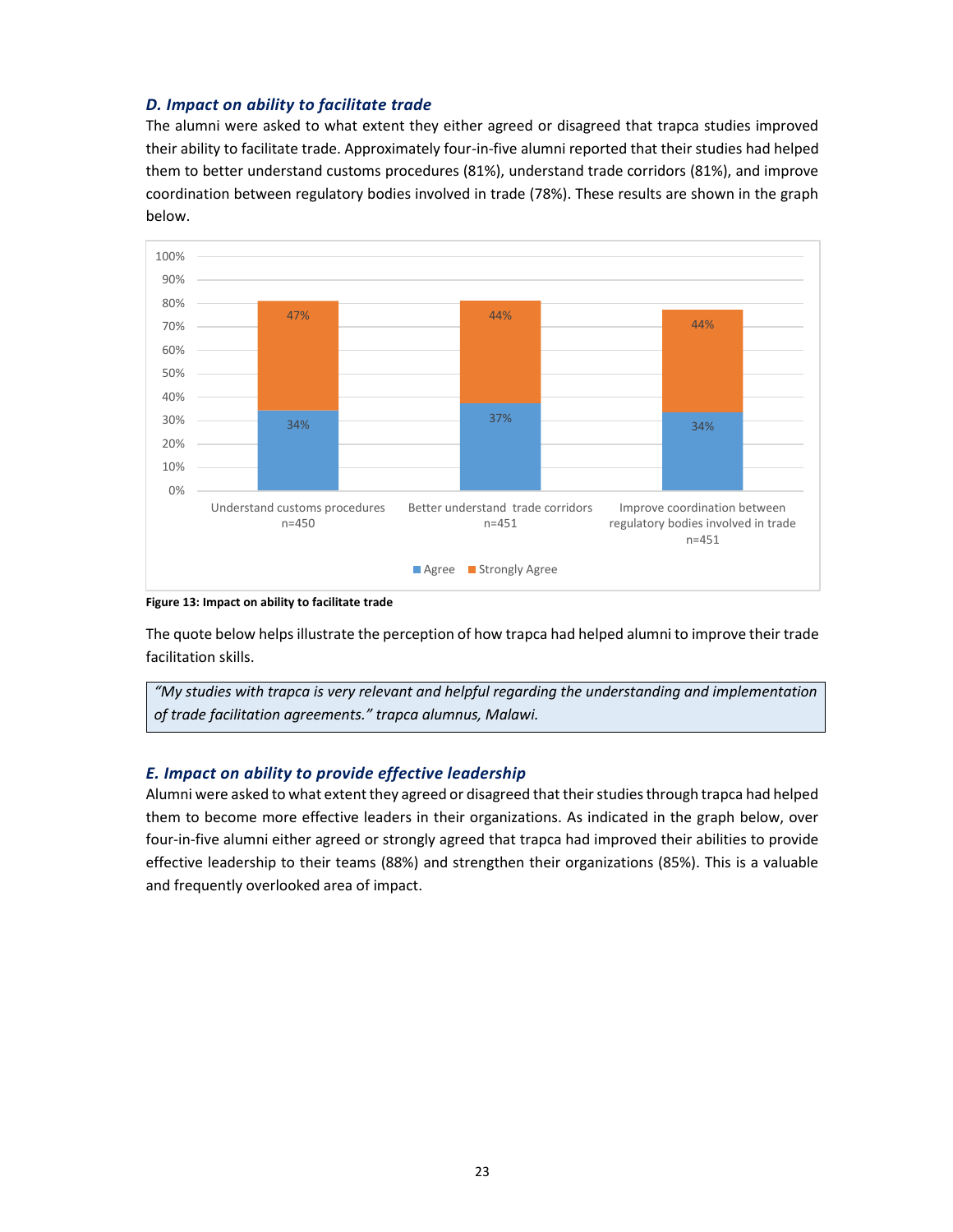

**Figure 14: Impact on ability to provide effective leadership**

### **4.4 Additional areas where trapca had an impact on alumni**

The findings have clearly demonstrated the impact of trapca on the knowledge, skills and abilities of its alumni, and their ability to achieve their study objectives. In this section we explore some of the additional areas of impact.



Alumni were asked to what extent they agreed or disagreed that trapca training and qualifications had helped them in the six key areas, as indicated in the graph below.

**Figure 15: Additional areas in which trapca training helped alumni**

The findings are quite diverse. Nine-in-ten respondents said that they either agreed or strongly agreed that trapca had helped them become more confident in their work (92%). Over two-thirds recognized the contribution to increasing their degree of influence (81%) or responsibility (74%) in their organizations.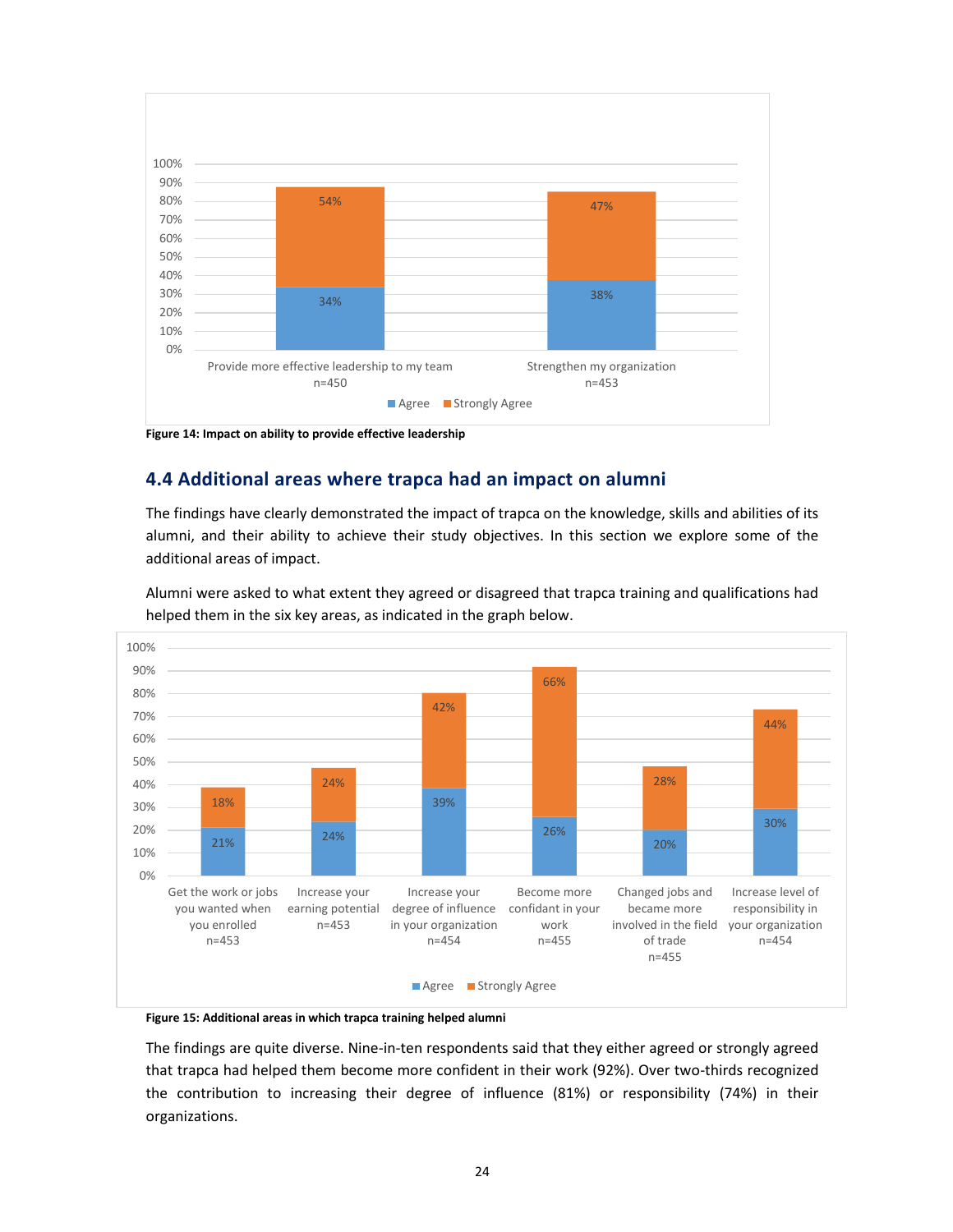Below is an extract from two of the interviews to help illustrate how trapca had helped alumni become more confident in their work.

*"My studies with trapca has really influenced my job because I am more confident when dealing with trade matters in the bank and when negotiating with clients." trapca alumna, Kenya.*

*"When you go home you really speak about issues of trade with confidence. They build confidence in us, they change our lives." trapca alumna, Uganda.* 

trapca had a lower, but still significant, reported impact in helping students to increase their earning potential (48%), change jobs and become more involved in the field of trade (48%) or get the jobs or work they wanted when they enrolled (39%).

It is clear from the above graph (figure 14) and the table of objectives (table 3) that trapca had limited impact on alumni's ability to get the work or jobs they want when they enrolled, but we must remember that this is an area of unintended impact. Rather trapca was more effective at what it had set out to do - helping its alumni to improve their skills and expand their professional networks.

The in-depth interviews with alumni did however reveal that trapca studies and qualifications had helped some alumni to improve their professional communication and writing skills, as well as positioning themselves in the job market.

*"My skills in report writing has improved a lot since I was admitted with Trapca." trapca alumnus, Kenya.*

*"The studies have given me a better advantage to find work, and will definitely have a positive impact on my future career." trapca alumnus, Swaziland.* 

*"trapca has enabled me to shift my training from a legal perspective to more of a trade/financial side of things which has greatly contributed to the possibility of changing my career." trapca alumnus, Kenya.*

### **4.5 Relevance of trapca's curriculum**

A key issue to explore was the relevance of trapca's curriculum to alumni's job and the work they do each day. A poorly designed curriculum runs the risk of severely undermining its impact. The alumni were therefore asked how relevant trapca's curriculum is to their work in each of the following areas: trade policy, trade facilitation; trade analysis; trade law; and trade negotiations.

As indicated in the graph below, over nine-in-ten respondents said that the curriculum was either somewhat relevant or very relevant in each of these areas. These very high ratings suggest that trapca is following the needs of its students, employers and the region in general.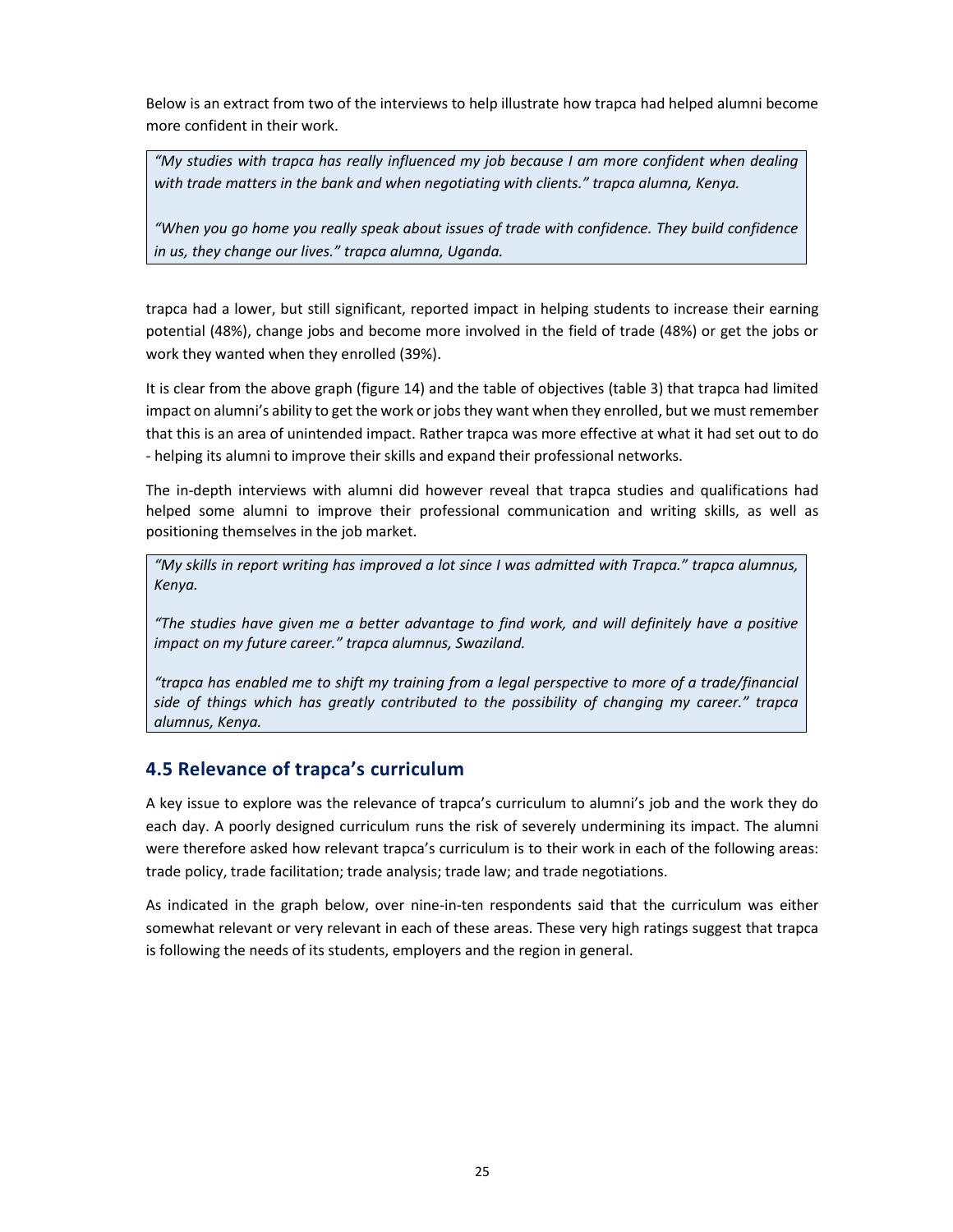



The in-depth interviews with faculty staff and alumni indicated that the curriculum was too pressurized and short to enable some students to fully understand and internalize all the information. It was suggested that more spaces could be introduced into the curriculum where students could apply knowledge and reflect, and where increased distance learning was supported. Faculty staff further indicated that collaboration with other academic institutions would enhance the exchange of knowledge and ideas, and identified the need for increased co-operation with RECs and other entities like the AU, AFDB, and the UN. Alumni also highlighted the need for faculty staff to use even more realtime and Africa-specific examples, and examples from Western and Southern Africa.

Furthermore, the faculty staff members who participated in the in-depth interviews were asked how the calibre of trapca students compare with other students they lecture or supervise, by referring to the ability and perceived shortcomings in the skills of graduates. The majority of the faculty staff indicated that trapca students can't be directly compared with other students as: the context is quite different; part-time versus full time studies; they are less academic and more practical-oriented; the time lapse from when many of them last studied; and as ability varies from student to student.

Faculty staff also observed that trapca students tended to have a better practical understanding of many of the subject matters given their previous work and study experience.

The perceived shortcomings in the skills of graduates from the perspective of employers and faculty staff included their: mathematical ability; writing skills; technical and analytical ability; knowledge of legal principles; and proficiency in English. Some of these shortcomings are likely to exist in students before they sign up to study through trapca. There is also a possibility that these foundational skills are not been met (nor are they intended to be) by the technical nature of trapca's programmes. It is thus possible for employers and faculty staff to believe that trapca students still lack certain writing or analytical skills, while the alumni can simultaneously believe that trapca has improved their writing skills and ability to collect trade-related data and conduct trade analysis.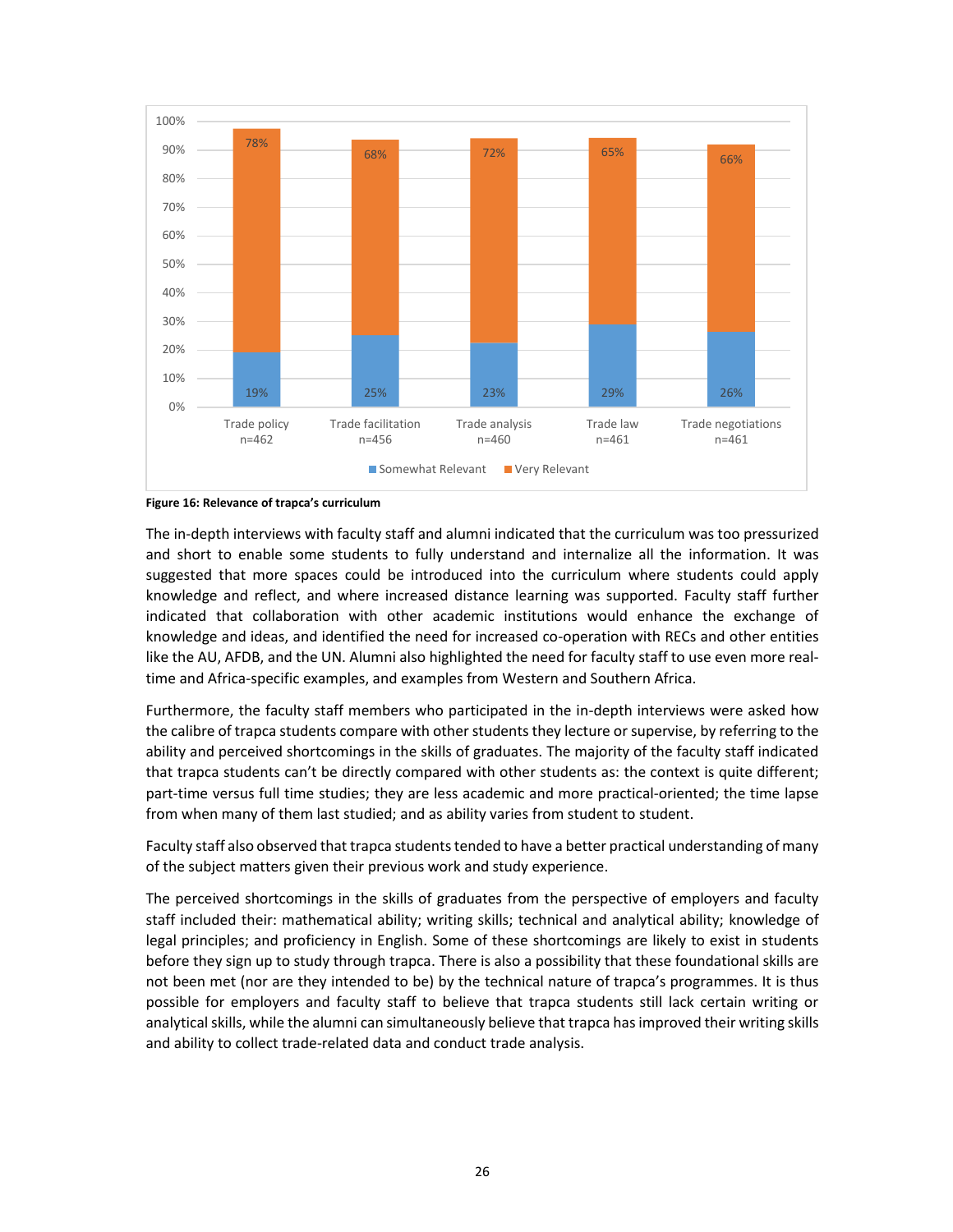### **4.6 Positive impact on the quality of alumni's work**

It is also important to get a sense of the overall impact of trapca on the work of its alumni. Respondents were therefore asked if they agreed or disagreed that their studies had a positive impact on their work. As indicated in the graph below, approximately half (54%) of the 457 respondents strongly agreed that their studies had a positive impact on the quality of their work. A further third (35%) agreed that trapca had a positive impact on their work and the quality of their work. When combined, we see that a very high proportion with a representation of 89% have benefited in their work from their studies through trapca. This is a finding that should be celebrated and used in promotional material, particularly when targeting employers.



#### **Figure 17: Positive impact of trapca on the quality of alumni's work (n=457)**

The examples below help illustrate the perception of the positive impact that trapca has had on alumni's work.

*"My studies with trapca has helped me to enhance my way of teaching and conveying information to my students". trapca alumnus, Ivory Coast.* 

*"I was promoted twice since I have completed my courses through trapca. Moving from the very junior level to the higher level has somehow been impacted by the knowledge that I have acquired on trade and trade related issues." trapca alumna, Lesotho.* 

*"I strongly agree that trapca has made me to be a better professional." trapca alumna, Kenya.*

*"The knowledge that I gained from trapca in investment and trade assisted me a lot in my line of work." trapca alumnus, Tanzania.* 

*"Trapca has made a big difference in my career because I was totally new concerning trade policy, trade law and negotiations. They gave me something valuable which is useful to my office, my career, my country as well as my future." trapca alumna, Tanzania.*

It is recommended that trapca utilize these types of stories in its marketing material.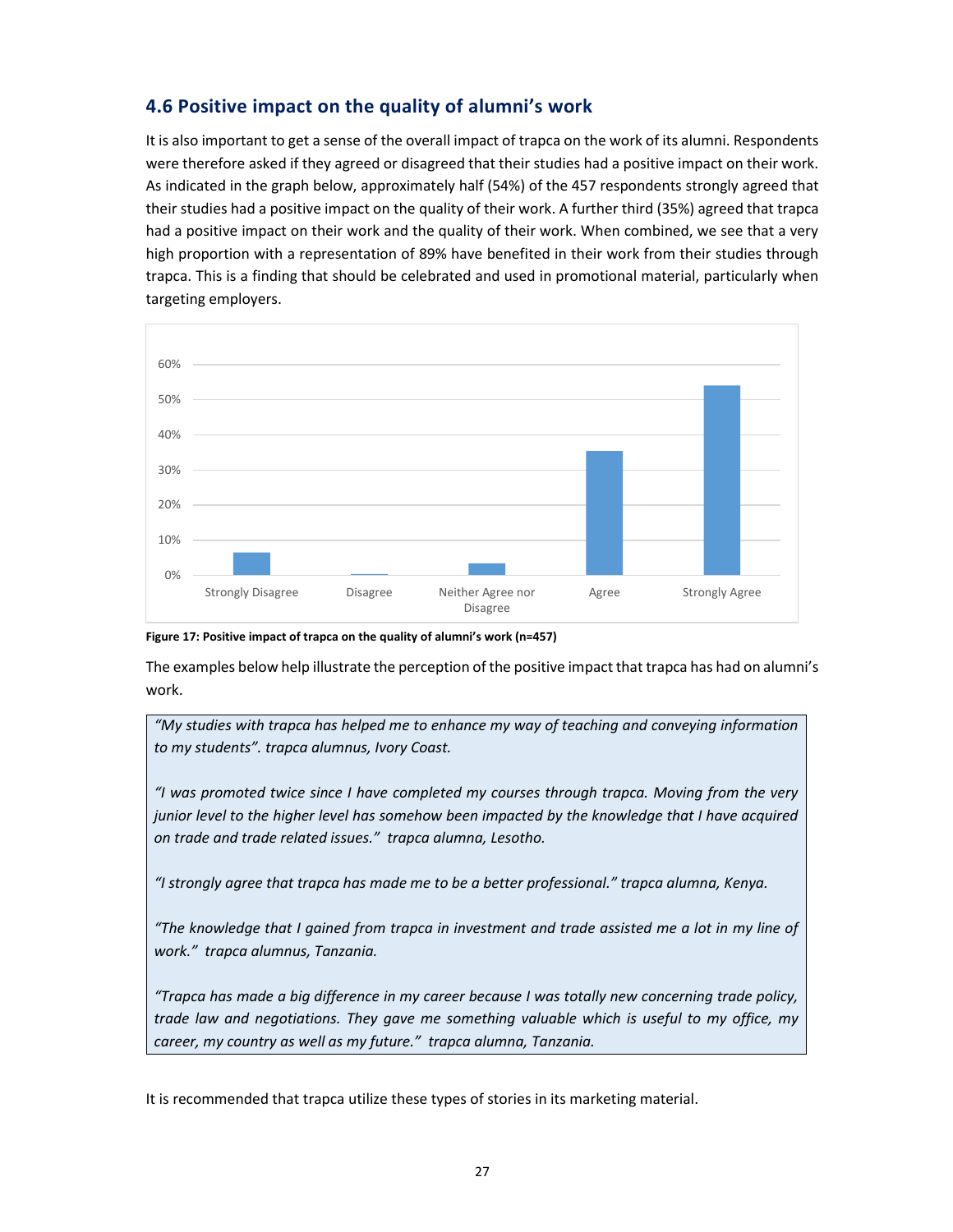### **4.7 Impact on professional networks**

Studying is not all about gaining knowledge and skills. A good academic institution should also help students to build their professional networks. The examples below illustrate how alumni's studies with trapca had provided a forum to exchange knowledge, information and experiences.

*"I learned how to operate and function in a multinational environment, which will help me when I work in an international organization with people from all over." trapca alumnus, Ivory Coast.* 

*"I have built and continue building my professional network through the courses I have taken." trapca alumna, Gambia.* 

*"I was able to meet a lot of people and I have learned a lot from networking with the other students and professors." trapca alumna, Nigeria.* 

*"I have made networks all over Africa, both from the student body and teaching fraternity. Networks*  which have expanded my mind-set and lead to further collaboration on international made work." *trapca alumna, Kenya.*

Further on in this report, we discuss the recommendation by alumni, faculty staff, and employers to further enhance the alumni network and information sharing by providing a platform for alumni to share their post-study achievements and involvements.

### **4.8 Motivation to study further**

The discussions with alumni revealed that a significant number of them felt empowered and motivated to study further, and were able to find opportunities to do so. This was an unexpected area of impact.

As mentioned earlier in the report, many of the students continue to study a combination of courses and degrees through trapca. Three alumni members also shared their story (see below) of how their studies had motivated them to pursue further learning opportunities outside of trapca.

*"My studies with trapca helped me to learn more regarding trade facilitation and trade negotiations within the World Trade Organization (WTO), which gave me the confidence and knowledge to complete ten additional certificates, seven from the WTO and three from the International Trade Centre (ITC)." trapca Alumna, Kenya.*

*"After my trapca courses I was able to do an internship at the WTO in Geneva where I could apply my knowledge of trade related issues that I have captured mostly through my trapca courses." trapca alumna, Lesotho.* 

*"Trapca training enabled me to meet the requirements for further studies which has really improved my skills". trapca alumna, Nigeria.* 

It is suggested that trapca highlight its ability to serve as a catalyst for further learning. They could also increase their collaboration with other learning institutions or guide students towards internship or study opportunities that would complement the studies that they had completed through trapca.

### **4.9 Likelihood to recommend trapca**

This section of the report had discussed the perceived impact of trapca studies on the skills, knowledge, networks and careers of its alumni. The findings suggest that it has had a significant impact on the alumni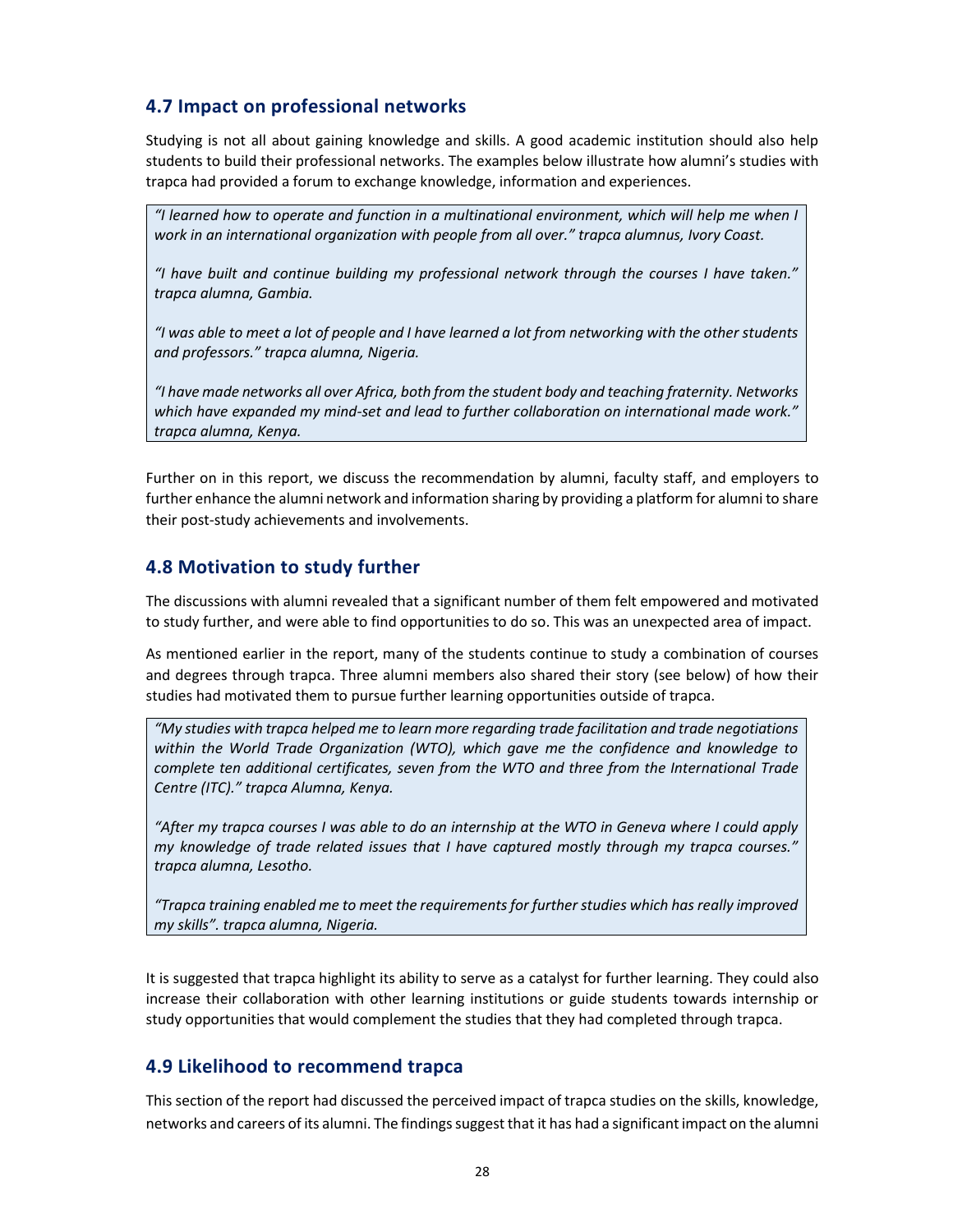that have graduated from its programmes. However, a good measure of appreciation and impact is whether alumni would recommend trapca to their friends or colleagues.

Respondents were asked how likely or unlikely they were to recommend trapca to a colleague or friend. Endorsing the earlier findings, the graph below illustrates that almost all respondents (99%) said that they were either likely or very likely to recommend trapca.



**Figure 18: The likelihood of alumni to recommend trapca (n=450)**

It is recommended that trapca utilize this insight and engage with alumni around promoting trapca to potential students. Given this degree of loyalty, is also likely that alumni may choose to study further through trapca. This is why it's so important to track students and maintain an updated and clean contact database.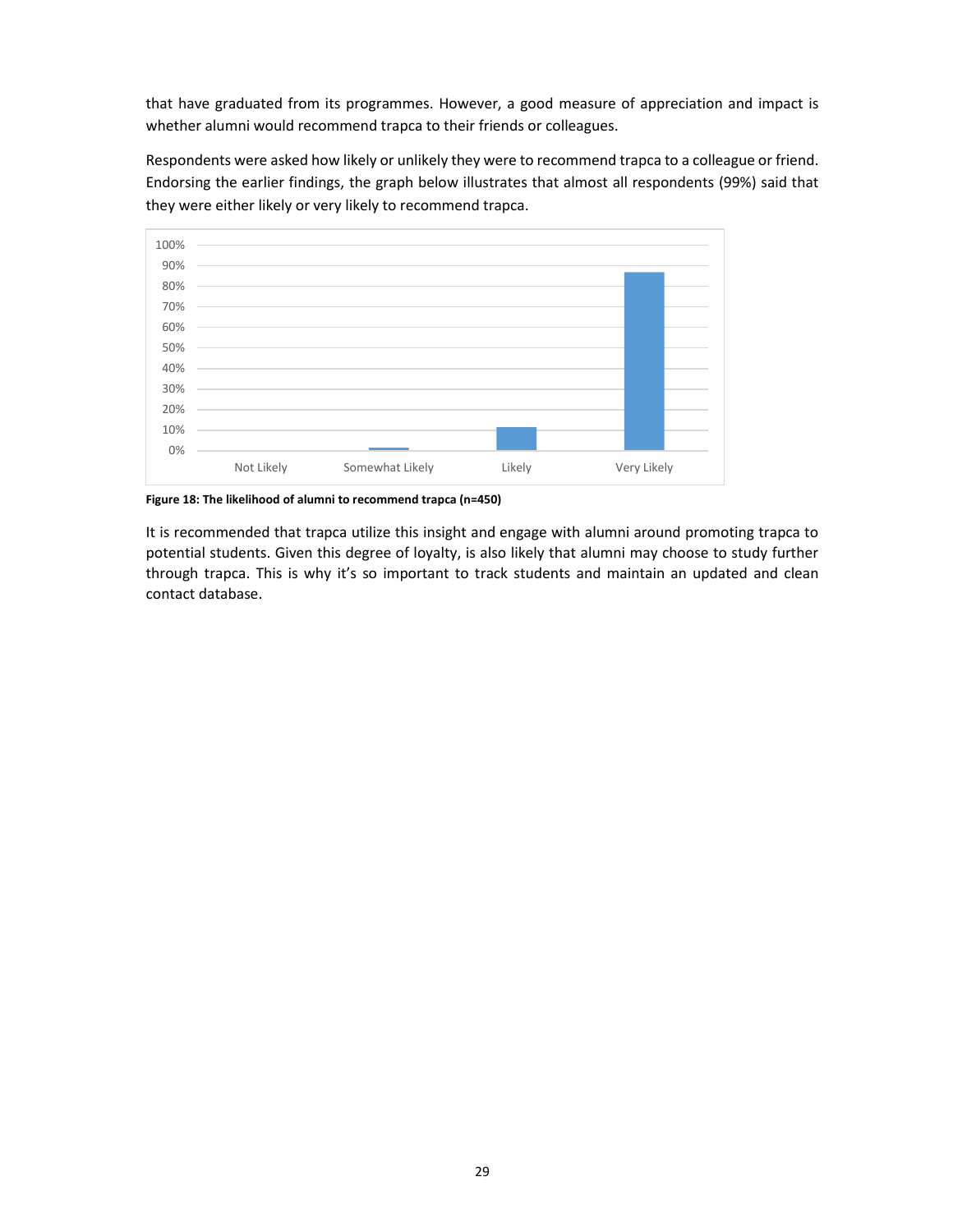# **5. TRAPCA'S SECONDARY IMPACT**

It is assumed that trapca would have had some secondary impact on the organizations that employ alumni and their field of expertize and practice. This would result from more capable alumni operating in and increasing their contribution in various organizations and regional structures. The questionnaire and discussion guides therefore explored possible areas of secondary impact.

However, this line of enquiry was conducted with appropriate caution, as it is difficult to attribute such positive changes only to trapca. Instead, many other individuals, organizations and forces typically work together to influence change at an organizational, country or regional level. A total of 15 employers were surveyed using a mix of in-depth interviews and self-completed questionnaires. We need to bear in mind that the opinions of these employers may not necessarily be representative of all the employers that employ trapca graduates. This means that any insights arising from this part of the survey should be treated with appropriate caution.

### **5.1 Creation of new organizations**

Another interesting theme that arose during discussions with alumni was how many of them used the knowledge, skills and networking opportunities that they acquired through their studies with trapca to create new organizations. Here are two good examples to illustrate this point.

*"I started an NGO, Paarl Authority, in 2010, but I didn't have writing skills so I couldn't write proposals to obtain funding. When I came to trapca I firstly wanted to extend my knowledge on international trade, but we started with analytical writing skills, which enabled me to write my first proposal for the NGO in 2012. I submitted the proposal to the German Embassy, who informed me that they received over 3 000 proposals, but they are only funding nine. My proposal was among the best and was granted funding. This is a result of trapca, because initially I couldn't do any writing." trapca alumna, Uganda.*

*"We formed the Africa Trade Lawyers Association (ATLA) in 2015 to assist African Trade Lawyers in finding consulting work, to create a platform for discussion, and generally increase the availability of trade-related skills throughout Africa. ATLA is proactively targeting trapca alumni to join the Association. ATLA also received accreditation to be at the WTO Ministerial Conference that took place in Nairobi, and I think trapca was a positive influence on this." trapca alumna, Tanzania.*

### **5.2 Relevance of trapca's programmes to organizations in Africa**

Discussions with alumni, faculty staff and employers explored the relevance of trapca to the needs of the organizations involved in trade in Africa. The comments below help illustrate the sense that trapca remains relevant and fulfils an important need in Africa.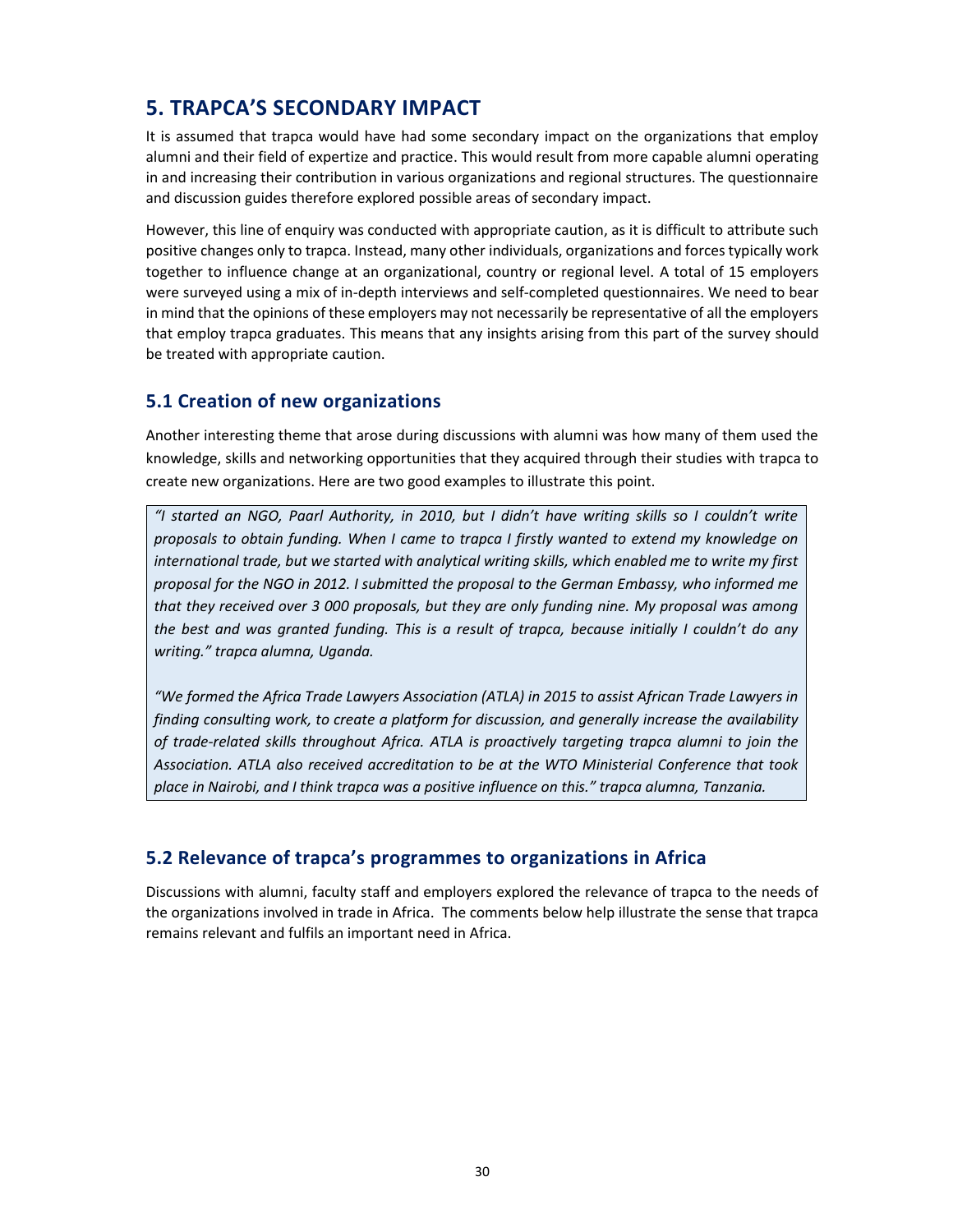*"I am involved in trade policy issues on a daily basis and most African countries were lacking a course on education and training in this field. So trapca is very relevant for all the countries in the continent." Faculty staff.* 

*"It is very relevant because most African countries are looking at trade as an engine of growth and development." Faculty staff.* 

*"The WTO is a member-driven organization, which means that the burden falls on each member to come to the negotiations well prepared to put forward proposals and defend them. Otherwise the voice and the interests of a member will not be taken into consideration in the final agreement. The main issue for most African countries is the lack of knowledge of these rules and the impact on their economies. The trapca training fills in this gap and provides them the knowledge and the tools for the impact assessment studies to benefit their economies." Faculty staff.*

Employers who participated in the in-depth interviews identified the need for increased collaboration with trapca. On one hand, this increased collaboration will help employers to gain a better understanding of trapca and the programmes they offer. On the other hand, it will help trapca to align its curriculum to be more responsive to the needs of industry.

Employers provided the following suggestions on how trapca can strengthen its networks with organizations involved in trade in Africa: increase participation in regional trade forums; collaborate with other universities and institutions regarding training courses and research; and perhaps establish regional contact points, where alumni could be the liaison officer.

In addition, employers suggested that trapca can further enhance its overall impact and contribution to trade in Africa by extending their training to West African countries. Suggestions include: opening new training centres or increasing online training programmes; making alumni more visible and sharing their knowledge and experiences; and perhaps undertaking field visits to create a better balance between theoretical and practical knowledge and skills. These suggestions align with the recommendations from alumni and faculty staff.

The discussions with employers further revealed that their organizations have a demand for the following skills or capabilities: risk management, knowledge on trade competitiveness and commodity markets, trade facilitation, trade policies, experience in trade negotiations, customs cooperation, ability to analyse trade data and policies, knowledge on drivers of trade, and IT skills. Trapca can increase its impact and relevance by enhancing skills development in these areas.

### **5.3 Increased alumni contribution to organizations and networks**

It was considered that some alumni would increase their level of intellectual contribution to key trade organizations or networks as a result of their studies.

These results are illustrated in the graph below, with the number of respondents being shown below each indicator. The findings revealed that over two-thirds of respondents said their studies through trapca had enabled them to contribute slightly or significantly more to public sector institutions (78%), think tanks (70%) and regional economic communities (66%) such as the EAC, SADC, ECOWAS, CEMAC, COMESA. Their level of intellectual contribution to national and regional chambers of commerce (62%), civil society organizations (61%), private sector representative organizations (59%), international donors (49%), multilateral organizations (49%) and diplomatic missions (46%) had also improved since their studies with trapca.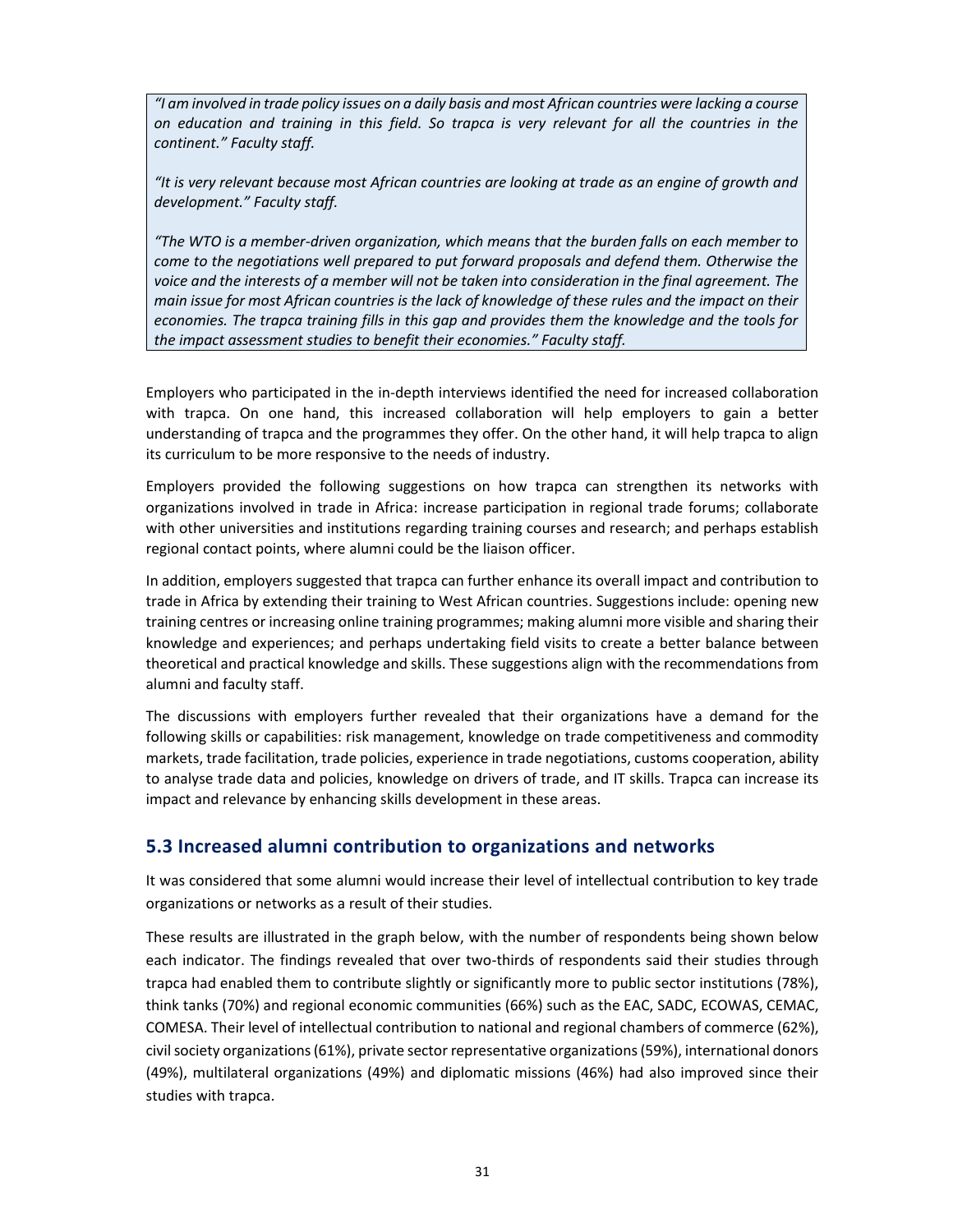

**Figure 19: Increased alumni contribution to organizations and networks.**

The increased level of intellectual contribution to these trade organizations and networks is likely to be beneficial to trade in Africa.

Below is an extract from two of the interviews to help illustrate how trapca had helped alumni to increase their contribution to organizations and networks.

*"I am now thinking about how to help our country to participate more in international trade. I want to assess how we can benefit from aid-for-trade and how to use trade facilitation to increase our trade. It is a strategy that I am working on for our country." trapca alumnus, Togo.*

*"The knowledge I am earning will help my country in areas of trade policy and trade negotiations in the future." trapca alumnus, South Sudan.* 

Faculty staff and employers were also asked to provide some examples of where trapca alumni had used what they've learned in their studies to strengthen their organizations and contribute towards trade in Africa.

Numerous examples of such alumni were provided. These included: a graduate who is the Director of Action Green for Trade and Sustainable Development at the Consumer Unity & Trust Society in Kenya; a graduate who works for the Economic Community of Central African States (ECCAS) and manages donor-funded projects on trade and investment for the whole region; a graduate who works for the Ministry of Trade in Kenya and has been sent to Dubai to represent the country at a trade expo; a graduate who lectures on Trade Policy at the University of Benin. The example of a graduate who now works for the Integrated Framework in Geneva, and example of a graduate who is an intern at the WTO Accessions Office in Geneva was also provided. Another graduate was promoted to Manager for Trade Facilitation and Tariff Management, and he is currently seconded at the World Customs Organization (WCO) office in Belgium as a Professional Associate/Facilitation Directorate.

The employers who participated in the in-depth interviews were also asked to identify some of the distinctive skills that trapca graduates had been able to offer their organizations. These included: skills and knowledge in the field of trade facilitation, trade policies, trade negotiations, analysing trade data, recognising the implications and advising on the necessary trade or customs related actions in the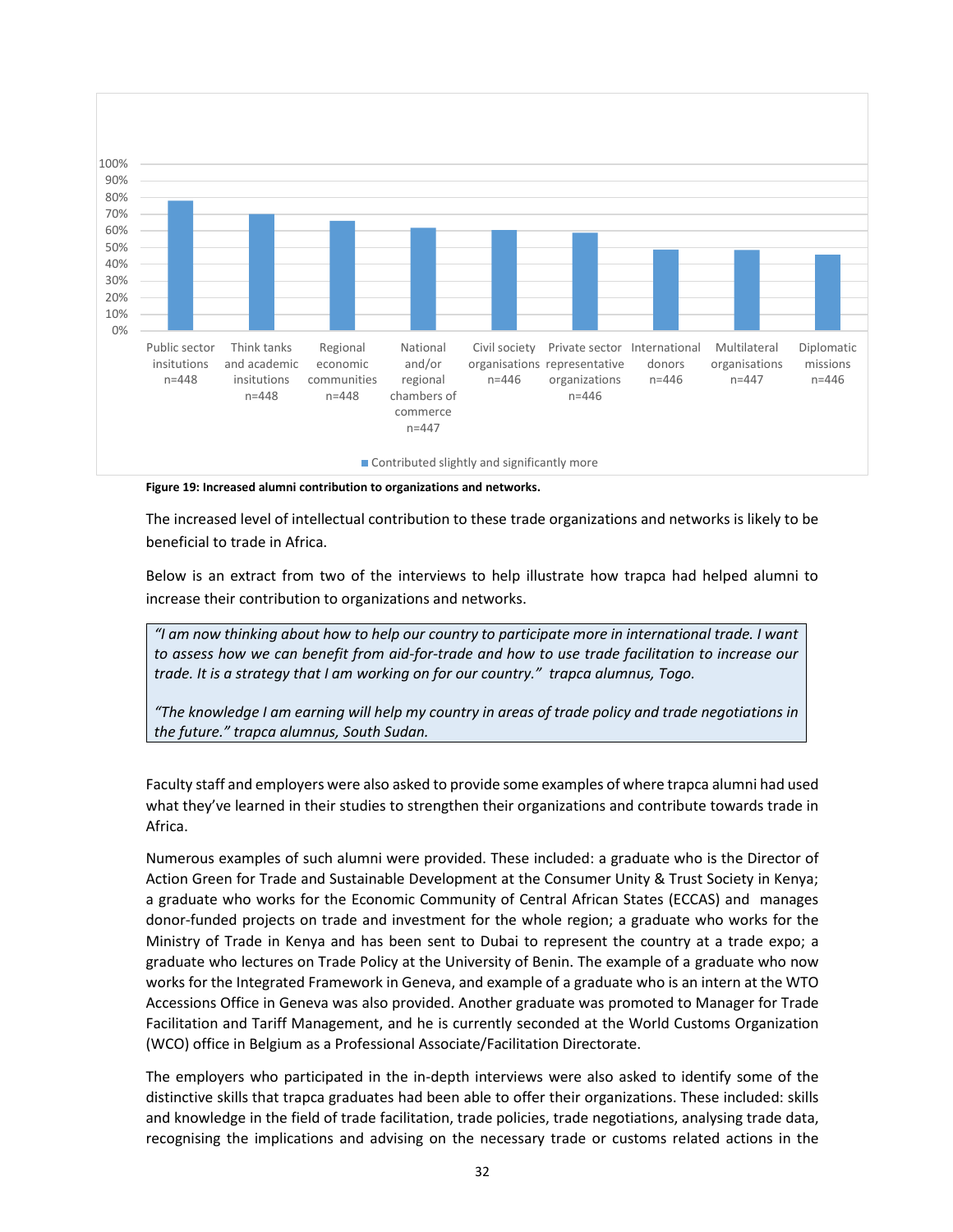interest of the organization. The tendency of graduates to have practical prior experience was also highlighted.

Employers were also asked to discuss the perceived shortcomings in the skills of trapca graduates. Three of the (15) employers said that alumni struggled to link academic knowledge with real world, implementation of trade agreements. These employers felt that some alumni held viewpoints that were theoretical and didn't always apply in a real trade context. This suggests that trapca should strive to tighten the connection between theory and practice, thereby enhancing its value to industry. Perhaps a more applied or simulation-modelled component of the trapca programme might be appropriate.

The examples below illustrate how employers perceive the positive impact of trapca on alumni's knowledge and skills, and their contribution to organizations and networks.

*"I noticed a big improvement in his understanding of international trade practices and how he responds to issues." Employer, Ethiopia.* 

*"trapca graduates have been able to contribute to the organization and trade in Africa through programme implementation, undertaking analysis and preparing research papers. Employer, Tanzania."* 

*"She has exhibited a lot of educational prowess and technical expertise that cuts across the entire mandate of the department. I would highly attribute this to the fact that she is an alumna of trapca.*" *Employer.* 

*"The training allowed him to improve his knowledge in trade and marketing, on methods of analysis, and it also allowed him to have improved his skills in business English." Employer*

*"He benefited a lot from trapca. He significantly improved his skills, especially trade policy analysis." Employer*

*"trapca training has been transformatory not only to the graduate, but to students that she teaches, other members of staff in my institution and other institutions. After her PGDI from trapca, she was offered to teach international trade modules in two private Universities in Cameroon on part time basis. So far she's been able to manage her timetable well. Many people look up to her especially on issues related to research, data collection and analysis." Employer*

### **5.4 Increased involvement of organizations in trade**

Alumni were asked to what extent they agreed or disagreed that their studies through trapca had helped their organizations to become more active in the field of trade.

As indicated in the graph below, the majority (63%) of the 450 respondents either agreed or strongly agreed that trapca had helped their organization to become more active in the field of trade. A further quarter (25%) of the respondents are undecided and expressed a neutral response. This response pattern is more hesitant than the findings presented in the previous sections of the report. Perhaps this is because any increased involvement of these organizations in the field of trade is likely to be influenced by many variables, not just trapca.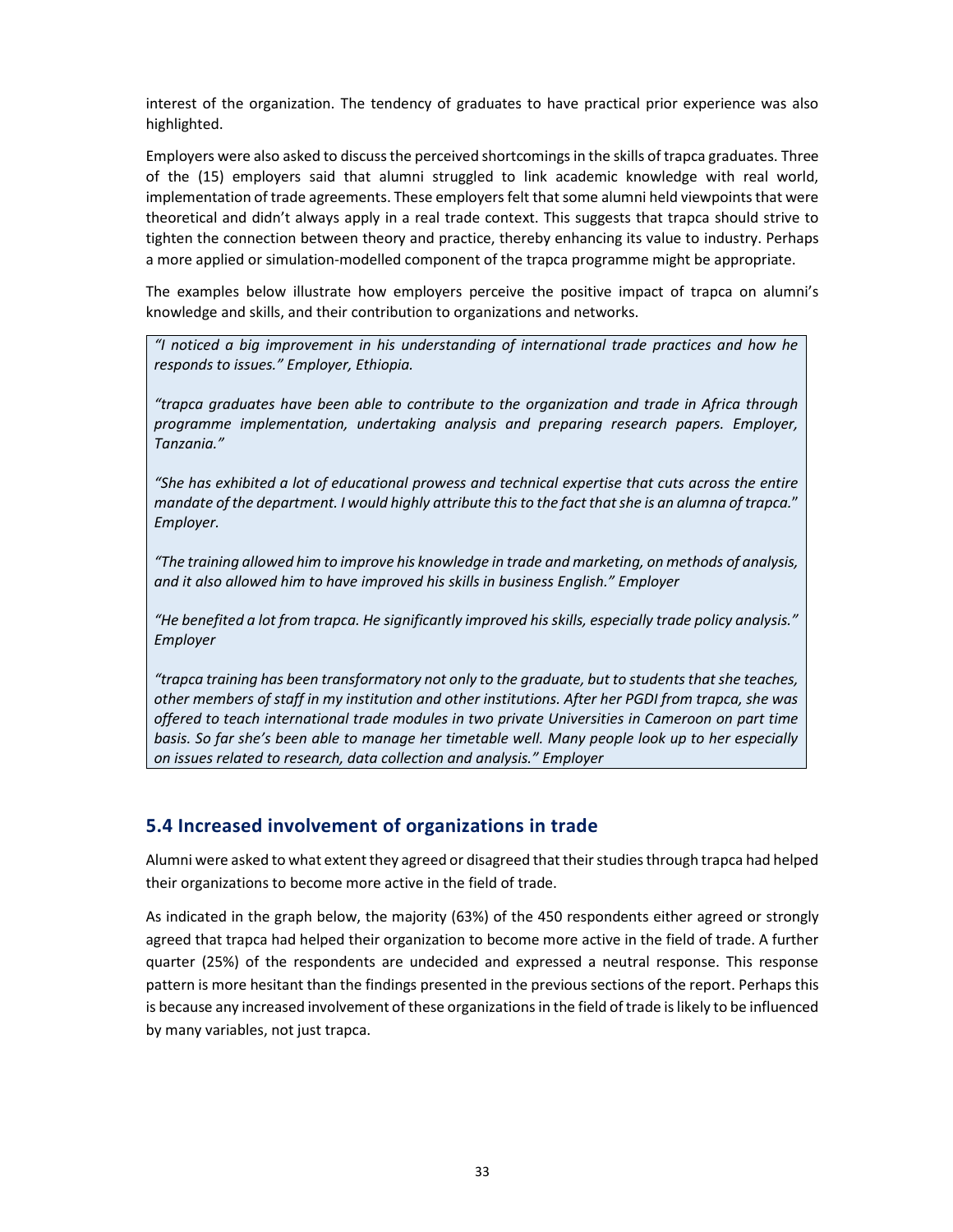

#### **Figure 20: Increased involvement of organizations in trade (n=450)**

Below are two snippets from the in-depth interviews to help illustrate the perceived positive impact that trapca has had on the trade environment in Africa.

*"trapca is making a substantial contribution to capacity building of trade experts in the continent." Employer, Tanzania.*

*"trapca is contributing to build trade and investment capacity in Africa." Faculty staff.*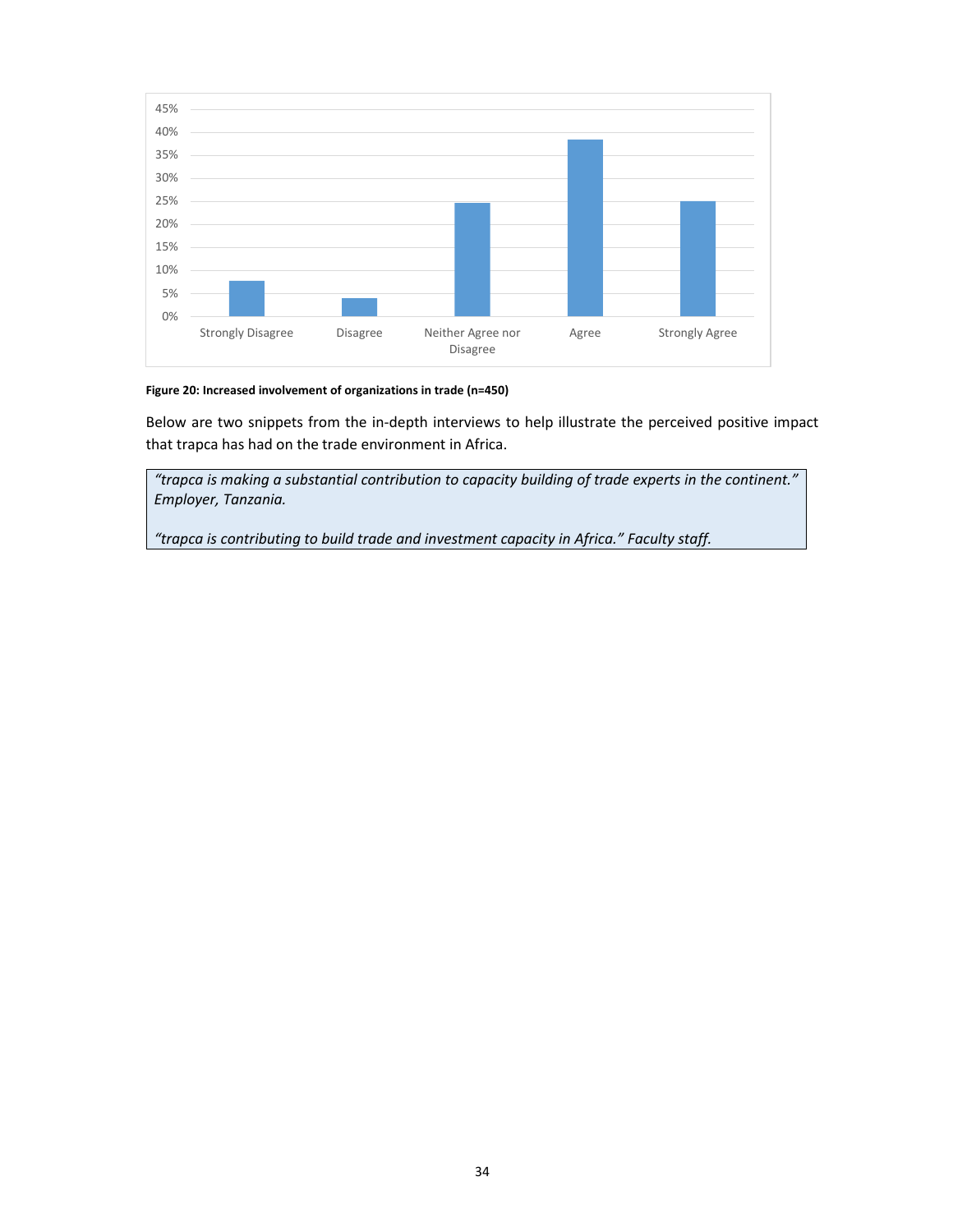# **6. KEY FINDINGS**

This impact evaluation aimed to assess the effectiveness, relevance and impact of trapca. It examined the profile of alumni and its primary impact on their skills, knowledge, networks and careers. This impact was clearly evident and trapca should be commended for its impact in these areas. A number of areas where trapca could improve its programmes and impact were also identified.

This evaluation also gathered some sense of trapca's secondary impact on employers and trade in Africa. However, although some valuable insights were gathered, it is difficult to attribute such impact solely to trapca; instead it is influenced by many agents and structures.

This section touches on fourteen key findings that were uncovered during this research. It also presents a set of recommendations for how trapca's relevance and impact on trade in Africa could be increased.

### *6.1 Profile of trapca students*

The research clearly highlighted the profile of the alumni. The majority were Tanzanian, Zambian, Ethiopian, Kenyan and Ugandan who both lived and worked in these countries. The majority of alumni are currently aged 30-39. There is roughly a 2:1 gender split between male and female alumni. More than four-fifths of alumni were employed, though approximately one-in-ten ran their own companies. The largest employer of alumni were governments followed by privately owned companies and then parastatals. The majority of alumni said they were in middle management, though many staff from senior management or junior positions have also chosen to study through trapca. Over time, we expect to see alumni moving up in their organizations.

### **6.2 Objectives for studying through trapca**

It is noteworthy how many alumni who had chosen to study through trapca in order to improve their skill levels and build their professional networks. Even more impressive, is how many of these alumni had achieved these objectives. Furthermore, nearly two-thirds (64%) of the 467 alumni who answered this question, indicated that their studies had made a big difference towards the achievement of their objectives. Many students felt that studying through trapca would also enable them to get a new job or shift sectors. However, trapca's influence in these areas was less pronounced, which is understandable given that this is not trapca's primary area of intended impact.

### **6.3 Positive impact of trapca on alumni's skills**

The impact of trapca on alumni's abilities is significant across the areas of data collection, trade policy and strategy, trade negotiations, trade facilitation, and leadership. Alumni said that trapca had helped to increase their knowledge and skills in these areas.

### **6.4 Relevance of trapca's curriculum**

Over nine-in-ten respondents said that the curriculum was either somewhat relevant or very relevant in each of the following areas: trade policy, trade facilitation; trade analysis; trade law; and trade negotiations. These very high ratings suggest that trapca is following the needs of its students, employers and the region in general. The results from the in-depth interviews did; however, identify some shortcomings. Significant themes include tightening the link between theory and practice, increased collaboration with industry, and by relieving some of the time pressure.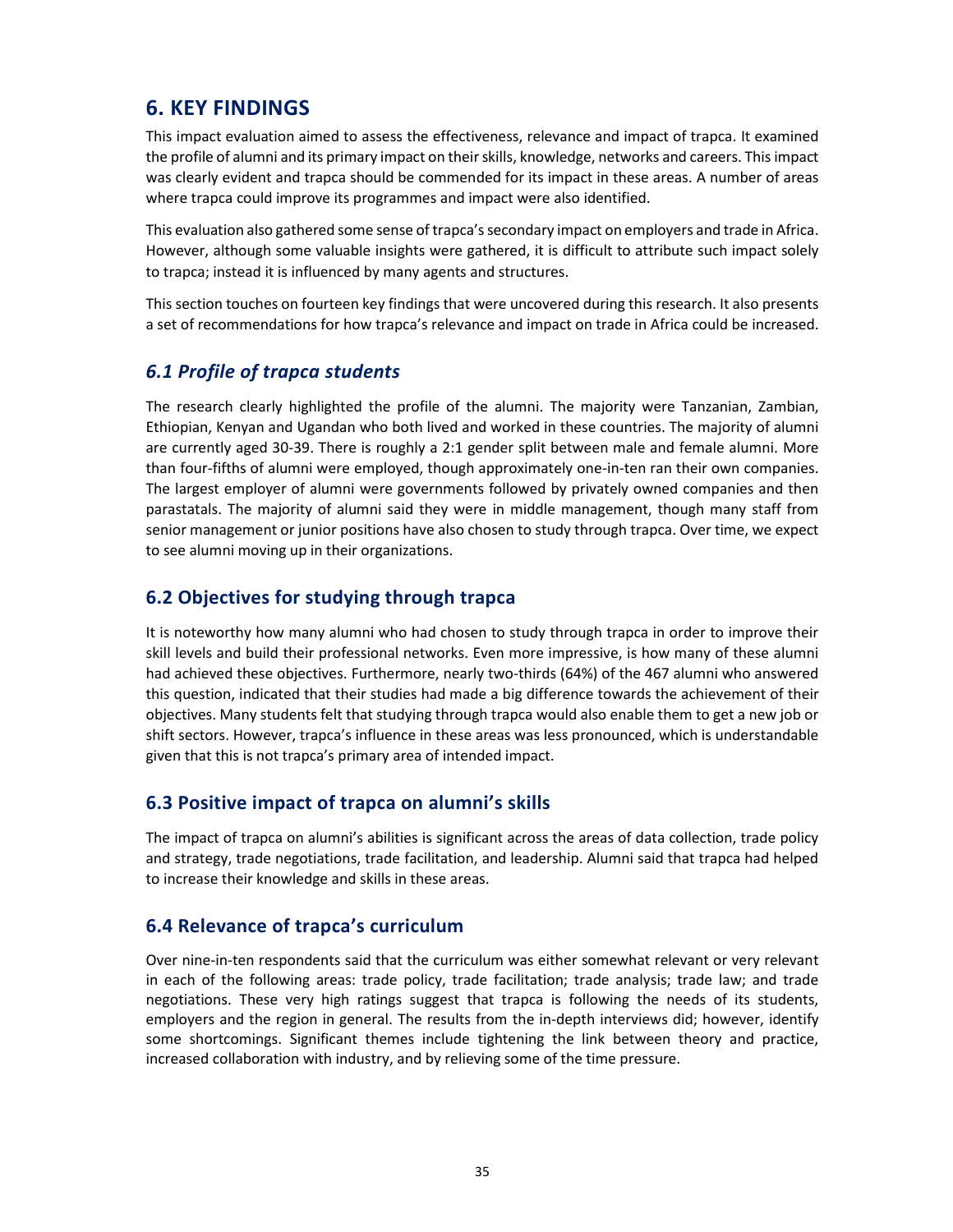### **6.5 Positive impact of trapca on alumni's work**

A very high proportion of the respondents (89%) agreed that their studies with trapca has had a positive impact on their work and the quality of their work. This statistic was substantiated by the stories of some of the alumni we interviewed. It is recommended that trapca highlighting its positive impact in this area when promoting trapca to employers.

### **6.6 Impact on alumni's careers**

A majority of the alumni also indicated that their studies through trapca had helped them become more confident in their work, and increase their degree of influence or responsibility in their organizations. trapca had a lower, but still significant, reported impact in helping alumni to increase their earning potential, change jobs and become more involved in the field of trade or get the jobs or work they wanted when they enrolled. The in-depth interviews with alumni also revealed that trapca studies and qualifications had helped to improve their professional communication and writing skills, as well as position them in the job market. However, the issue of ensuring that alumni's and employers' expectations are aligned with the likely outcomes of their studies, must still be addressed.

### **6.7 Creation of new organizations**

Furthermore, some alumni used the knowledge, skills and networking opportunities that they acquired through their studies with trapca to create new organizations. This potentially had a positive spill-over effect regarding employment and knowledge transfer. However, remember that fewer than one-in-ten alumni ran their own businesses, and many of these businesses may have existed before the founders studied through trapca.

### **6.8 Impact on professional networks**

This evaluation revealed that trapca had provided a forum for alumni to exchange knowledge, information and experiences. An alumna from Kenya for example expressed this positive impact: "I have made networks all over Africa, both from the student body and teaching fraternity. Networks which have expanded my mind-set and lead to further collaboration on international made work."

### **6.9 Motivation to study further**

The discussions with alumni revealed that a significant number of them felt empowered and motivated to study further after completing their studies through trapca. This was an unexpected area of impact. It appears that many alumni continued to study a combination of courses and degrees through trapca, while some alumni were motivated to pursue further learning opportunities with other institutions. For example, one alumna shared her story of how her studies through trapca had given her the confidence and knowledge to complete ten additional certificates from the WTO and ITC.

### **6.10 Likelihood to recommend trapca**

Almost all respondents (99%) said that they were either likely or very likely to recommend trapca. This finding is a good measure of appreciation and impact, and also demonstrates how loyal alumni are to trapca. It is recommended that trapca utilize this insight and engage with alumni in its promotion to potential students.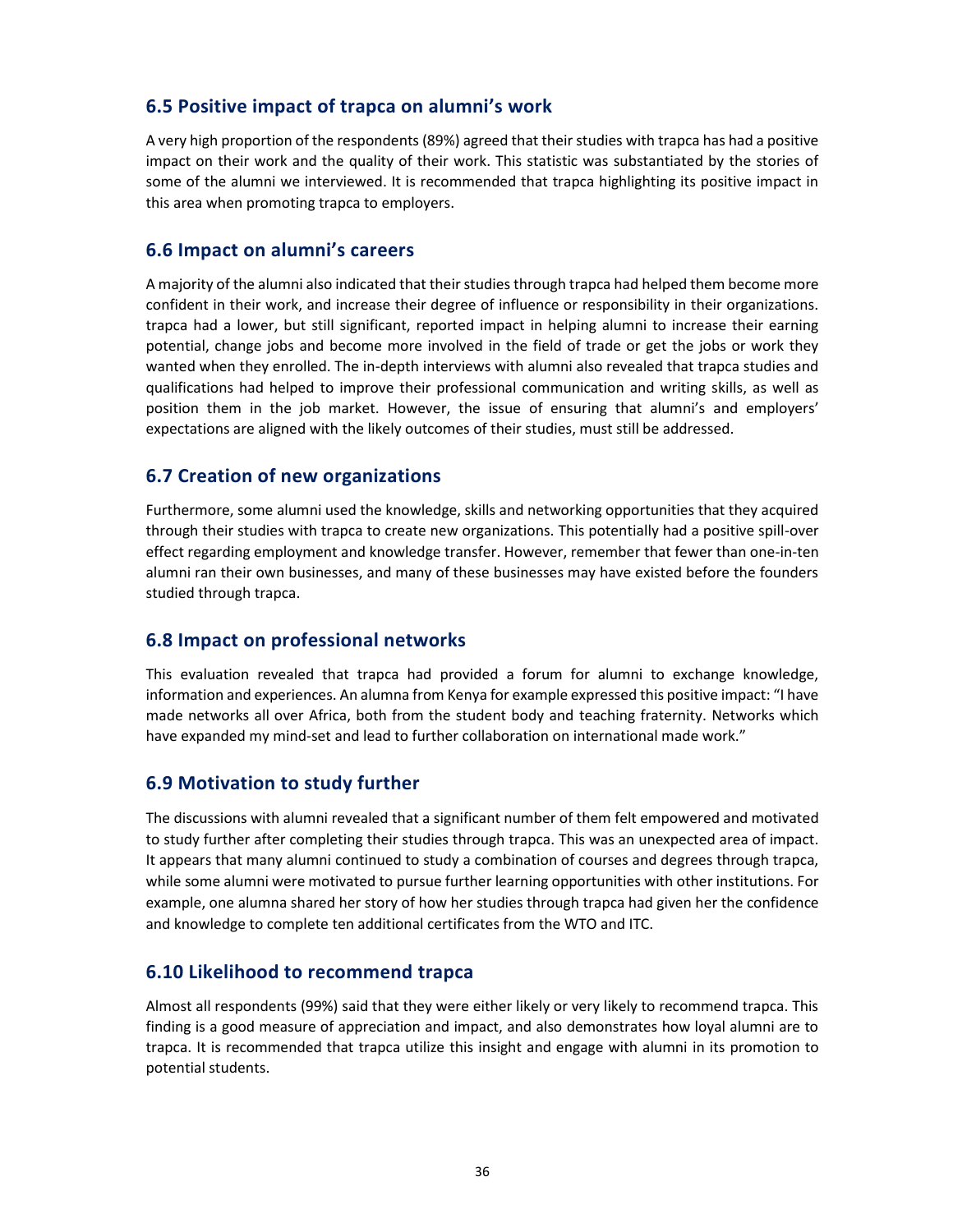## **6.11 Increased alumni contribution to organizations and networks**

Over two-thirds of respondents said their studies through trapca had enabled them to increase their contribution to public sector institutions, think tanks and regional economic communities such as the EAC, SADC, ECOWAS, CEMAC, and COMESA. The increased level of intellectual contribution to these trade organizations and networks is likely to be beneficial to trade in Africa.

Faculty staff and employers observed that trapca alumni tended to offer practical skills in the areas of trade analysis, strategy, facilitation, negotiation etc. However, it was also observed that many alumni already had some skills and experience in these areas, even before signing up to study through trapca.

## **6.12 Increased involvement of organizations in trade**

The majority of alumni agreed that trapca had helped their organization to become more active in the field of trade. However, this is an area where the impact of trapca can only be tracked anecdotally. Numerous examples were provided of where alumni had used what they've learned in their studies to strengthen their organizations and contribute towards trade in Africa. However, it is important to bear in mind that such impact is also likely to have been influenced by other people and organizations.

## **6.13 Increased awareness and greater visibility across Africa**

Alumni and faculty staff both observed that several potential students and stakeholders were not aware of trapca or the programmes it offers. Remember that four-fifths of alumni come from just five countries. This highlights the opportunity to further increase the awareness into Western and Southern Africa. It was suggested that trapca consider opening additional offices or distance learning centres in these regions.

## **6.14 More engaged alumni network**

Both alumni and faculty staff acknowledged that trapca had provided a forum to exchange knowledge and experiences, and to build professional networks. It was however suggested that this engagement is enhanced by maintaining closer contact with alumni and learning about their activities, achievements and insights. Injecting additional life into this network would also help to market trapca. But more effort must first be put into updating and cleaning the alumni database.

## **6.15 Relevance of trapca's curriculum to organizations in Africa**

Over nine-in-ten respondents said that trapca's curriculum was relevant to their work in the areas of trade policy, trade facilitation, trade analysis, trade law, and trade negotiations. This suggests that trapca is in touch with the needs of its students and the sectors they work in. While the in-depth interviews with alumni, faculty staff and employers confirmed that trapca remains relevant and fulfils an important need in Africa, it became clear that there were three areas where they could improve. The first is to increase collaboration between trapca and stakeholders (particularly employers), as it will help stakeholders to gain a better understanding of trapca and the programmes they offer. It will also help trapca to insure the alignment of its curriculum with the needs of industry. The second area involves deepening the connection between theory and practice so that students are better able to implement what they have learned.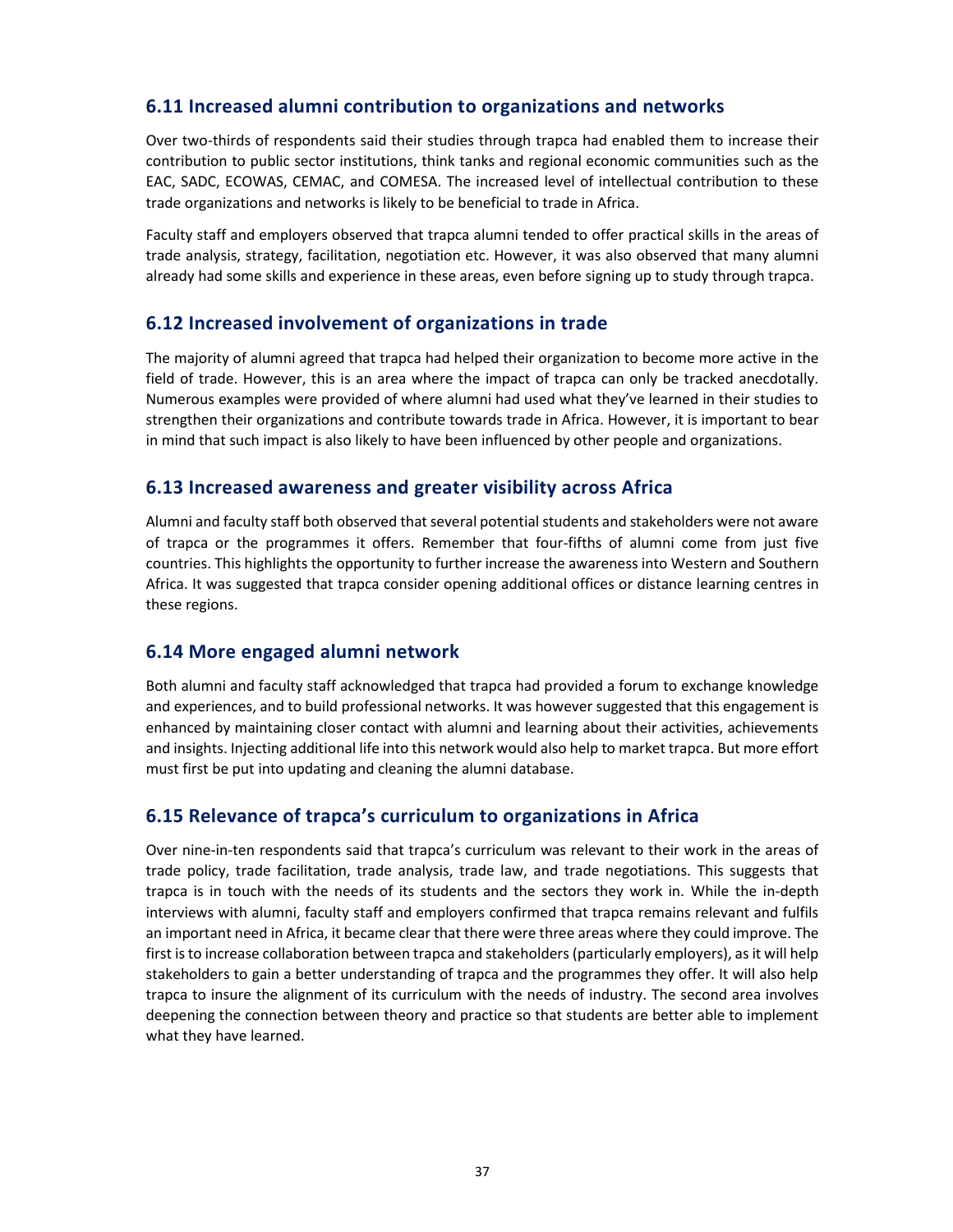## **7. CONCLUSION**

The impact of trapca on the abilities of its alumni is clearly evident, particularly in the areas of data collection, trade policy and strategy, trade negotiations, trade facilitation, and leadership. There was a sense that alumni had become more confident and capable in their work, and that their professional networks had been improved. Many alumni also reported that they had been able to increase their influence and responsibilities in their organizations.

The discussions further revealed that trapca remains relevant and fulfils an important need in Africa. Alumni also said their studies had enabled them to increase their contribution to their organizations and networks.

However, the evaluation also identified some areas where trapca's operations could be improved. These included giving more time for students to complete assignments and internalise knowledge, increasing awareness and visibility of trapca across Africa, strengthening its alumni network, and deepening collaboration with other stakeholders.

Overall, the tone of this report is positive and trapca should be commended for its positive impact on alumni, organizations, and trade in Africa.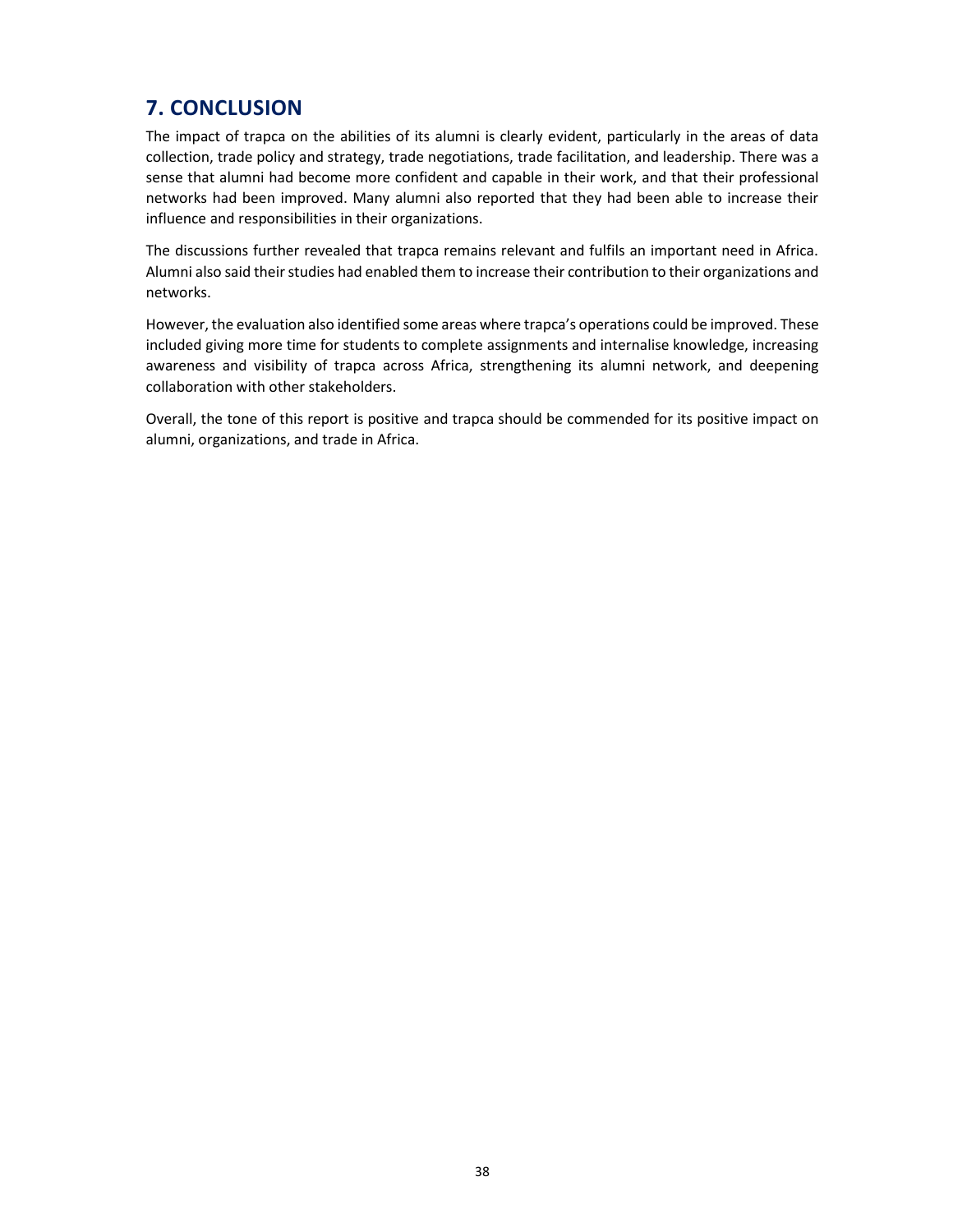## **8. ANNEXURES**

## **Annex A: Indicators from online questionnaire**

| <b>Indicators from online questionnaire</b>                                             |
|-----------------------------------------------------------------------------------------|
| Did you participate in a training programme offered by trapca between 2006 and 2015?    |
| trapca courses completed by alumni                                                      |
| Year in which alumni completed their most recent course through trapca                  |
| Age                                                                                     |
| Gender                                                                                  |
| Nationality                                                                             |
| Country of residence                                                                    |
| Current employment status                                                               |
| Type of organization alumni work for                                                    |
| Current level in organization                                                           |
| Top three objectives for choosing to study through trapca                               |
| Indication of which of these three objectives have been achieved                        |
| To what extent alumni's studies with trapca helped them to achieve the above objectives |
| Relevance of trapca's curriculum to alumni's work                                       |
| Areas in which trapca training and qualifications have helped alumni                    |
| Positive impact of trapca on alumni's work and the quality of alumni's work             |
| Positive impact of trapca on alumni's ability to collect and analyse trade data         |
| Positive impact of trapca on alumni's ability to develop trade policies and strategies  |
| Positive impact of trapca on alumni's ability to engage in trade negotiations           |
| Positive impact of trapca on alumni's ability to facilitate trade                       |
| Positive impact of trapca on alumni's ability to provide effective leadership           |
| Impact of trapca on alumni's level of contribution to organizations and networks        |
| Positive impact of trapca on organizations' participation in the field of trade         |
| How likely alumni would recommend a trapca programme to a colleague or friend           |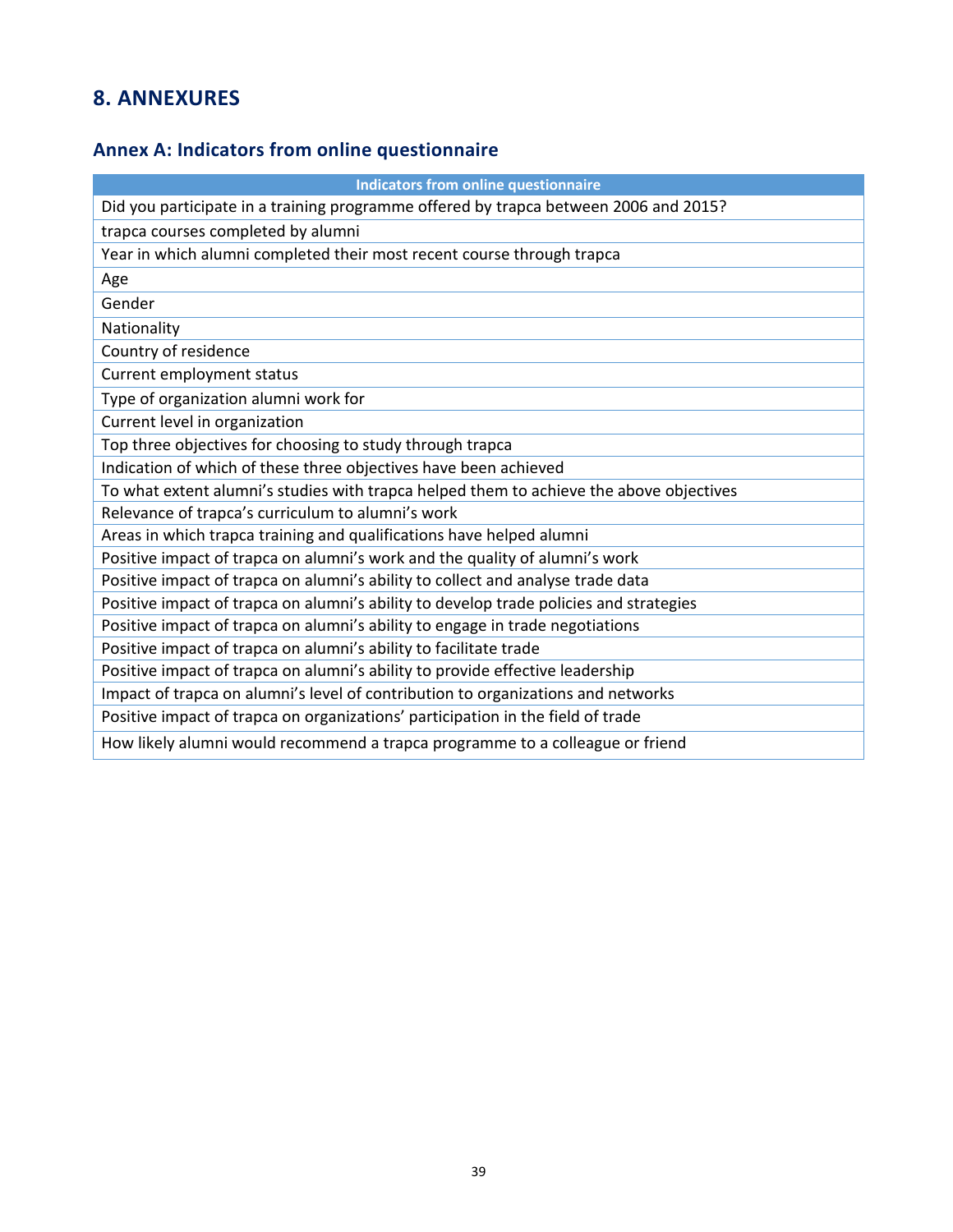**Annex B: English paper survey**



# Impact Evaluation of trapca 13 October 2015

# **Draft Survey Questionnaire for trapca Alumni**

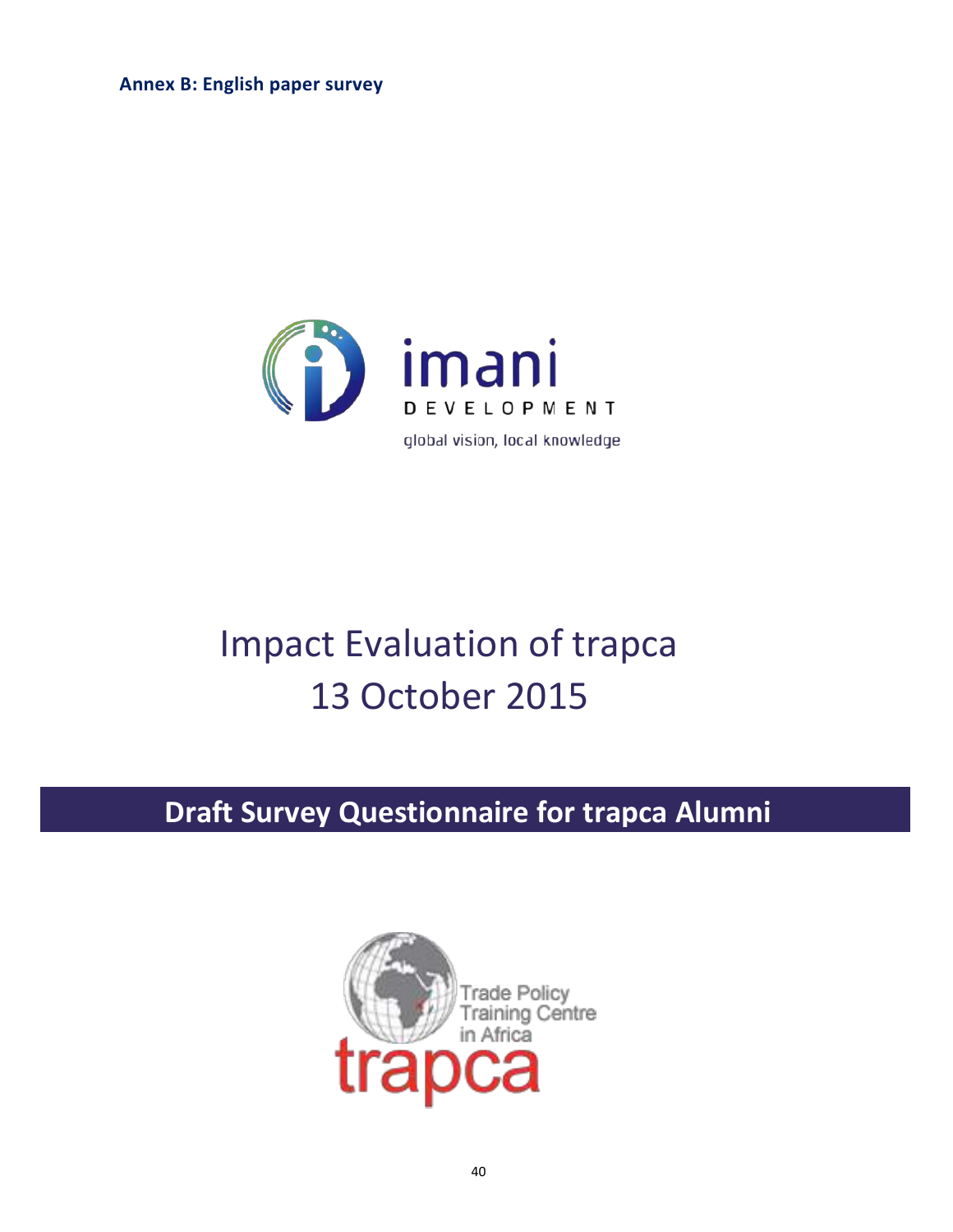### **SECTION A: INTRODUCTION**

**The Trade Policy Training Centre in Africa (trapca) is currently undertaking a research study to measure the impact of its training programmes on its beneficiaries. As you have participated in one of trapca's programmes, we are interested in learning more about your experiences and the impact it has had on your career.**

**The results of this study will contribute to a better understanding of the overall impact of trapca's programmes and how they can be improved.**

**Therefore, we kindly ask you to complete this survey, which will take less than 15 minutes to complete. Your answers will remain confidential. We have contracted Imani Development to manage this survey, and their researchers will only provide us with the overall survey results.**

**For more information on this survey, please contact trapca-survey@imanidevelopment.com.**

### **SECTION B: SCREENING QUESTIONS**

| Did you participate in a training programme offered by trapca between 2006 and 2015? |
|--------------------------------------------------------------------------------------|
|                                                                                      |

*Select an appropriate answer.*

|     | Please make a tick or cross<br>in the relevant box |                                           |
|-----|----------------------------------------------------|-------------------------------------------|
| Yes |                                                    | $\rightarrow$ Continue with questionnaire |
| Nο  |                                                    | $\rightarrow$ Exit interview              |

### 2. **Please select the courses you have completed.**

*You can select more than one category.*

| Certificate in International Trade<br>and<br>Development (CITD)   |  |
|-------------------------------------------------------------------|--|
| Certificate in International Trade Facilitation<br>(CITE)         |  |
| Intermediate Courses                                              |  |
| <b>Advanced Courses</b>                                           |  |
| Post Graduate Diploma Intermediate (PGDI)                         |  |
| Post Graduate Diploma Advance (PGDA)                              |  |
| Masters of Science in International Trade Policy<br>and Trade Law |  |
| Executive Courses (non-academic)                                  |  |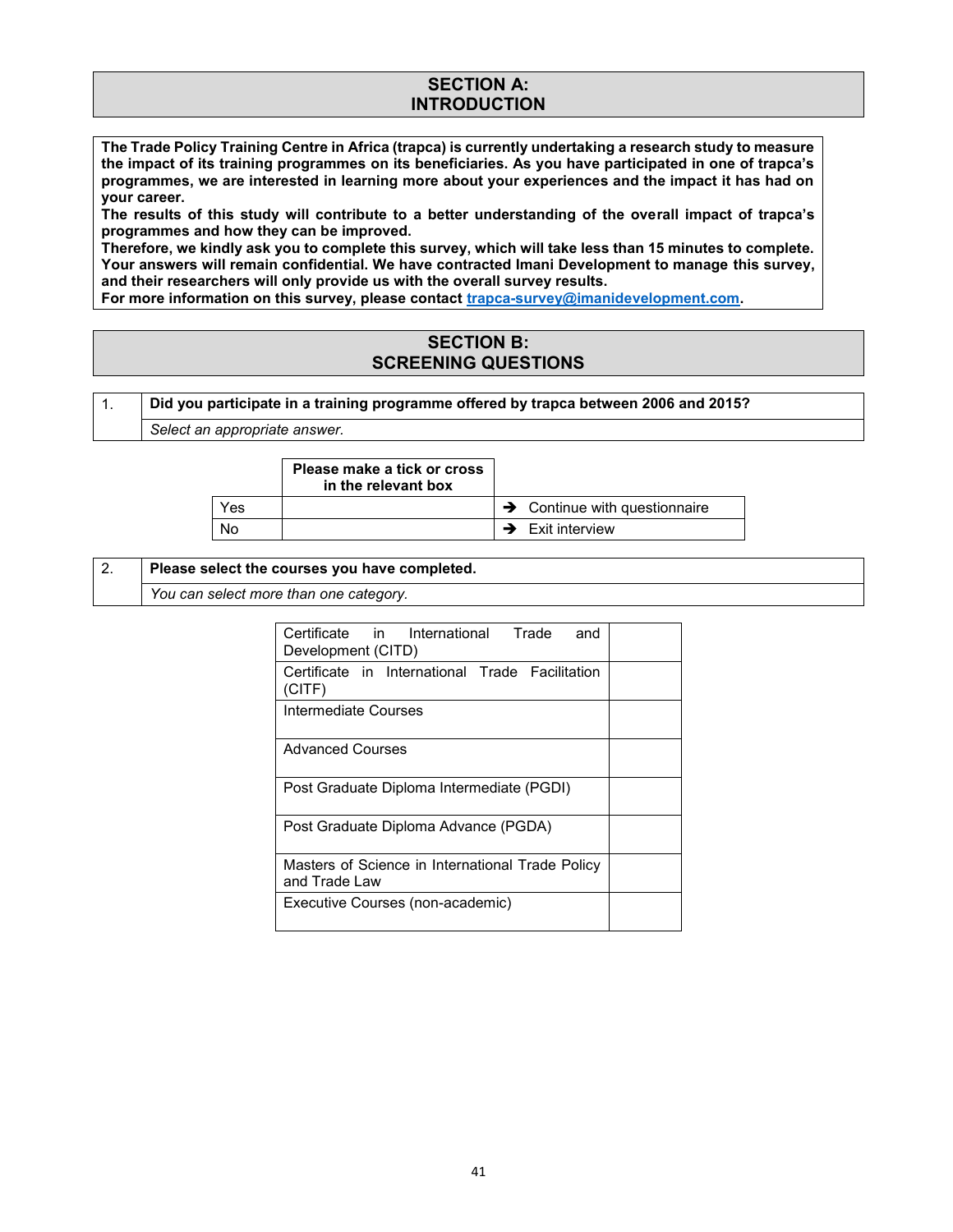### 3. **In which year did you complete your most recent course through trapca?**

*Select the appropriate answer.*

| 2006 |  |
|------|--|
| 2007 |  |
| 2008 |  |
| 2009 |  |
| 2010 |  |
| 2011 |  |
| 2012 |  |
| 2013 |  |
| 2014 |  |
| 2015 |  |

## **SECTION C: PERSONAL DETAILS**

| Δ<br>᠇. | What is your age?            |
|---------|------------------------------|
|         | Complete the text box below. |

Enter your age:

## 5. **What is your gender?** *Select the appropriate answer.*

| Male                 |  |
|----------------------|--|
| Female               |  |
| Prefer not to answer |  |

| U. | What is your nationality?    |
|----|------------------------------|
|    | Complete the text box below. |

Nationality:

| In which country do you currently live? |
|-----------------------------------------|
| Complete the text box below.            |
|                                         |

Country: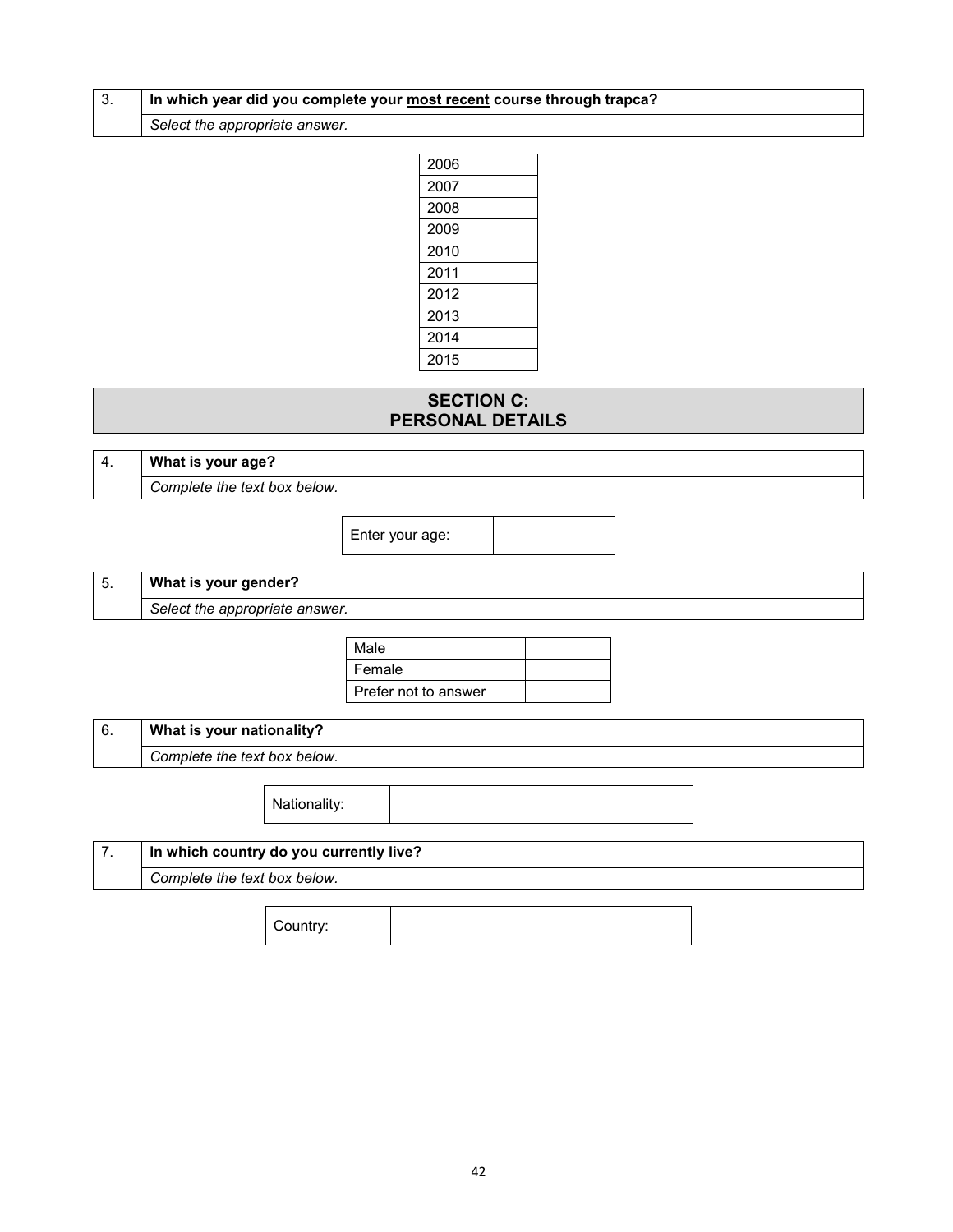|     |                                                                     |                                | <b>SECTION D:</b><br><b>CURRENT WORK AND EDUCATIONAL BACKGROUND</b>                 |  |  |
|-----|---------------------------------------------------------------------|--------------------------------|-------------------------------------------------------------------------------------|--|--|
| 8.  | What is the highest qualification you have obtained in your career? |                                |                                                                                     |  |  |
|     |                                                                     | Select the appropriate answer. |                                                                                     |  |  |
|     |                                                                     |                                |                                                                                     |  |  |
|     |                                                                     |                                | Diploma                                                                             |  |  |
|     |                                                                     |                                | Undergraduate Degree                                                                |  |  |
|     |                                                                     |                                | Post Graduate Degree                                                                |  |  |
|     |                                                                     |                                | Master's Degree                                                                     |  |  |
|     |                                                                     |                                | PHD Degree                                                                          |  |  |
|     |                                                                     |                                | Other, please specify                                                               |  |  |
|     |                                                                     |                                |                                                                                     |  |  |
| 9.  | What is your current job title?                                     |                                |                                                                                     |  |  |
|     | Complete the text box below.                                        |                                |                                                                                     |  |  |
|     |                                                                     | Job title:                     |                                                                                     |  |  |
| 10. |                                                                     |                                | What is your current level (e.g. middle or senior management) in your organization? |  |  |
|     |                                                                     | Complete the text box below.   |                                                                                     |  |  |
|     |                                                                     |                                |                                                                                     |  |  |
|     |                                                                     |                                | Level in your organization:                                                         |  |  |
| 11. |                                                                     |                                | What is the job title of the person you report to?                                  |  |  |
|     |                                                                     | Complete the text box below.   |                                                                                     |  |  |
|     |                                                                     |                                |                                                                                     |  |  |
|     |                                                                     | Job title:                     |                                                                                     |  |  |
|     |                                                                     |                                |                                                                                     |  |  |

## 12. **Which of these best describes the type of organization you work for?**

*Select the appropriate answer.*

Г

| Government                        |  |
|-----------------------------------|--|
| Parastatal                        |  |
| <b>NGO</b>                        |  |
| Private Company                   |  |
| University                        |  |
| Regional Economic Community (REC) |  |
| Other, please specify             |  |
|                                   |  |
|                                   |  |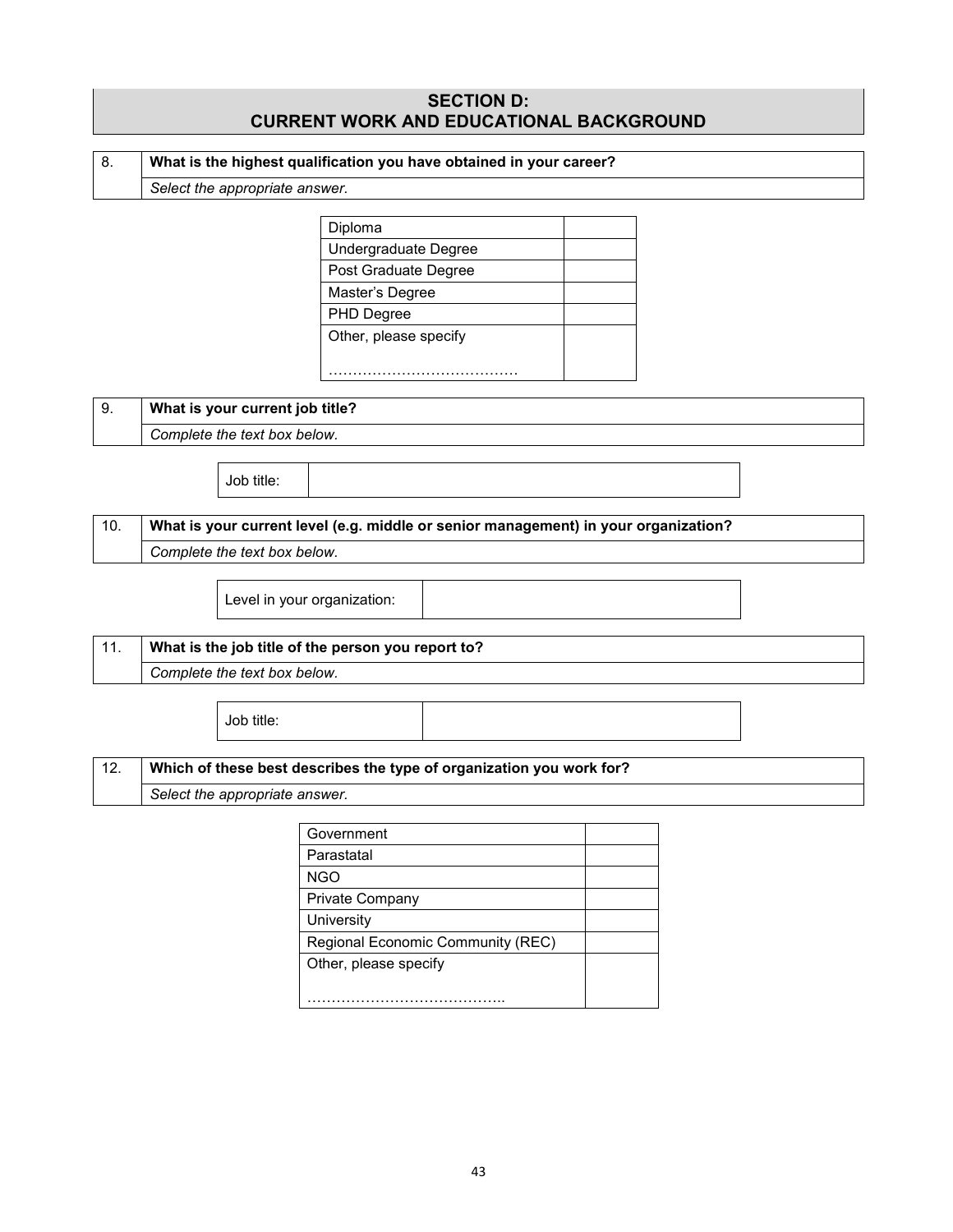## **SECTION E: PRE TRAPCA PROGRAMME**

**We would like to understand more about your occupation before signing up for one of trapca's programmes. This will help us to understand the path your career has taken.**

| -13. | What was your highest qualification at the time when you first applied for a trapca programme? |
|------|------------------------------------------------------------------------------------------------|
|      | Select the appropriate answer.                                                                 |

| Diploma               |  |
|-----------------------|--|
| Undergraduate Degree  |  |
| Honours Degree        |  |
| Master's Degree       |  |
| PHD Degree            |  |
| Other, please specify |  |
|                       |  |
|                       |  |

## 14. **What was your job title in your organization when you first participated in a trapca training course?** *Complete the text box below.*

Job title:

15. **What was your level in your organization when you first participated in a trapca training course?** *Complete the text box below.*

Level in your organization:

16. **How did you hear about trapca and the programmes it offered?**

*Select the appropriate answers. Note that you can provide multiple answers.*

| a) | Advertisement in newspaper or magazine |  |
|----|----------------------------------------|--|
| b) | Electronic newsletter                  |  |
| C) | Government publication or newsletter   |  |
| d) | Radio announcement                     |  |
| e) | Referral by employer                   |  |
| f) | Referral by a friend or colleague      |  |
| g. | Social media                           |  |
| h) | <b>TV</b> advertisements               |  |
| i) | trapca prospectus / trapca brochures   |  |
|    | Other please specify                   |  |
|    |                                        |  |
|    |                                        |  |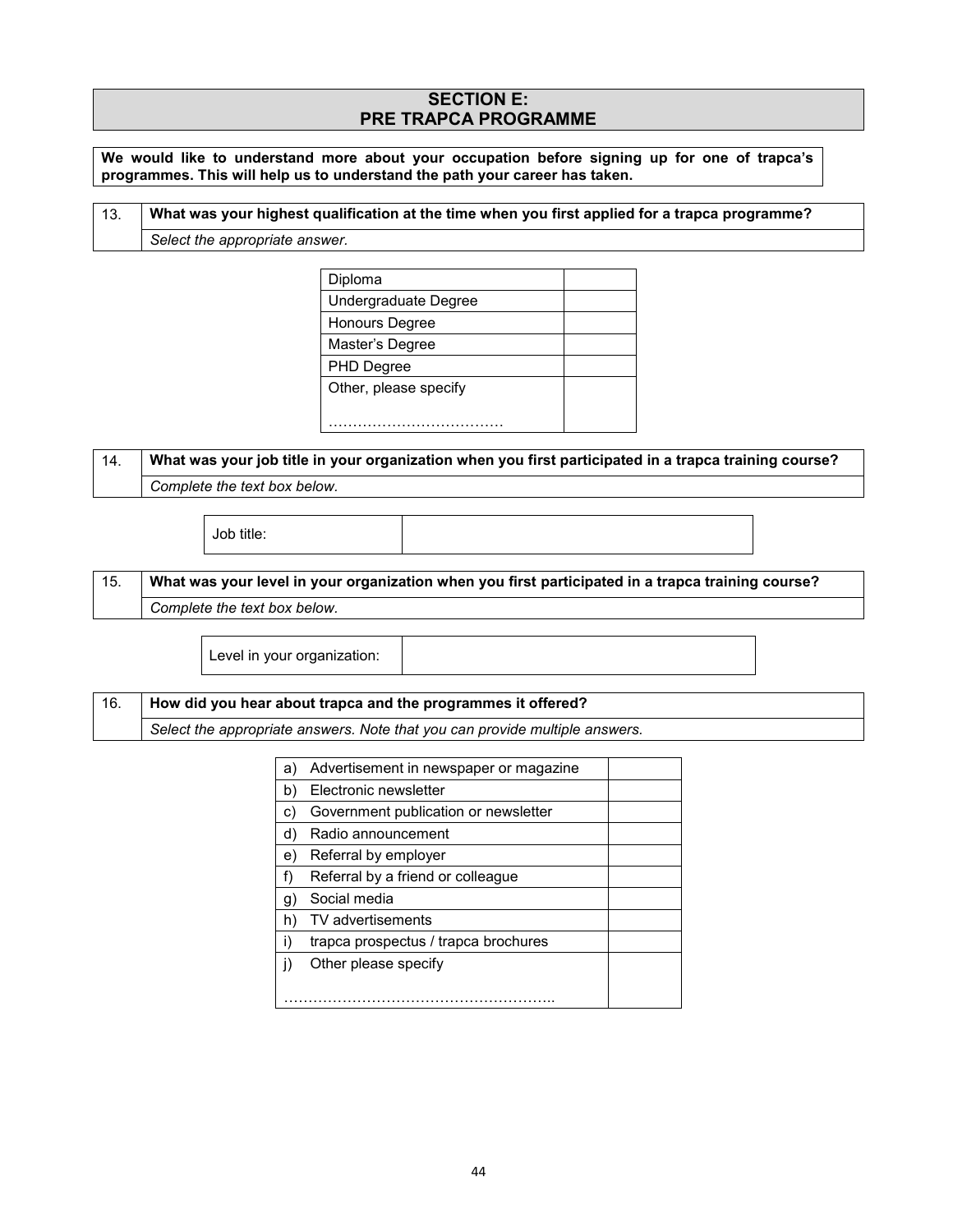17. **What were your primary objectives for choosing to study through trapca? Please select your top three reasons and then indicate which of these reasons have been achieved.**

*You can select up to 3 reasons to this question. Then select which of these 3 have been achieved.*

| Possible objectives for choosing to study through trapca         | Select top 3<br>reasons | Which of these 3<br>have been<br>achieved |
|------------------------------------------------------------------|-------------------------|-------------------------------------------|
| To increase your earning potential<br>a)                         |                         |                                           |
| To get a promotion<br>b)                                         |                         |                                           |
| To be able to apply for a new job<br>C)                          |                         |                                           |
| To move into a new field of work.<br>d)                          |                         |                                           |
| To shift sectors (e.g. move from public to private sector)<br>e) |                         |                                           |
| f)<br>To build your professional networks                        |                         |                                           |
| To improve your skill levels<br>g)                               |                         |                                           |
| h)<br>To increase your reputation                                |                         |                                           |
| i)<br>Did not choose. My employer sent me.                       |                         |                                           |
| j)<br>Other, please specify                                      |                         |                                           |
|                                                                  |                         |                                           |
| Other, please specify<br>k)                                      |                         |                                           |
|                                                                  |                         |                                           |

## 18. **To what extent have your studies with trapca helped you to achieve the above objectives?**  *Select the appropriate answer.*

| a)   | Made no difference                      |  |
|------|-----------------------------------------|--|
| b)   | Made a slight difference                |  |
| C)   | Made a big difference                   |  |
| . d) | Could not have done this without trapca |  |

## 19. **Why do you say so?** *Complete the text box below.*

| Reasons explained: |
|--------------------|
|--------------------|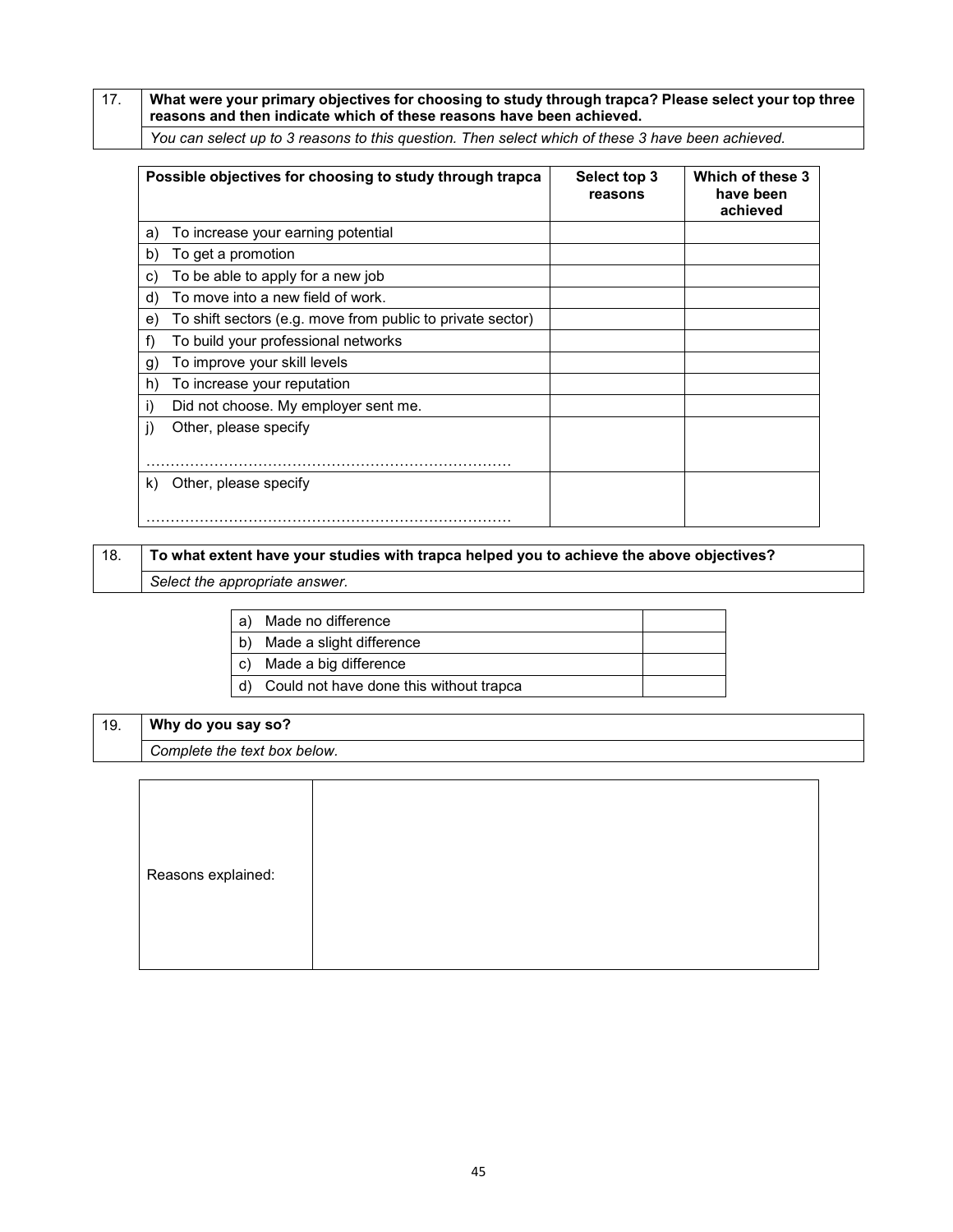20. **How important were the following factors to your decision to enrol at trapca?**

*Select one answer per statement.*

| <b>Decision criteria</b>                                                         | <b>Not</b><br>Important | Somewhat<br>Important | Important | Verv<br>Important |
|----------------------------------------------------------------------------------|-------------------------|-----------------------|-----------|-------------------|
| Availability of scholarships<br>a)                                               |                         |                       |           |                   |
| Availability of transport and accommodation<br>b)                                |                         |                       |           |                   |
| Preferences of my employer<br>C)                                                 |                         |                       |           |                   |
| Ability to expand professional networks<br>d)                                    |                         |                       |           |                   |
| Cost of programmes<br>e)                                                         |                         |                       |           |                   |
| Relevance of curriculum to my career<br>f)                                       |                         |                       |           |                   |
| Convenience (i.e. ability to fit programmes into<br>g)<br>work and travel plans) |                         |                       |           |                   |
| Experiential training offered by trapca<br>h)                                    |                         |                       |           |                   |
| Location of the trapca campus<br>i)                                              |                         |                       |           |                   |
| Reputation of trapca qualifications in the market                                |                         |                       |           |                   |
| Other please specify<br>k)                                                       |                         |                       |           |                   |
|                                                                                  |                         |                       |           |                   |

## 21. **There are various methods of financing studies. Please select the primary source of funding for your trapca studies. Then select the secondary source (if applicable).**

*Select one answer to each column.*

|    | Source of finance              | <b>Primary Source of</b><br><b>Funding</b> | <b>Secondary Source</b><br>of Funding<br>(if applicable) |
|----|--------------------------------|--------------------------------------------|----------------------------------------------------------|
| a) | Bank loan                      |                                            |                                                          |
| b) | <b>Bursary</b>                 |                                            |                                                          |
| C) | Scholarship                    |                                            |                                                          |
| d) | Own savings                    |                                            |                                                          |
| e) | Employer paid                  |                                            |                                                          |
| f  | No secondary source of funding |                                            |                                                          |
| g) | Other                          |                                            |                                                          |
|    |                                |                                            |                                                          |

## 22. **How relevant to your work is trapca's curriculum in each of the following areas?**

*Select one answer per statement.*

| Curriculum area    | Not relevant | <b>Somewhat</b><br>relevant | <b>Very</b><br>relevant |
|--------------------|--------------|-----------------------------|-------------------------|
| Trade policy       |              |                             |                         |
| Trade facilitation |              |                             |                         |
| Trade analysis     |              |                             |                         |
| Trade law          |              |                             |                         |
| Trade negotiations |              |                             |                         |

## **SECTION F: IMPACT OF TRAPCA PROGRAMME**

**We would like to understand more about the impact of trapca on your work and career.**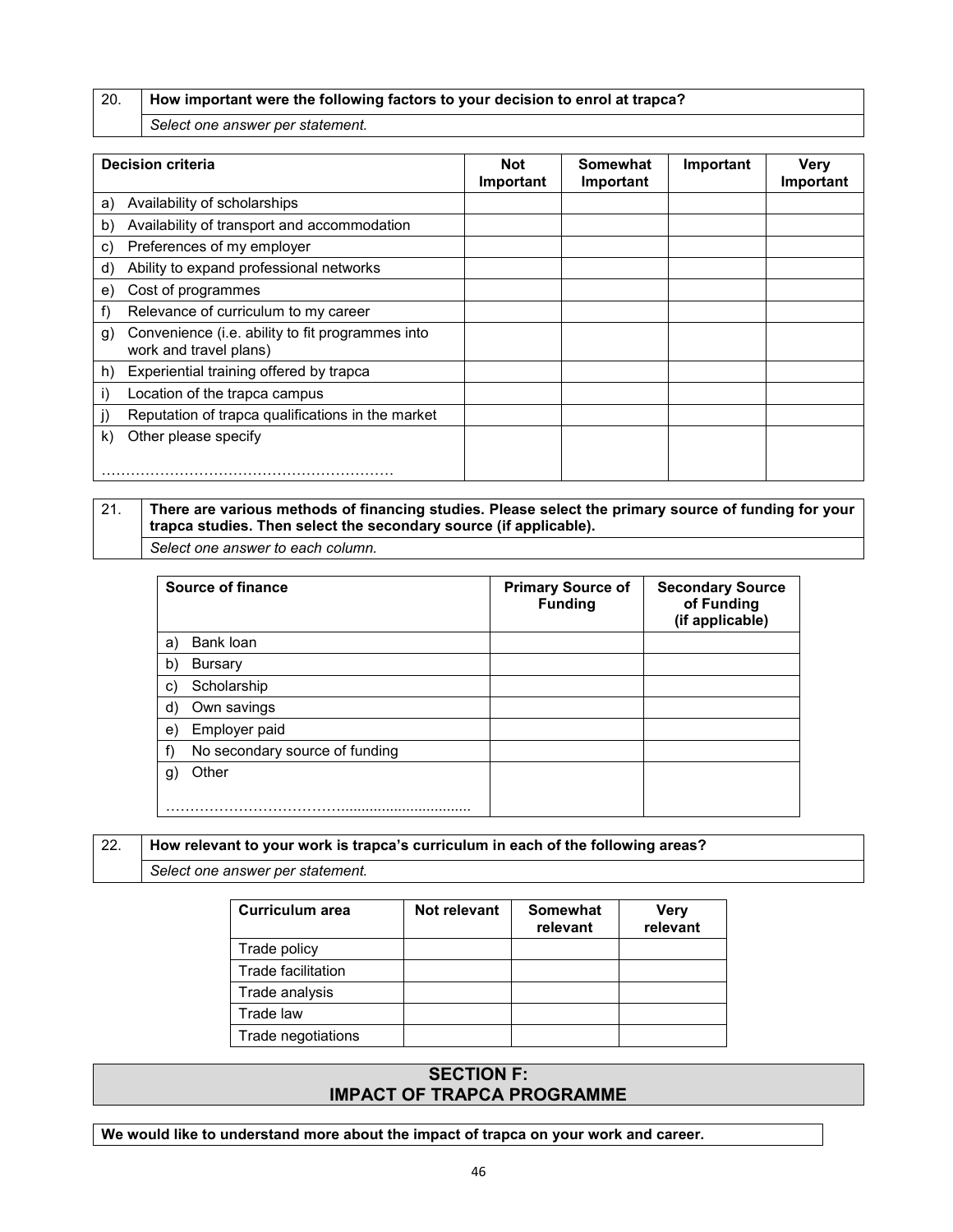### 23. **To what extent do you agree or disagree that trapca training and qualifications have helped you to do the following…**

*Select one answer per statement.*

|    |                                                                     | <b>Strongly</b><br><b>Disagree</b> | <b>Disagree</b> | <b>Neutral</b> | Agree | <b>Strongly</b><br>Agree | <b>Not</b><br>applicable |
|----|---------------------------------------------------------------------|------------------------------------|-----------------|----------------|-------|--------------------------|--------------------------|
| a) | Get the work or jobs you wanted when you<br>enrolled?               |                                    |                 |                |       |                          |                          |
| b) | Increase your earning potential?                                    |                                    |                 |                |       |                          |                          |
| C) | Increase your degree of influence in your<br>organization industry? |                                    |                 |                |       |                          |                          |
| d) | Promote economic development in your<br>country?                    |                                    |                 |                |       |                          |                          |
| e) | Support integration in the regional and<br>global economy?          |                                    |                 |                |       |                          |                          |
| f) | Become more confident in your work?                                 |                                    |                 |                |       |                          |                          |
| g) | Changed jobs and became more involved<br>in the field of trade?     |                                    |                 |                |       |                          |                          |
| h) | Increase level of responsibility in your<br>organization            |                                    |                 |                |       |                          |                          |

## 24. **To what extent you agree or disagree that your studies with trapca had a positive impact on your work?** *Select the appropriate answer.*

| a) | Strongly disagree          |  |
|----|----------------------------|--|
|    | <b>Disagree</b>            |  |
| C) | Neither agree nor disagree |  |
|    | Agree                      |  |
| e) | <b>Strongly Agree</b>      |  |

## 25. **To what extent you agree or disagree that your studies with trapca had a positive impact on your career?**

*Select the appropriate answer.*

|    | a) Strongly disagree       |  |
|----|----------------------------|--|
|    | <b>Disagree</b>            |  |
| C) | Neither agree nor disagree |  |
|    | Agree                      |  |
| e) | Strongly Agree             |  |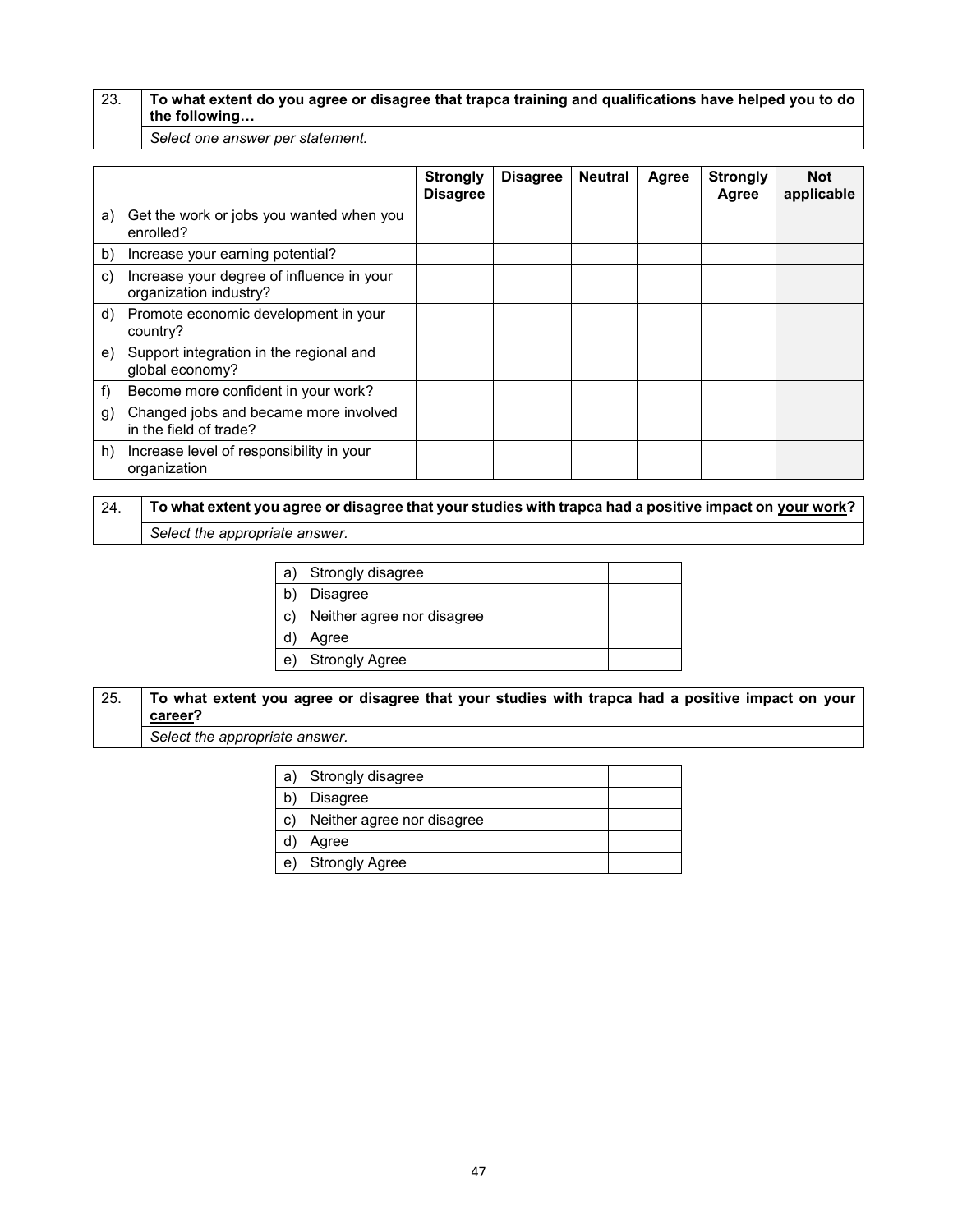26. **Here is a list of activities that trapca graduates may do in their careers. For each of these, please indicate the extent to which you agree or disagree that trapca training has improved your ability in this area.**

*Select one answer per line. Provide an answer to each line.*

| Data collection                     | <b>Strongly</b><br><b>Disagree</b> | <b>Disagree</b> | <b>Neutral</b> | Agree | <b>Strongly</b><br>Aaree | <b>Not</b><br>applicable |
|-------------------------------------|------------------------------------|-----------------|----------------|-------|--------------------------|--------------------------|
| Conduct qualitative research<br>a)  |                                    |                 |                |       |                          |                          |
| Conduct quantitative research<br>b) |                                    |                 |                |       |                          |                          |
| Collect trade flow data<br>C)       |                                    |                 |                |       |                          |                          |
| Collect tariff data                 |                                    |                 |                |       |                          |                          |

| Trade analysis |                                                             | <b>Strongly</b><br><b>Disagree</b> | <b>Disagree</b> | <b>Neutral</b> | Agree | <b>Strongly</b><br>Agree | <b>Not</b><br>applicable |
|----------------|-------------------------------------------------------------|------------------------------------|-----------------|----------------|-------|--------------------------|--------------------------|
| e)             | Conduct trend analysis                                      |                                    |                 |                |       |                          |                          |
|                | Identify suitable trade partners/products                   |                                    |                 |                |       |                          |                          |
| $\mathbf{g}$   | Conduct welfare analysis                                    |                                    |                 |                |       |                          |                          |
| h)             | Conduct tariff analysis                                     |                                    |                 |                |       |                          |                          |
|                | Analyse trade flow data                                     |                                    |                 |                |       |                          |                          |
|                | Estimate fiscal revenue implications of<br>trade agreements |                                    |                 |                |       |                          |                          |

| <b>Trade strategy</b>                                | <b>Strongly</b><br><b>Disagree</b> | <b>Disagree</b> | Neutral | Agree | <b>Strongly</b><br>Agree | <b>Not</b><br>applicable |
|------------------------------------------------------|------------------------------------|-----------------|---------|-------|--------------------------|--------------------------|
| Determine competitiveness of exports<br>$\mathsf{k}$ |                                    |                 |         |       |                          |                          |
| Develop national export strategies                   |                                    |                 |         |       |                          |                          |
| Develop cross-border trade strategies<br>m)          |                                    |                 |         |       |                          |                          |

| Trade policy                                         | <b>Strongly</b><br><b>Disagree</b> | <b>Disagree</b> | Neutral | Agree | <b>Strongly</b><br>Agree | <b>Not</b><br>applicable |
|------------------------------------------------------|------------------------------------|-----------------|---------|-------|--------------------------|--------------------------|
| Write trade policy documents<br>n)                   |                                    |                 |         |       |                          |                          |
| Conduct policy related research<br>$\Omega$          |                                    |                 |         |       |                          |                          |
| Design support programmes for Aid for<br>p)<br>Trade |                                    |                 |         |       |                          |                          |

| <b>Trade negotiations</b> |                                                             | <b>Strongly</b><br><b>Disagree</b> | <b>Disagree</b> | <b>Neutral</b> | Agree | <b>Strongly</b><br>Agree | <b>Not</b><br>applicable |
|---------------------------|-------------------------------------------------------------|------------------------------------|-----------------|----------------|-------|--------------------------|--------------------------|
| a)                        | Write trade agreements                                      |                                    |                 |                |       |                          |                          |
|                           | Negotiate trade agreements                                  |                                    |                 |                |       |                          |                          |
| S.                        | Develop negotiation schedules                               |                                    |                 |                |       |                          |                          |
|                           | Establish offensive and defensive<br>negotiations positions |                                    |                 |                |       |                          |                          |

| <b>Trade facilitation</b>                                                  | Strongly<br><b>Disagree</b> | <b>Disagree</b> | Neutral | Agree | <b>Strongly</b><br>Agree | <b>Not</b><br>applicable |
|----------------------------------------------------------------------------|-----------------------------|-----------------|---------|-------|--------------------------|--------------------------|
| Understand customs procedures                                              |                             |                 |         |       |                          |                          |
| Better understanding of trade corridors<br>v)                              |                             |                 |         |       |                          |                          |
| Improve coordination between<br>W)<br>regulatory bodies involved in trade. |                             |                 |         |       |                          |                          |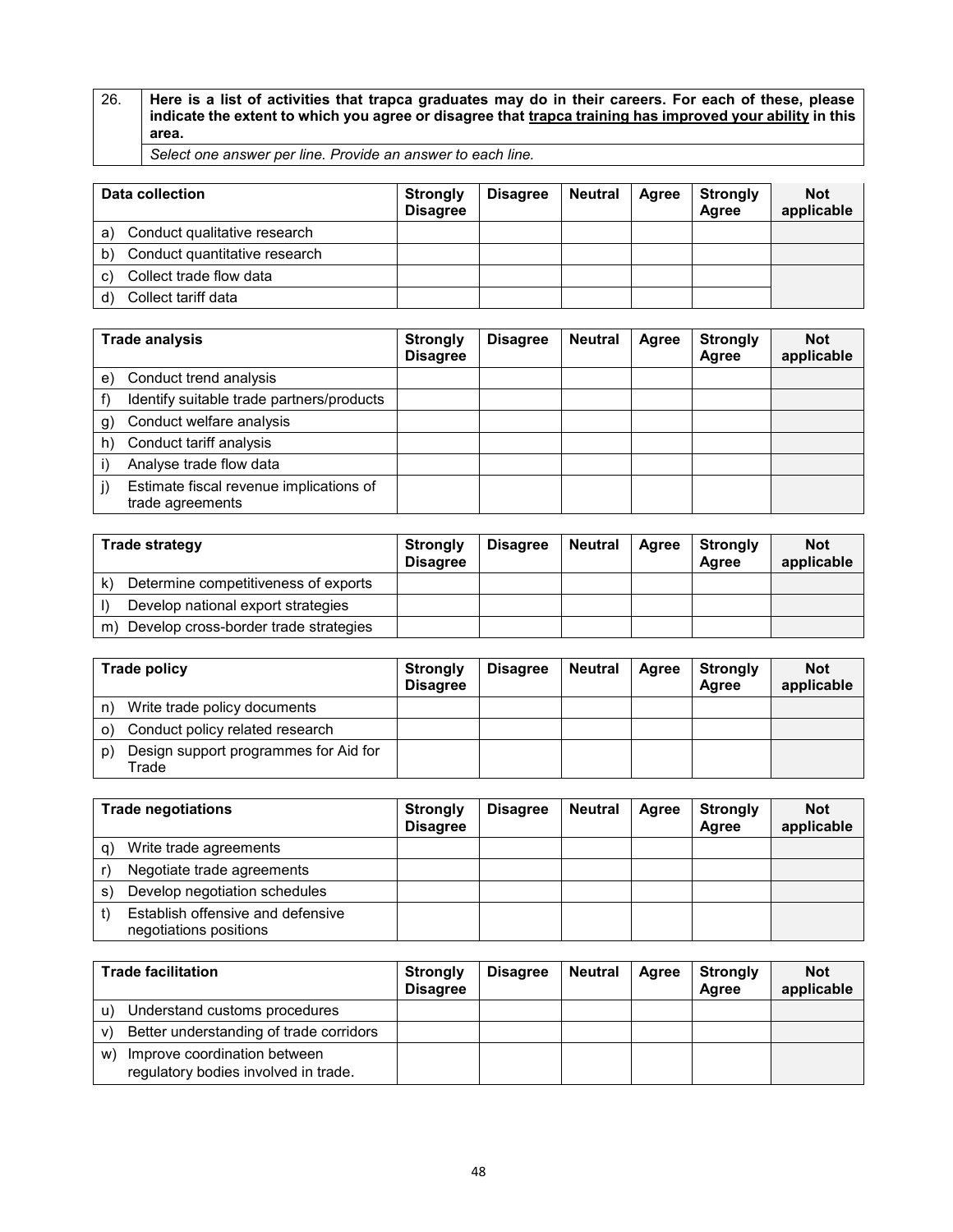| Leadership                                            | <b>Strongly</b><br><b>Disagree</b> | <b>Disagree</b> | Neutral | Agree | Strongly<br>Agree | <b>Not</b><br>applicable |
|-------------------------------------------------------|------------------------------------|-----------------|---------|-------|-------------------|--------------------------|
| Provide more effective leadership to my<br>X)<br>team |                                    |                 |         |       |                   |                          |
| Strengthen my organization                            |                                    |                 |         |       |                   |                          |

27. **To what extent has your level of intellectual contribution to the following organizations or networks improved since studying through trapca? Has there been no change or have you been able to contribute slightly or significantly more?** 

*Select one answer per statement.*

|    |                                                                                  | No change | <b>Contributed</b><br>slightly more | <b>Contributed</b><br>significantly<br>more |
|----|----------------------------------------------------------------------------------|-----------|-------------------------------------|---------------------------------------------|
| a) | Regional economic communities (e.g. EAC,<br>SADC, ECOWAS, CEMAC, COMESA, AU)     |           |                                     |                                             |
| b) | Multilateral organizations (e.g. WTO, UN)                                        |           |                                     |                                             |
| C) | International donors (e.g. World Bank, IMF)                                      |           |                                     |                                             |
| d) | Think tanks and academic institutions (e.g.<br>ITC, trapca)                      |           |                                     |                                             |
| e) | Private sector representative organizations<br>(e.g. EABC)                       |           |                                     |                                             |
| f) | Civil society organizations (e.g. cross border<br>trade associations)            |           |                                     |                                             |
| g) | National and/or regional chambers of<br>commerce.                                |           |                                     |                                             |
| h) | Public sector institutions (e.g. Ministries of<br>Trade, government departments) |           |                                     |                                             |
| i) | Diplomatic missions (e.g. trade attaché)                                         |           |                                     |                                             |

28. **To what extent do you agree or disagree with the following statement. "My studies with trapca have helped my organization become more active in the field of trade?"**

*Select the appropriate answer.*

| a) | Strongly disagree          |  |
|----|----------------------------|--|
|    | Disagree                   |  |
| C) | Neither agree nor disagree |  |
|    | Agree                      |  |
| e) | Strongly agree             |  |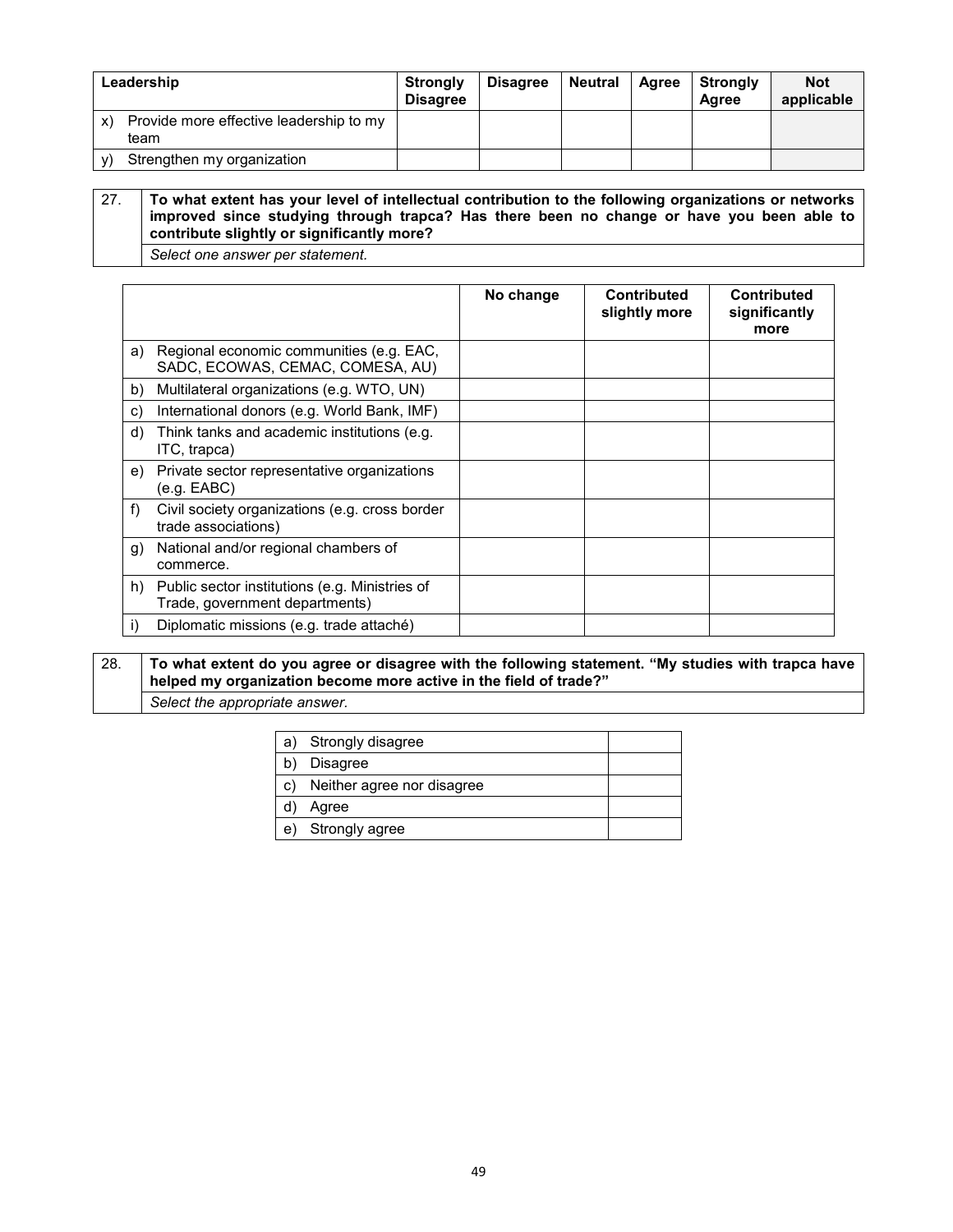### **SECTION G: WILLINGNESS TO REFER TRAPCA**

**Willingness to refer an organization or training programme to a colleague or friend is a measure of overall satisfaction.**

29. **Given everything that we have discussed, how likely or unlikely would you recommend a trapca programme to a colleague or friend?**

*Select the appropriate answer.*

Not likely Somewhat likely Likely Very likely

## **SECTION H: PARTICIPATION IN SKYPE INTERVIEW**

30. **Our research methodology requires that we conduct skype interviews with 20 alumni. Would you be willing to participate in a 30 minute skype interview at a time that's convenient for you? This interview will explore similar themes in more detail.**

*Select the appropriate answer.*

No, I'm not willing to participate in a skype interview

Yes, I'm am willing to participate in a skype interview.

| <b>SECTION I:</b> |  |
|-------------------|--|
| <b>THANK YOU</b>  |  |
|                   |  |

| Thank you for your participation in this survey.                                       |
|----------------------------------------------------------------------------------------|
| For more information on this survey, please contact trapca-survey@imanidevelopment.com |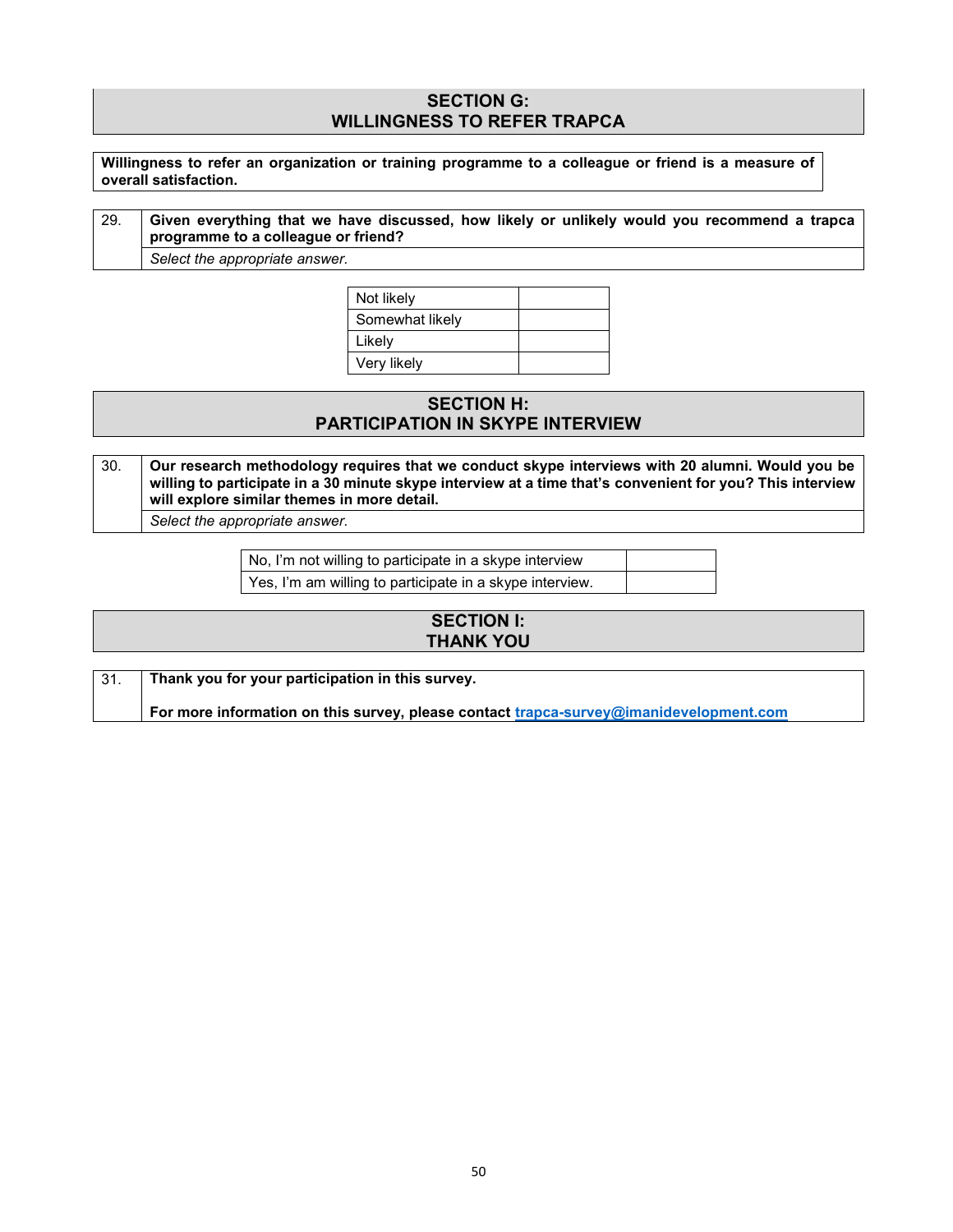**Annex C: Alumni discussion guide**



## Impact evaluation of trapca 1 November 2015

# **Draft Discussion Guide: Alumni**

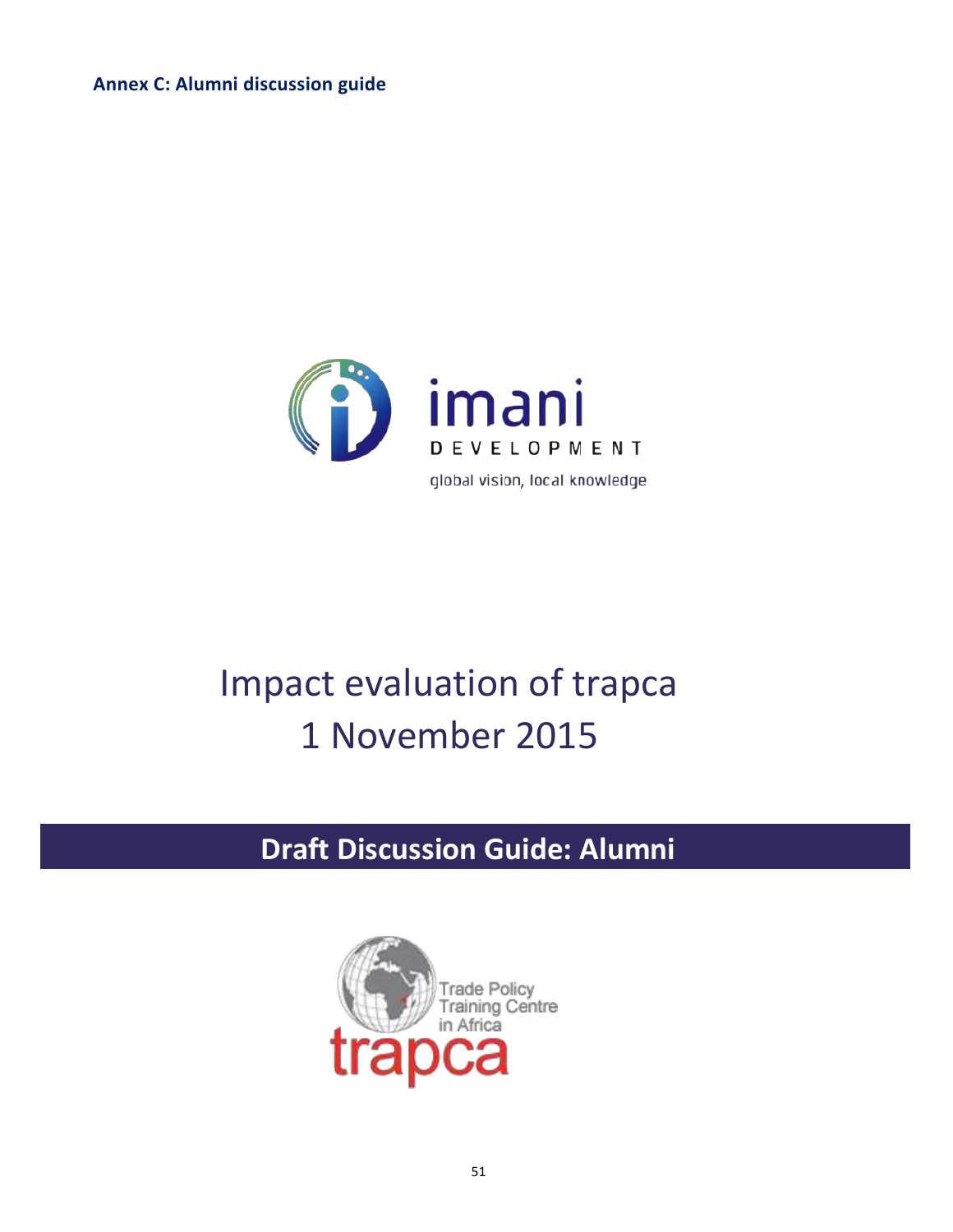## **SECTION A: INTRODUCTION**

**The Trade Policy Training Centre in Africa (trapca) is currently undertaking a research study to measure its impact and identify areas where it can improve. We are interested in learning more about how people's studies through trapca have helped them in their careers. We are also interested in how this training may have contributed to your organization and to trade in Africa. These insights will help trapca to improve its programmes and overall impact.** 

**We appreciate your willingness to be interviewed and assist us with this research. This interview should take a maximum of 30 minutes to complete. The interview will be recorded and transcribed, and these will only be seen by researchers at Imani Development. We will only report to trapca on overall findings. In this way, we will strive to protect your confidentiality.** 

**And if we choose to use any examples or phrases from our discussion, we will either ensure that it anonymous or we will ask your permission first.**

**Furthermore, all contributors to trapca's impact study will be entered into a lottery to win one of five iPads.**

**For more information on this survey, you are welcome to contact me or email Imani at trapcasurvey@imanidevelopment.com.**

## **SECTION B: RESPONDENT DETAILS**

## 1. **Respondent name**

*Interviewer to complete ahead of time.*

Name:

## 2. **Email address**

*Interviewer to complete ahead of time.*

Email address:

#### 3. **Interview date**

*Interviewer to complete ahead of time.*

Interview date:

## **SECTION C: SCREENING QUESTIONS**

#### 4. **Did you complete any of trapca's courses between 2006 to 2015?**

*Select an appropriate answer.*

|     | Please make a tick or<br>cross in the relevant box |                                                    |
|-----|----------------------------------------------------|----------------------------------------------------|
| res |                                                    |                                                    |
| NΩ  |                                                    | Check that you're interviewing<br>the right person |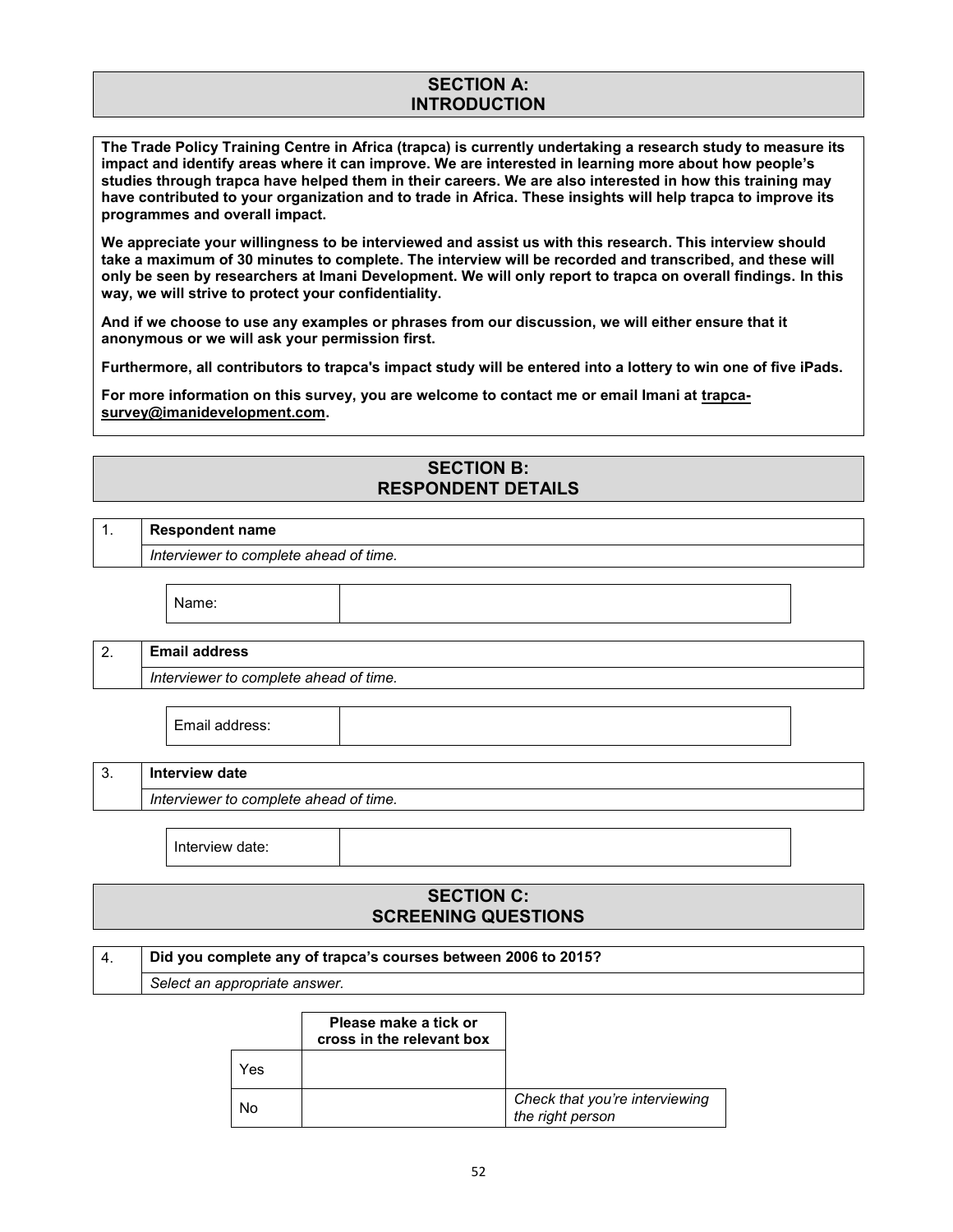## **SECTION D: ORGANIZATION DETAILS**

### **Let us start the interview by discussing the organization you work with.**

| $\vert 5.$ | What is the name of the organization you work for? |
|------------|----------------------------------------------------|
|            |                                                    |

*Please complete the text box below.*

Name of organization:

### 6. **What type of organization do you work for? Is it a ….** *[interviewer read out list]***?**

*Interviewer, read out list. Select the appropriate answer.*

| Government                                  |  |
|---------------------------------------------|--|
| Parastatal                                  |  |
| <b>NGO</b>                                  |  |
| Private Company                             |  |
| <b>Regional Economic Community</b><br>(REC) |  |
| University                                  |  |
| Other                                       |  |
|                                             |  |
|                                             |  |

### 7. **What is the purpose of this organization, and how is it involved in the field of trade?**

*Please complete the text box below. Record in respondents own words.*

| Purpose of organization |  |
|-------------------------|--|
|                         |  |

## **SECTION E: JOB DETAILS**

#### **Now let's move on and discuss your job and the work you do each day.**

## 8. **What is your current position in your organization?**

*Please complete the text box below.*

Position in organization: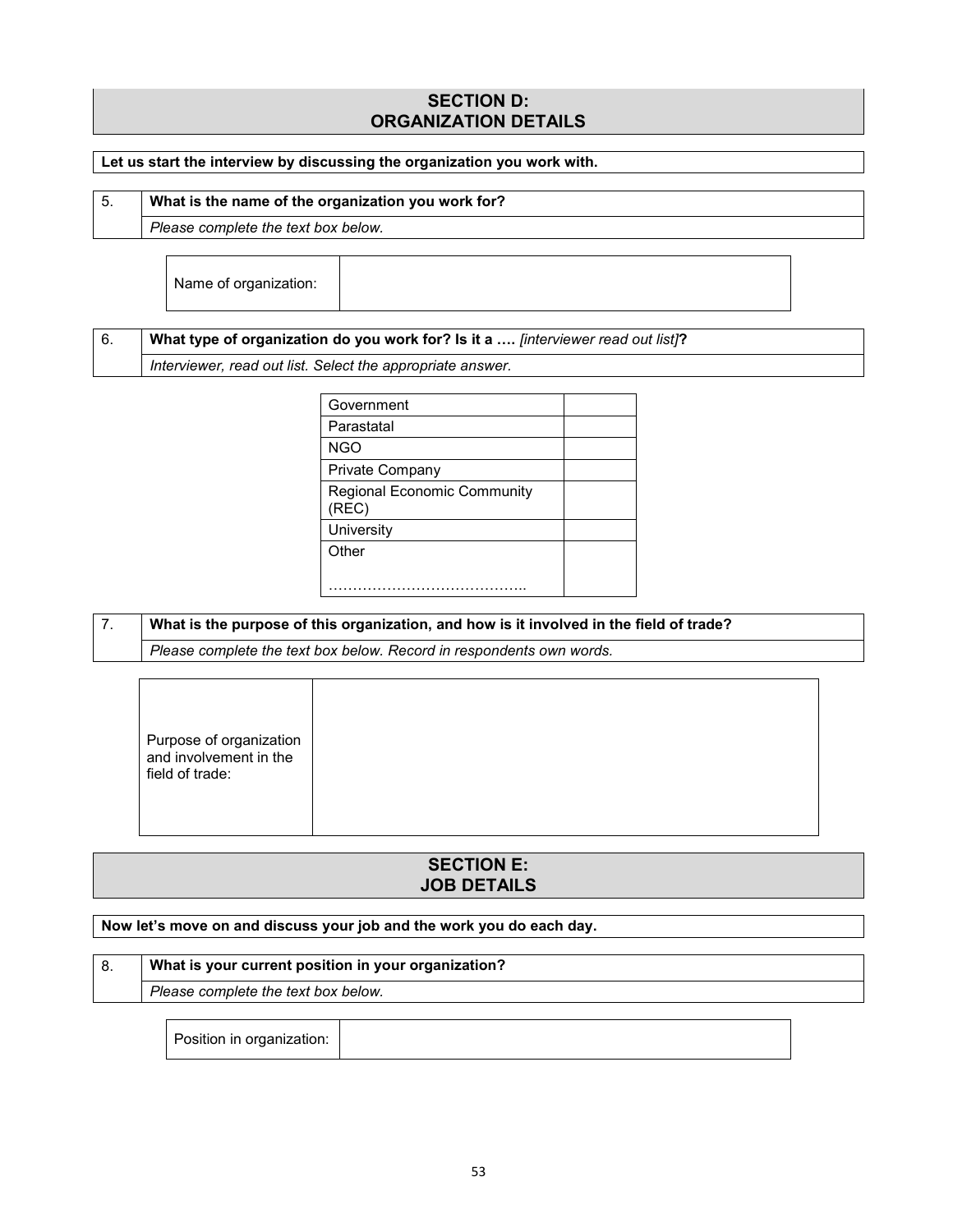|  | Can you please tell me a bit more about your job and the work you do each day? |
|--|--------------------------------------------------------------------------------|
|  | Plasse complete the text hay below                                             |

*Please complete the text box below.*

Nature of job and work each day:

## **SECTION F: REFLECTION ON TRAPCA STUDIES**

**In this next part of this interview, I would like to discuss your reasons for choosing to study through trapca.** 

## 10. **Now let us think back to your original objectives for choosing to study through trapca. What would you say your main objectives were?**

*Please complete the text box below. Record in respondents own words.*

| Main objective for<br>choosing to study: |
|------------------------------------------|
|------------------------------------------|

| 11. | To what extent has these objectives been achieved?                   |
|-----|----------------------------------------------------------------------|
|     | Please complete the text box below. Record in respondents own words. |
|     |                                                                      |

|--|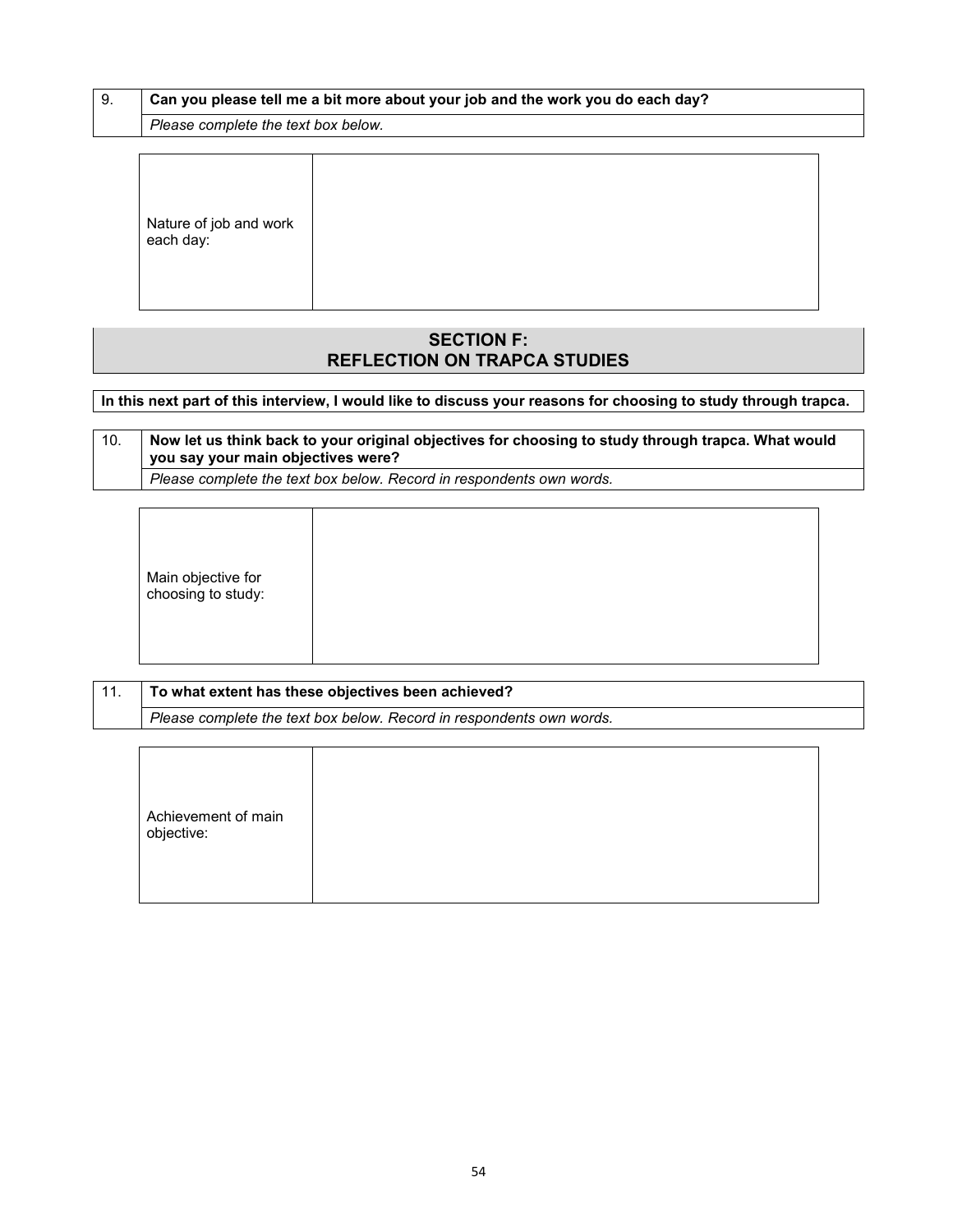### **SECTION G: IMPACT OF TRAPCA STUDIES ON WORK**

**Now I'd like to move on and discuss how your studies with trapca may have impacted your work and career.**

## 12. **To what extent do you agree or disagree that your trapca studies have assisted in your work and career?**

*Select the appropriate answer.*

|    | Strongly disagree          |                         |
|----|----------------------------|-------------------------|
| g) | <b>Disagree</b>            | Skip to Question 14     |
| h) | Neither agree nor disagree |                         |
|    | Strongly agree             |                         |
|    | Agree                      | Continue to Question 13 |

## 13. **We are trying to collect specific examples of where trapca studies have helped people in their work and careers. Are you able to share any specific examples of where your studies with trapca have helped you?**

*Please complete the text box below. Record in respondents own words. Try and elicit three distinctive examples.*

| Example 1: |  |
|------------|--|
|            |  |

| Example 2: |  |  |
|------------|--|--|
|            |  |  |

| Example 3: |  |
|------------|--|
|            |  |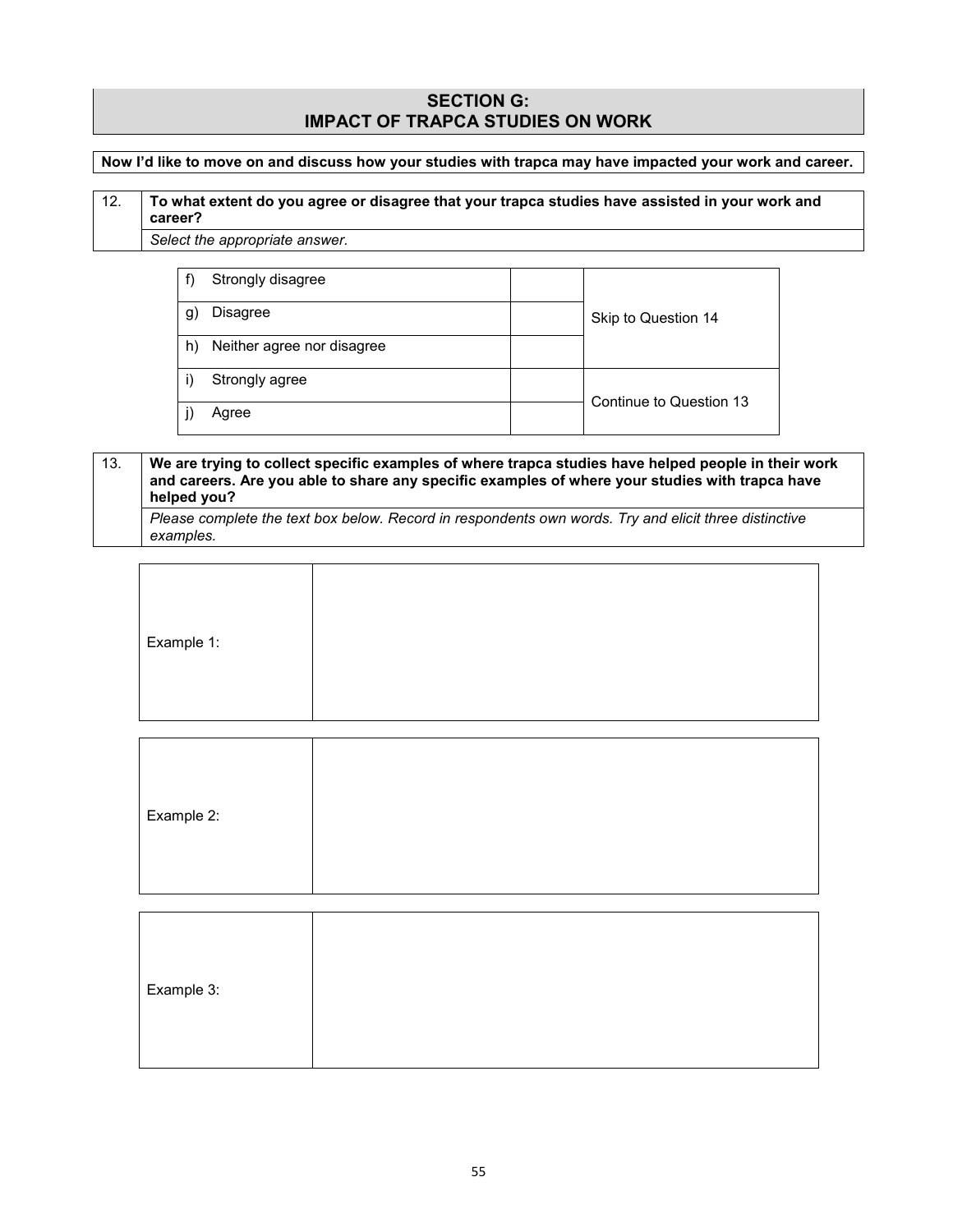| Are there any other ways in which your studies with trapca may have assisted you in your work and<br>career? |
|--------------------------------------------------------------------------------------------------------------|
| Please complete the text box below. Record in respondents own words.                                         |

Other contribution to work and career:

### **SECTION H: INPUT INTO TRAPCA CURRICULUM AND STRATEGY**

**We need to move on to the next part of this interview and discuss trapca's curriculum and strategy, and how you think these can be improved.** 

15. **Based on your experience, what subjects or topics need to be further emphasized in trapca's curriculum?** *Please complete the text box below. Record in respondents own words.*

Input into trapca curriculum:

16. **Do you have any suggestions for how trapca can improve its overall impact and contribution to trade at a regional or international level?**

*Please complete the text box below. Record in respondents own words.*

|--|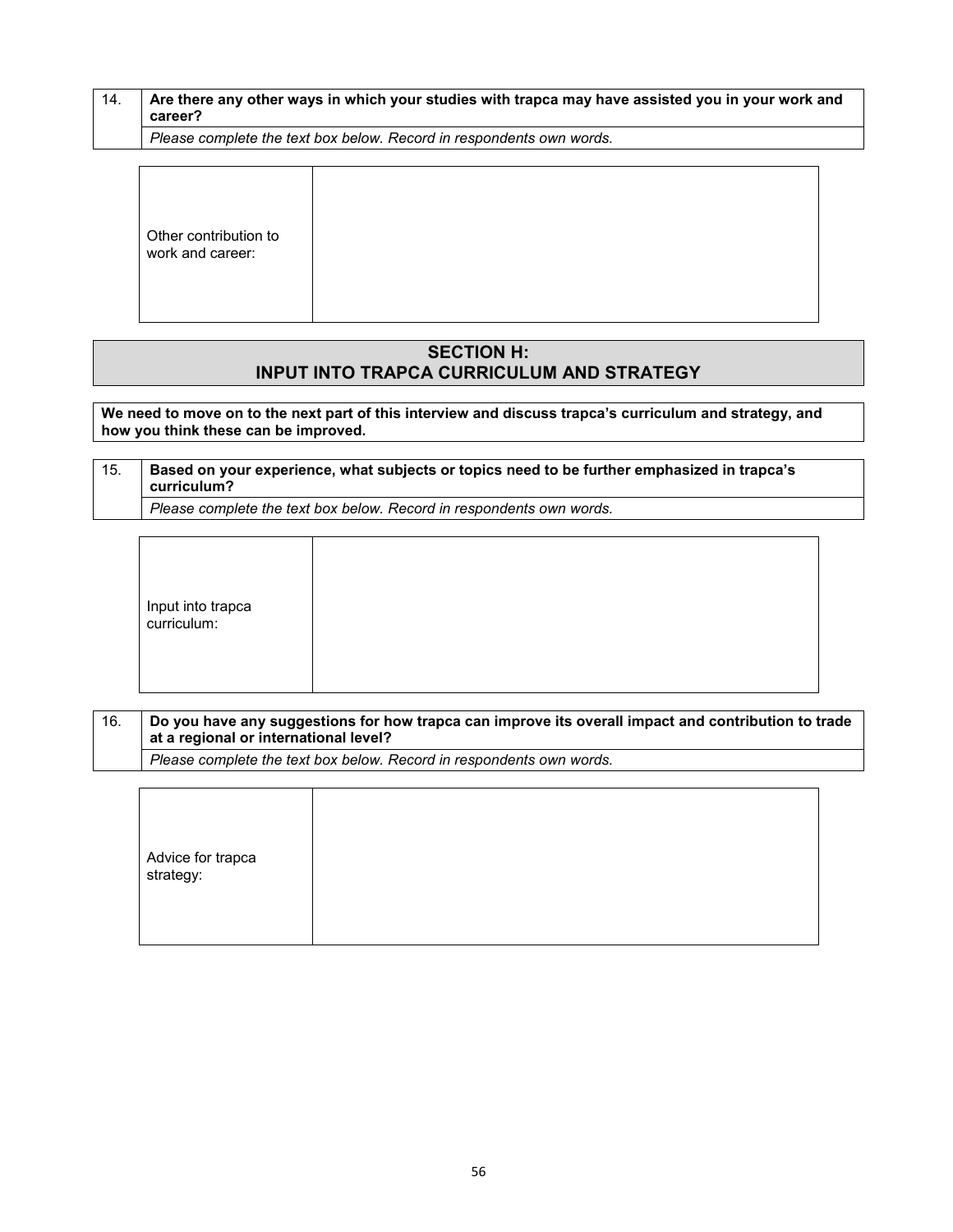## **SECTION I: THANK YOU**

### 17. **We've reached the end of end of the interview. However, before we close this interview, do you have any other insights you'd like to share about trapca, its programmes or trade in Africa?**

*Please complete the text box below. Record in respondents own words.*

| Closing comments: |  |  |
|-------------------|--|--|
|                   |  |  |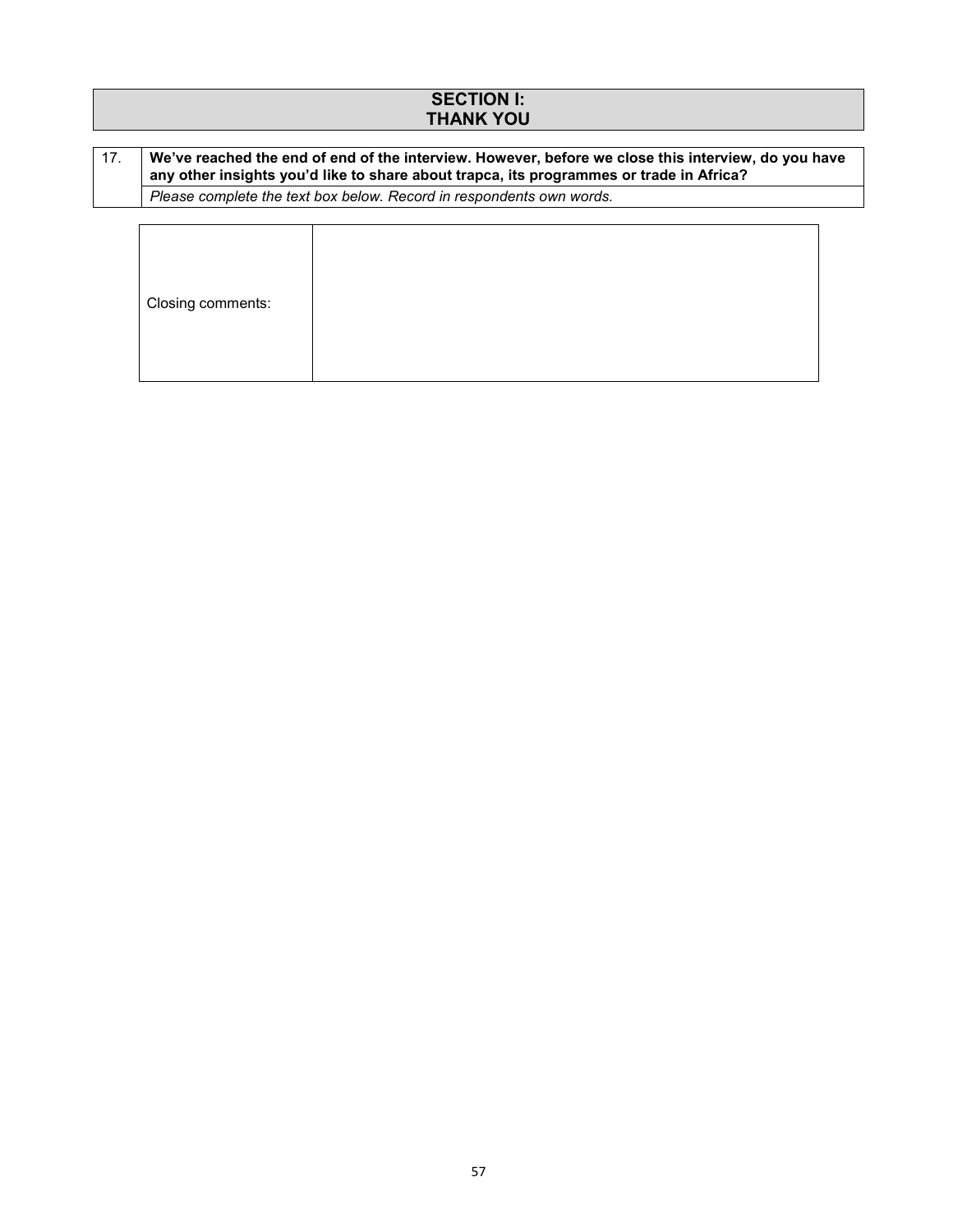**Annex D: Faculty staff discussion guide**



## Impact evaluation of trapca 1 November 2015

# **Draft Discussion Guide: Faculty Staff**

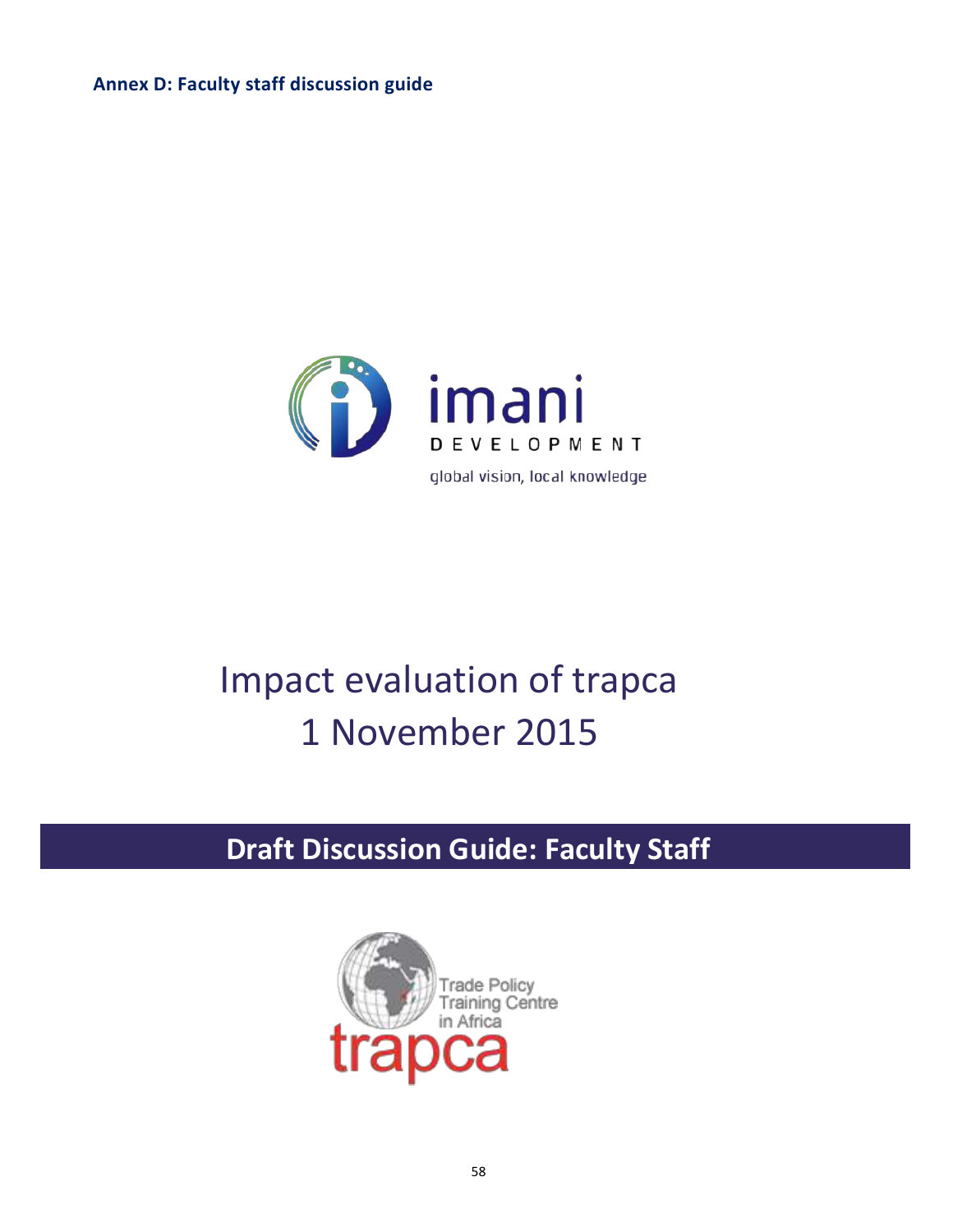## **SECTION A: INTRODUCTION**

**The Trade Policy Training Centre in Africa (trapca) is currently undertaking a research study to measure its impact and identify areas where it can improve. As one of trapca's faculty members, we are interested in hearing your opinion on the quality and relevance of its curriculum and training.** 

**We appreciate your willingness to be interviewed and assist us with this research. This interview should take approximately 30 minutes to complete. The interview will be recorded and transcribed, and these will only be seen by researchers at Imani Development. We will only report to trapca on overall findings. In this way, we will strive to protect your confidentiality.**

**For more information on this survey, you are welcome to contact me or email Imani at trapcasurvey@imanidevelopment.com.**

## **SECTION B: RESPONDENT DETAILS**

I*nterviewer to complete this section ahead of time.*

| $\mathbf{1}$ .<br><b>Respondent name</b> |                                            |  |  |
|------------------------------------------|--------------------------------------------|--|--|
|                                          | Interviewer to complete ahead of time.     |  |  |
|                                          | Name:                                      |  |  |
| 2.                                       | <b>Email address</b>                       |  |  |
|                                          | Interviewer to complete ahead of time.     |  |  |
|                                          | Email address:                             |  |  |
| 3.                                       | <b>Interview date</b>                      |  |  |
|                                          | Interviewer to complete ahead of time.     |  |  |
|                                          | Interview date:                            |  |  |
| 4.                                       | Associated educational institution         |  |  |
| Interviewer to complete ahead of time.   |                                            |  |  |
|                                          | Name of institution:                       |  |  |
| 5.                                       | Area of speciality                         |  |  |
|                                          | Interviewer to complete ahead of time.     |  |  |
|                                          | <b>Trade Law</b><br><b>Trade Economics</b> |  |  |
|                                          | <b>Trade Facilitation</b>                  |  |  |
|                                          | <b>Trade and Political Economy</b>         |  |  |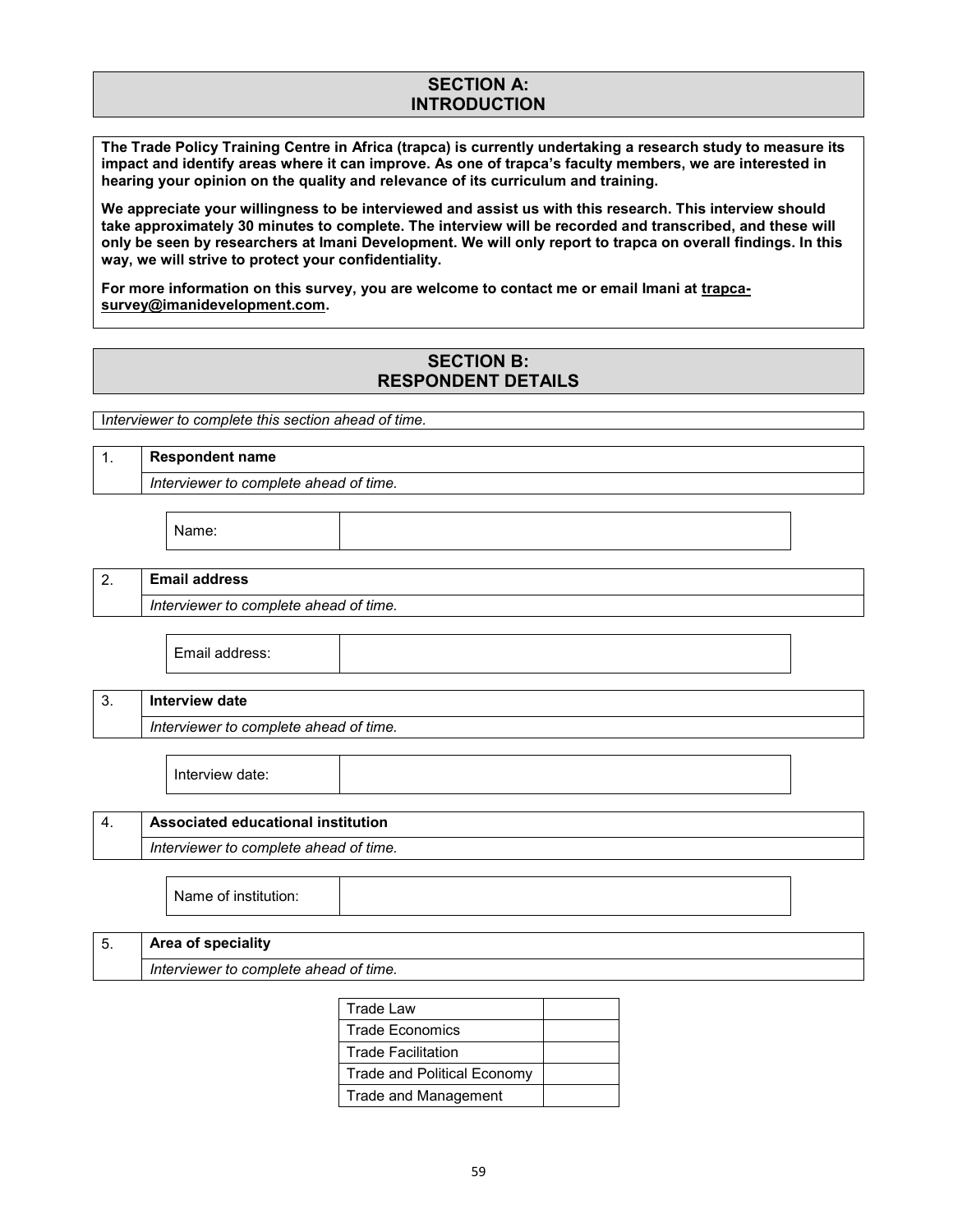## **SECTION C: SCREENING QUESTIONS**

#### **Let's start the interview with some screening questions to ensure that you are the best person to interview.**

## 6. **Are you a faculty member of the Trade Policy Training Centre in Africa (trapca)? In other words, do you assist trapca with teaching, academic supervision and research.** *Select an appropriate answer.*

|     | Please make a tick or<br>cross in the relevant box |                                                    |
|-----|----------------------------------------------------|----------------------------------------------------|
| Yes |                                                    |                                                    |
| N٥  |                                                    | Check that you're interviewing<br>the right person |

#### 7. **In which year did you first start working with trapca?**

*Please complete the text box below.*



## 8. **Can you please explain your area of expertise in more detail** *Please complete the text box below.*

| Field of expertize in<br>detail: |  |
|----------------------------------|--|
|----------------------------------|--|

## **SECTION D: PERCEPTIONS OF TRAPCA STUDENTS**

**Now let's move on to the next section and discuss what you think of the calibre of trapca students.**

9. **How does the calibre of trapca students compare with the other students you lecture or supervise? Is it the much better, better, the same, worse or much worse?** *Select an appropriate answer.*

| Much worse               |  |
|--------------------------|--|
| Worse                    |  |
| Neither better nor worse |  |
| Better                   |  |
| Much better              |  |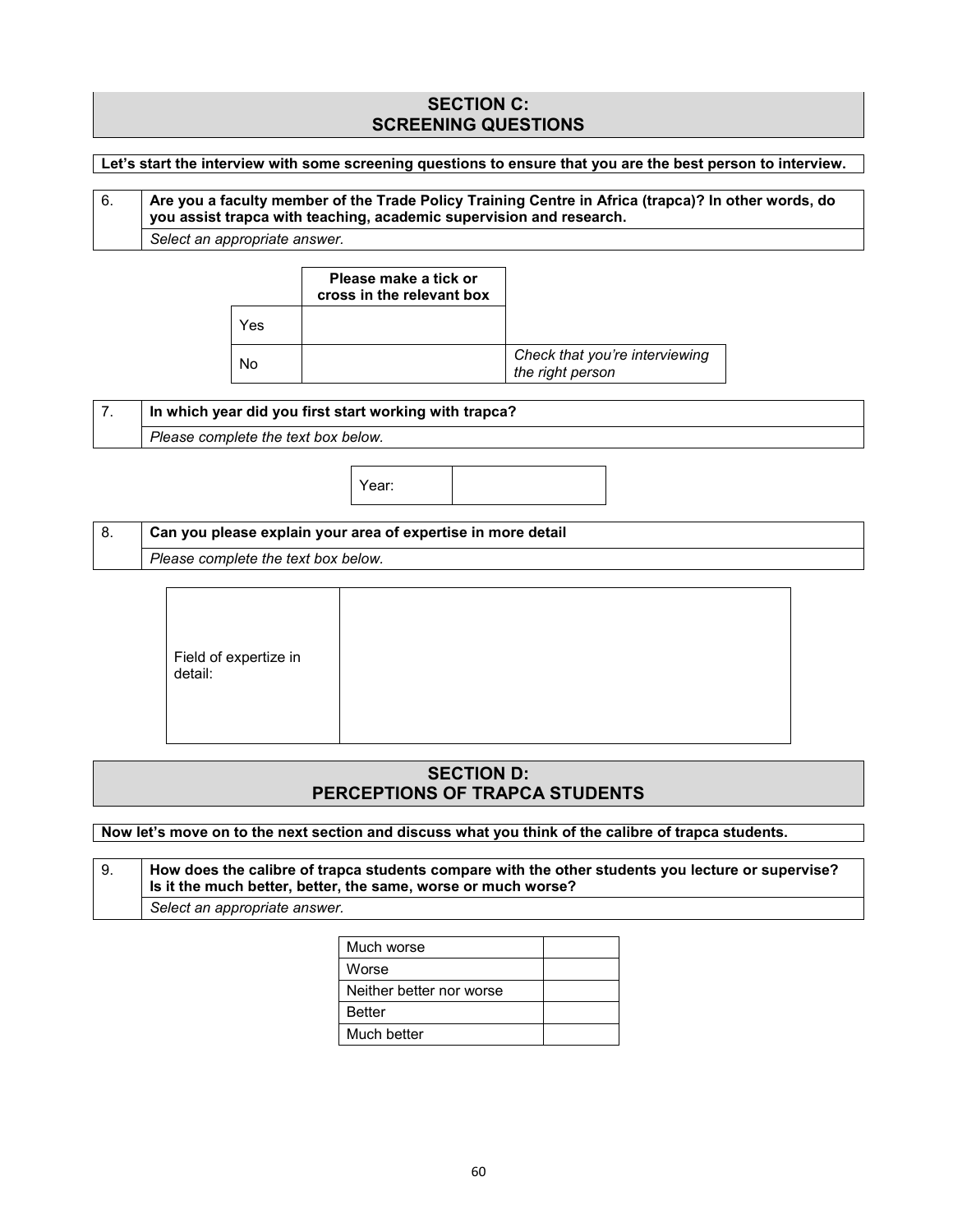| 10. | Can you please explain your reasons for saying this? |  |  |  |  |  |  |
|-----|------------------------------------------------------|--|--|--|--|--|--|
|     | Please complete the text box below.                  |  |  |  |  |  |  |
|     |                                                      |  |  |  |  |  |  |
|     |                                                      |  |  |  |  |  |  |

| Ability of trapca<br>students |  |  |
|-------------------------------|--|--|
|-------------------------------|--|--|

| $\vert$ 11. | What do you believe are some of the shortcomings in the skills of trapca graduates? |
|-------------|-------------------------------------------------------------------------------------|
|             | Please complete the text box below. Record in respondents own words.                |

Perceived shortcomings of skills of trapca graduates

## **SECTION E: PERCEPTIONS OF TRAPCA COURSES AND PROGRAMMES**

**In this next part of the interview, I'd like to discuss your opinion of trapca's course and programmes and how they could be improved.**

| 12. | As you may already know, trapca provides training in the areas of trade policy, facilitation,         |
|-----|-------------------------------------------------------------------------------------------------------|
|     | negotiations, analysis and law. How relevant do you think this training is to the needs of the        |
|     | organizations involved in trade in Africa? Would you say it's not relevant, somewhat relevant or very |
|     | relevant?                                                                                             |
|     |                                                                                                       |

*Select the appropriate answer.*

| Not relevant      |  |
|-------------------|--|
| Somewhat relevant |  |
| Very relevant     |  |

| 13. | Can you please explain your reasons? |  |  |
|-----|--------------------------------------|--|--|
|     | Select the appropriate answer.       |  |  |
|     |                                      |  |  |
|     |                                      |  |  |

|--|--|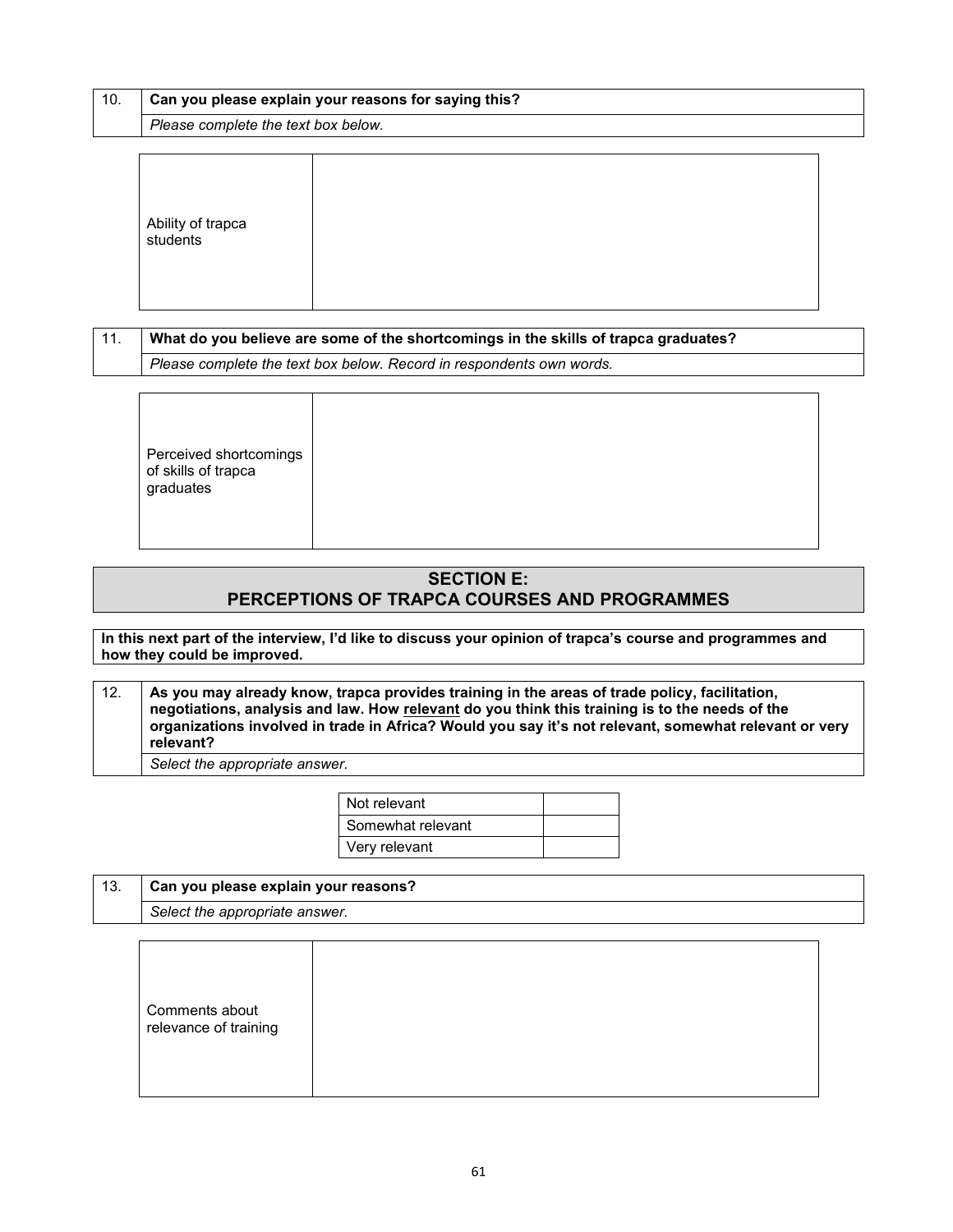#### 14. **As a faculty member you have insight into the quality of training and academic supervision provided to students at trapca. Would you say the quality of this training is very good, good, neither good nor poor, poor or very poor?**

*Select the appropriate answer.*

| Very good             |  |
|-----------------------|--|
| Good                  |  |
| Neither good nor poor |  |
| Poor                  |  |
| Very poor             |  |

| 15. | Can you please explain your reasons? |
|-----|--------------------------------------|
|     | Select the appropriate answer.       |
|     |                                      |

|--|--|

| 16. | What subjects or topics need to be further emphasized in trapca's curriculum so that it is more<br>responsive to the needs of industry? |
|-----|-----------------------------------------------------------------------------------------------------------------------------------------|
|     | Please complete the text hox below. Record in respondents own words                                                                     |

*Please complete the text box below. Record in respondents own words.*

| Input into trapca |  |
|-------------------|--|
| curriculum        |  |
|                   |  |

## **SECTION F: TRAPCA IMPACT ON SKILLS OF STUDENTS**

**Let's move on to the next part of this interview. I am now going to read you a list of activities that trapca graduates may do in their careers. For each of these areas, please indicate the extent to which you agree or disagree that trapca training has contributed to the skills of its graduates. You can also answer that you "don't know".**

## 17. **To what extent do you agree/disagree that trapca training has improved its students' abilities to collect and analyse trade data?**

*Select one answer per line. Provide an answer to each line.*

| Collect and analyse trade data |                                                                                | <b>Strongly</b><br><b>Disagree</b> | <b>Disagree</b> | <b>Neutral</b> | Agree | <b>Strongly</b><br>Aaree | Don't<br>know / NA |
|--------------------------------|--------------------------------------------------------------------------------|------------------------------------|-----------------|----------------|-------|--------------------------|--------------------|
| a)                             | Collect trade related data                                                     |                                    |                 |                |       |                          |                    |
| b)                             | Conduct trade related analysis (e.g.<br>trend analysis, tariff analysis, etc.) |                                    |                 |                |       |                          |                    |
| C)                             | Determine impact of trade agreements                                           |                                    |                 |                |       |                          |                    |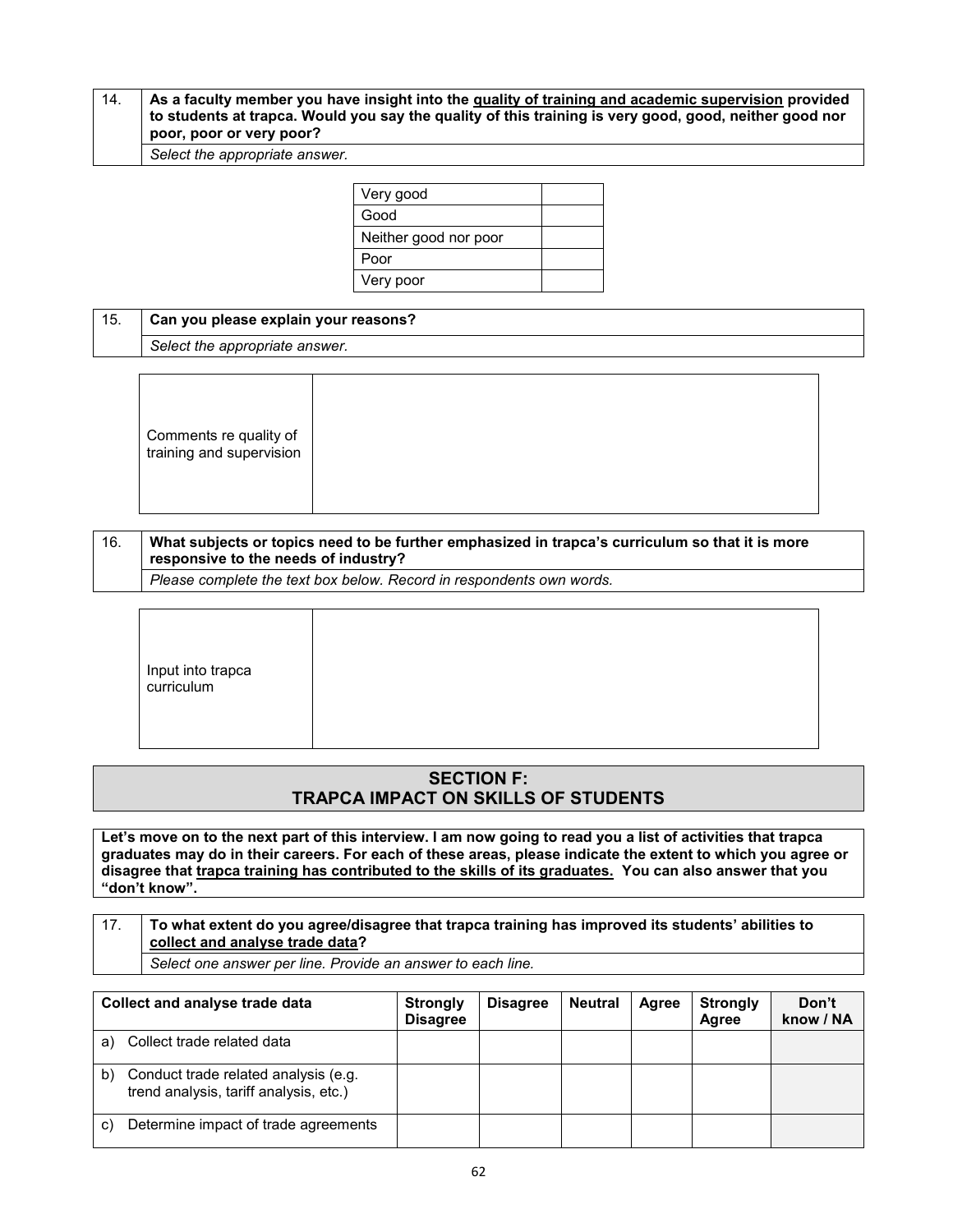## 18. **To what extent do you agree/disagree that trapca training has improved its students' abilities to develop trade policies and strategies?**

*Select one answer per line. Provide an answer to each line.*

| Develop trade policies and strategies |                                                | <b>Strongly</b><br><b>Disagree</b> | <b>Disagree</b> | <b>Neutral</b> | Agree | <b>Strongly</b><br>Agree | Don't<br>know / NA |
|---------------------------------------|------------------------------------------------|------------------------------------|-----------------|----------------|-------|--------------------------|--------------------|
| d)                                    | Conduct policy related research                |                                    |                 |                |       |                          |                    |
| e)                                    | Develop trade policy and strategy<br>documents |                                    |                 |                |       |                          |                    |
|                                       | Design support programmes for Aid for<br>Trade |                                    |                 |                |       |                          |                    |

## 19. **To what extent do you agree/disagree that trapca training has improved its students' abilities to engage in trade negotiations?**

*Select one answer per line. Provide an answer to each line.*

| <b>Engage in trade negotiations</b> |                                                | <b>Strongly</b><br><b>Disagree</b> | <b>Disagree</b> | <b>Neutral</b> | Agree | <b>Strongly</b><br>Agree | Don't<br>know / NA |
|-------------------------------------|------------------------------------------------|------------------------------------|-----------------|----------------|-------|--------------------------|--------------------|
| g)                                  | Establish offensive and defensive<br>positions |                                    |                 |                |       |                          |                    |
| h)                                  | Negotiate trade agreements                     |                                    |                 |                |       |                          |                    |
|                                     | Develop negotiation schedules                  |                                    |                 |                |       |                          |                    |

## 20. **To what extent do you agree/disagree that trapca training has improved its students' abilities to facilitate trade?**

*Select one answer per line. Provide an answer to each line.*

| <b>Facilitate trade</b> |                                                                     | <b>Strongly</b><br><b>Disagree</b> | <b>Disagree</b> | <b>Neutral</b> | Agree | <b>Strongly</b><br>Agree | Don't<br>know / NA |
|-------------------------|---------------------------------------------------------------------|------------------------------------|-----------------|----------------|-------|--------------------------|--------------------|
|                         | Understand customs procedures                                       |                                    |                 |                |       |                          |                    |
| k)                      | Better understand trade corridors                                   |                                    |                 |                |       |                          |                    |
| I)                      | Improve coordination between<br>regulatory bodies involved in trade |                                    |                 |                |       |                          |                    |

## 21. **To what extent do you agree/disagree that trapca training has improved its students' abilities to provide effective leadership?**

*Select one answer per line. Provide an answer to each line.*

| Provide effective leadership                              | <b>Strongly</b><br><b>Disagree</b> | <b>Disagree</b> | Neutral | Agree | <b>Strongly</b><br>Agree | Don't<br>know / NA |
|-----------------------------------------------------------|------------------------------------|-----------------|---------|-------|--------------------------|--------------------|
| Provide more effective leadership to their<br>m)<br>teams |                                    |                 |         |       |                          |                    |
| Strengthen their organizations<br>n)                      |                                    |                 |         |       |                          |                    |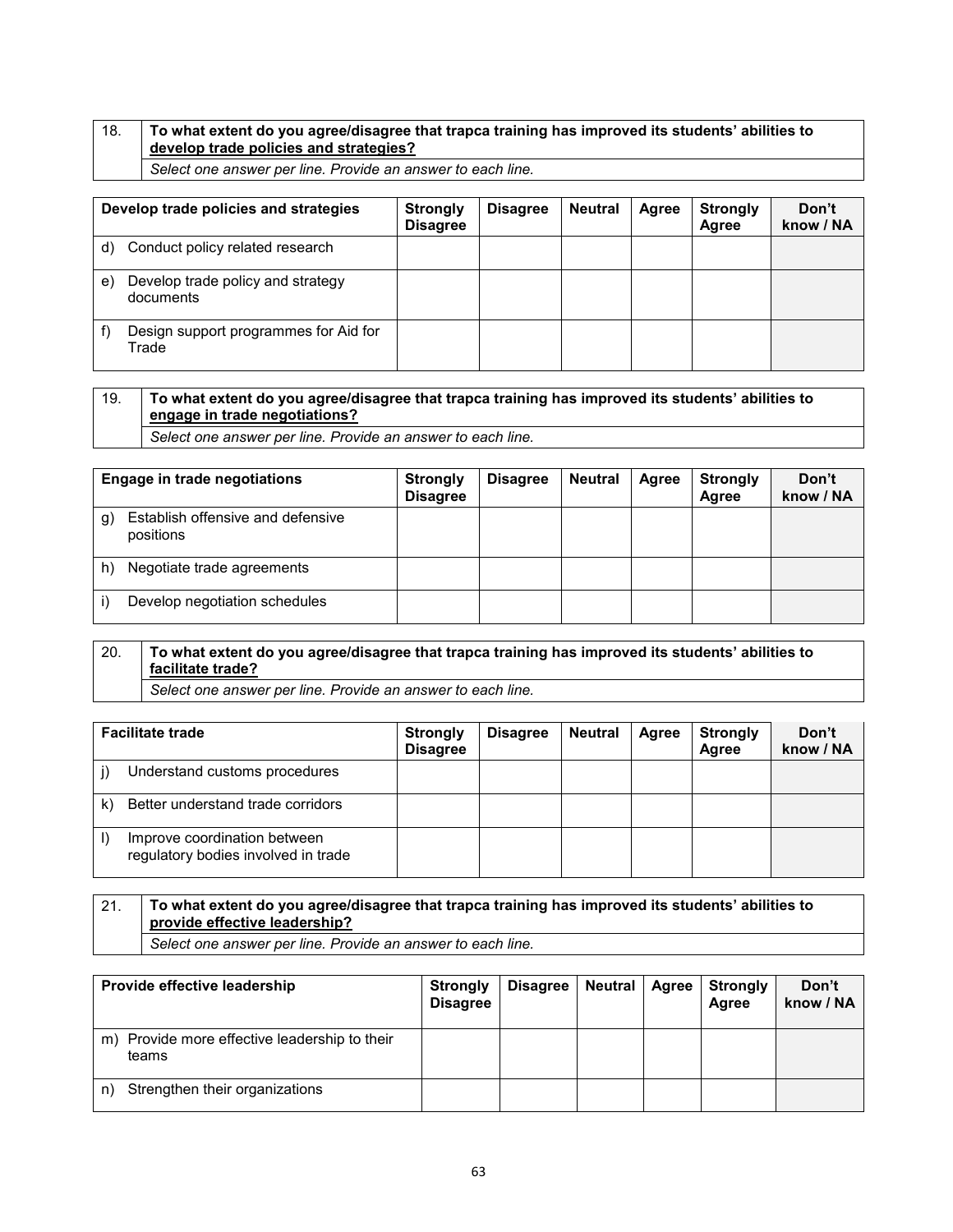## **SECTION G: IMPACT STORIES**

**We are now more than half way through this interview. In this next section I'd like to try and gather specific examples of where trapca's training may have helped its students to strengthen their organizations or contribute overall to trade in Africa.**

| 22. | Are you aware of any trapca graduates that have used their training to strengthen their<br>organizations?                                                          |     |  |                                                                      |                                                                                                    |  |  |  |  |  |
|-----|--------------------------------------------------------------------------------------------------------------------------------------------------------------------|-----|--|----------------------------------------------------------------------|----------------------------------------------------------------------------------------------------|--|--|--|--|--|
|     | Select appropriate answer.                                                                                                                                         |     |  |                                                                      |                                                                                                    |  |  |  |  |  |
|     |                                                                                                                                                                    | Yes |  | Continue to Question 23                                              |                                                                                                    |  |  |  |  |  |
|     |                                                                                                                                                                    | No  |  | Skip to Question 24                                                  |                                                                                                    |  |  |  |  |  |
| 23. | Can you please provide a maximum of three examples of where trapca graduates have used what<br>they've learned in their studies to strengthen their organizations. |     |  |                                                                      |                                                                                                    |  |  |  |  |  |
|     |                                                                                                                                                                    |     |  | Please complete the text box below. Record in respondents own words. |                                                                                                    |  |  |  |  |  |
|     | Example 1 of<br>contribution to<br>organization                                                                                                                    |     |  |                                                                      |                                                                                                    |  |  |  |  |  |
|     | Example 1 of<br>contribution to<br>organization                                                                                                                    |     |  |                                                                      |                                                                                                    |  |  |  |  |  |
|     | Example 1 of<br>contribution to<br>organization                                                                                                                    |     |  |                                                                      |                                                                                                    |  |  |  |  |  |
| 24. | Are you aware of any trapca graduates that have used their training to contribute to trade in Africa?                                                              |     |  |                                                                      |                                                                                                    |  |  |  |  |  |
|     |                                                                                                                                                                    |     |  | Please complete the text box below. Record in respondents own words. |                                                                                                    |  |  |  |  |  |
|     |                                                                                                                                                                    | Yes |  | Continue to Question 25                                              |                                                                                                    |  |  |  |  |  |
|     |                                                                                                                                                                    | No  |  | Skip to Question 26                                                  |                                                                                                    |  |  |  |  |  |
| 25. | their studies to contribute to trade in Africa.                                                                                                                    |     |  |                                                                      | Can you please provide up to three examples of where trapca graduates used what they've learned in |  |  |  |  |  |
|     | Please complete the text box below. Record in respondents own words.                                                                                               |     |  |                                                                      |                                                                                                    |  |  |  |  |  |

|--|--|--|

٦

 $\Gamma$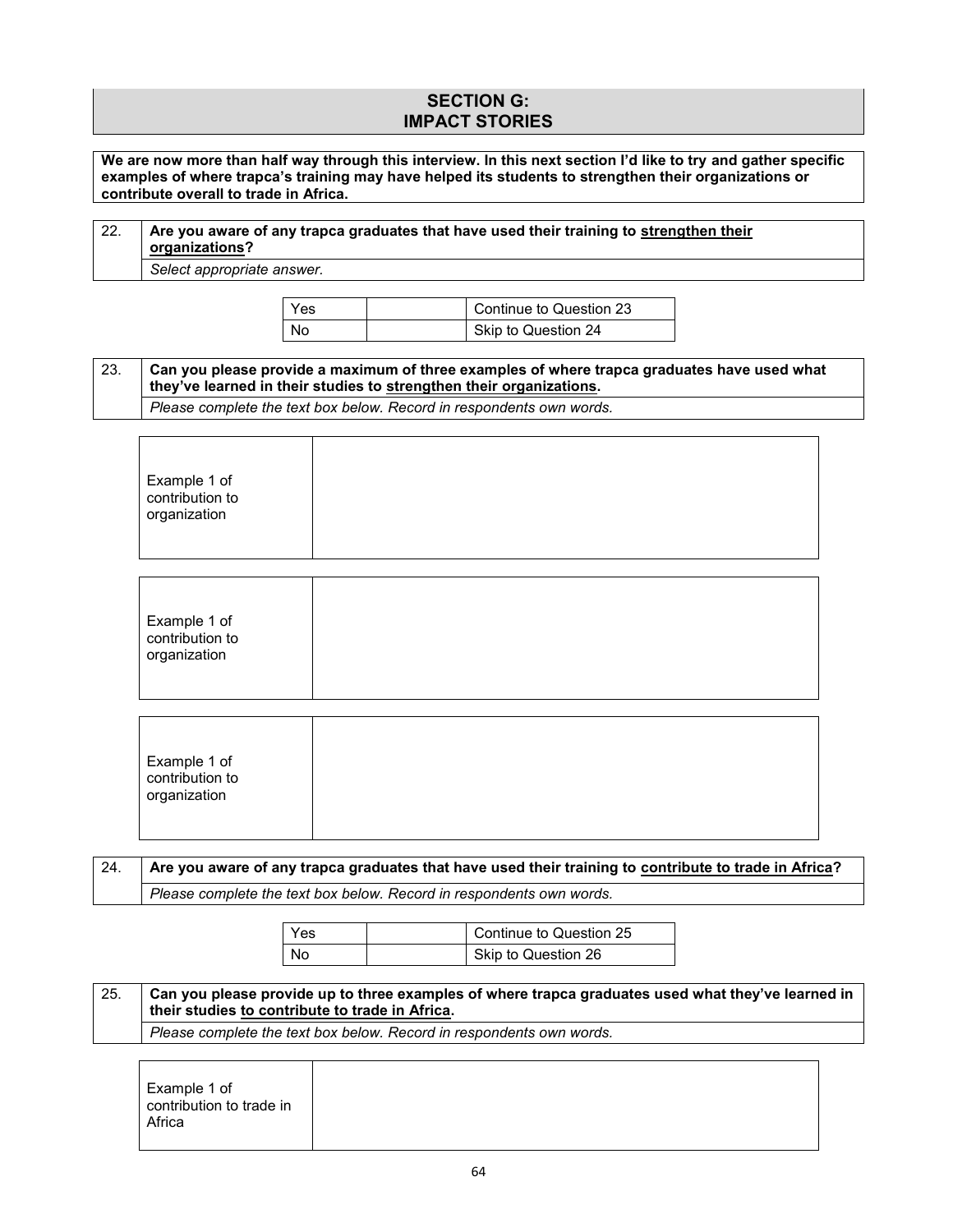| Example 2 of<br>contribution to trade in<br>Africa |  |
|----------------------------------------------------|--|
| Example 3 of<br>contribution to trade in<br>Africa |  |

## **SECTION H: ADVICE FOR TRAPA**

## **Now let's shift our focus and discuss how trapca can increase its overall impact.**

| 26. | What advice can you give us for how trapca can improve its overall impact and contribution to trade<br>at a regional and international level? |
|-----|-----------------------------------------------------------------------------------------------------------------------------------------------|
|     | Please complete the text box below. Record in respondents own words.                                                                          |

|--|--|--|--|

| <b>SECTION I:</b> |  |
|-------------------|--|
| <b>THANK YOU</b>  |  |
|                   |  |

| 27. | We've reached the end of end of the interview. However, before we close this interview, do you have |  |
|-----|-----------------------------------------------------------------------------------------------------|--|
|     | any other insights you'd like to share about trapca, its programmes or trade in Africa?             |  |
|     | Please complete the text box below. Record in respondents own words.                                |  |

| Closing comments |  |  |  |  |  |
|------------------|--|--|--|--|--|
|------------------|--|--|--|--|--|

| -28. | Thank you for your participation in this survey.                                       |
|------|----------------------------------------------------------------------------------------|
|      | For more information on this survey, please contact trapca-survey@imanidevelopment.com |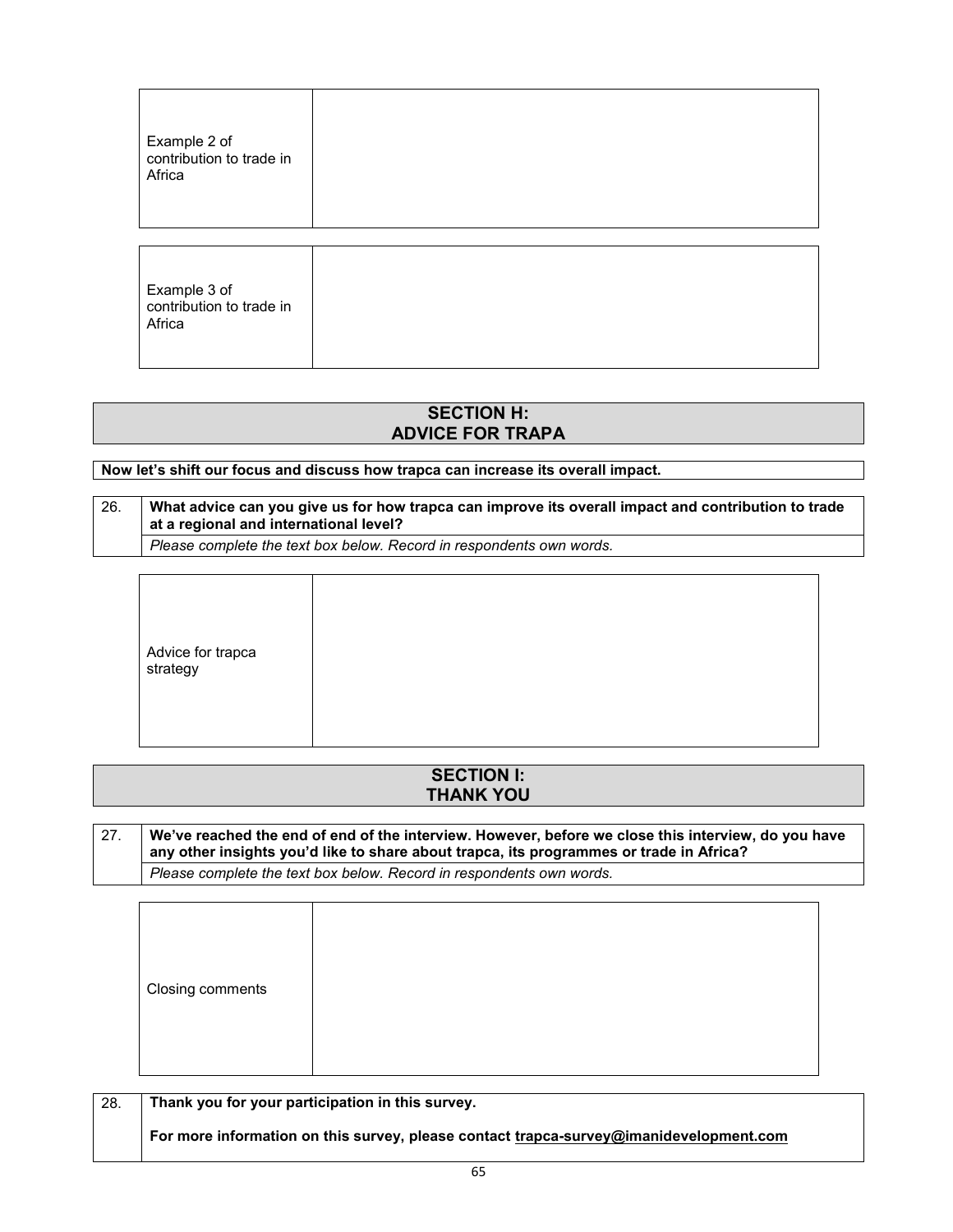**Annex E: Employers discussion guide**



## Impact evaluation of trapca 1 November 2015

# **Draft Discussion Guide: Employers**

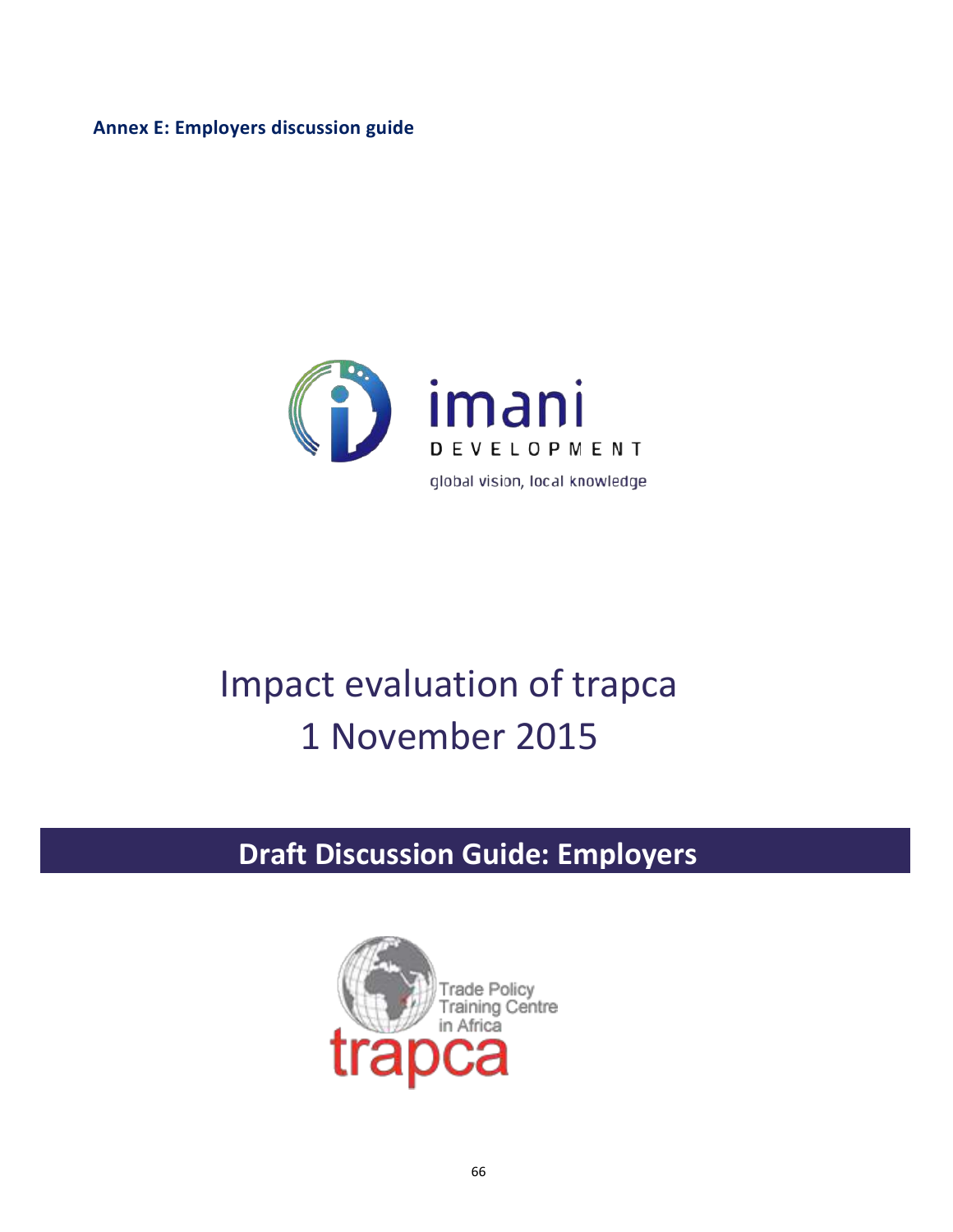## **SECTION A: INTRODUCTION**

**The Trade Policy Training Centre in Africa (trapca) is currently undertaking a research study to measure its impact and identify areas where it can improve. A number of people from your organization have attended our training programmes. We are interested in learning more about the types of skills they have gained through trapca, and how these skills have contributed to your organization. Finally, we'd like to gather your insights on how trapca can improve its curriculum and overall impact on trade in Africa.** 

**We appreciate your willingness to be interviewed and assist us with this research. This interview should take approximately 30 minutes to complete. The interview will be recorded and transcribed, and these will only be seen by researchers at Imani Development. And where we choose to cite specific examples of things you've said, we will check with you first. In this way, we will strive to protect your confidentiality.** 

**Furthermore, all contributors to trapca's impact study will be entered into a lottery to win one of five iPads.**

**For more information on this survey, you are welcome to contact me or email Imani at trapcasurvey@imanidevelopment.com.**

### **SECTION B: RESPONDENT DETAILS**

I*nterviewer to complete this section ahead of time.*

### 1. **Respondent name**

*Interviewer to complete ahead of time.*

Name:

## 2. **Email address** *Interviewer to complete ahead of time.*

Email address:

## 3. **Interview date**

*Interviewer to complete ahead of time.*

Interview date:

| 4. | Name of organization                   |
|----|----------------------------------------|
|    | Interviewer to complete ahead of time. |
|    |                                        |

Name of organization: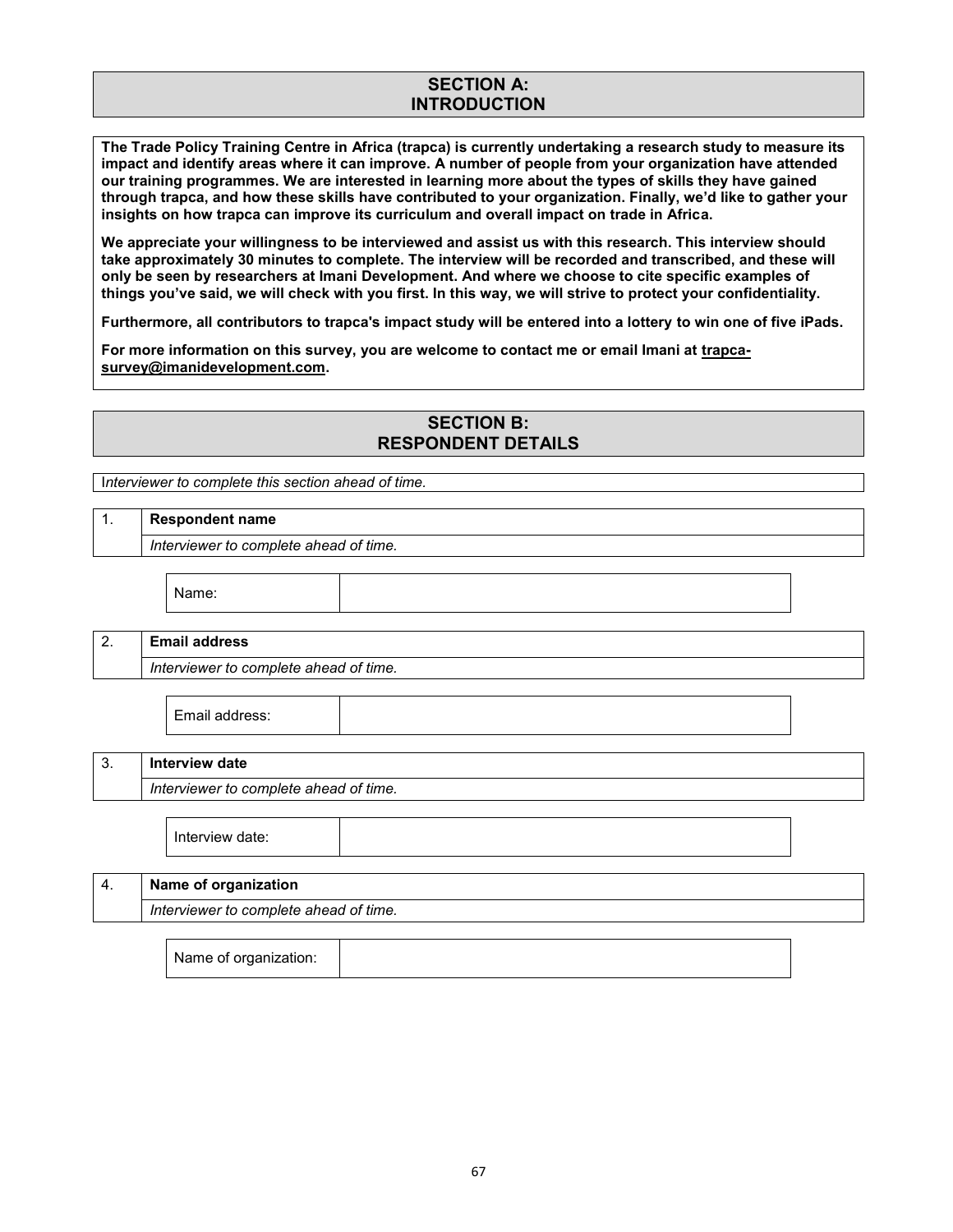|  | <b>Type of organization</b>            |
|--|----------------------------------------|
|  | Interviewer to complete ahead of time. |

| Government                                  |  |
|---------------------------------------------|--|
| Parastatal                                  |  |
| <b>NGO</b>                                  |  |
| Private Company                             |  |
| <b>Regional Economic Community</b><br>(REC) |  |
| University                                  |  |
| Other                                       |  |
|                                             |  |

## **SECTION C: SCREENING QUESTIONS**

**Before we start this interview, can we first check that you are the right person to speak to.**

### 6. **Are you aware of the Trade Policy Training Centre in Africa (trapca)?**

*Select an appropriate answer.*

|     | Please make a tick or<br>cross in the relevant box |                                                    |
|-----|----------------------------------------------------|----------------------------------------------------|
| Yes |                                                    |                                                    |
| N٥  |                                                    | Check that you're interviewing<br>the right person |

7. **How would you rate your knowledge about trapca and the work it does? Would you say that you have no knowledge, a little knowledge, some knowledge or a lot of knowledge about trapca?** *Select the appropriate answer.*

| No knowledge       |  |
|--------------------|--|
| A little knowledge |  |
| Some knowledge     |  |
| Lot of knowledge   |  |

| What is your position in your organization? |  |  |  |  |
|---------------------------------------------|--|--|--|--|
| Please complete the text box below.         |  |  |  |  |

Position in organization: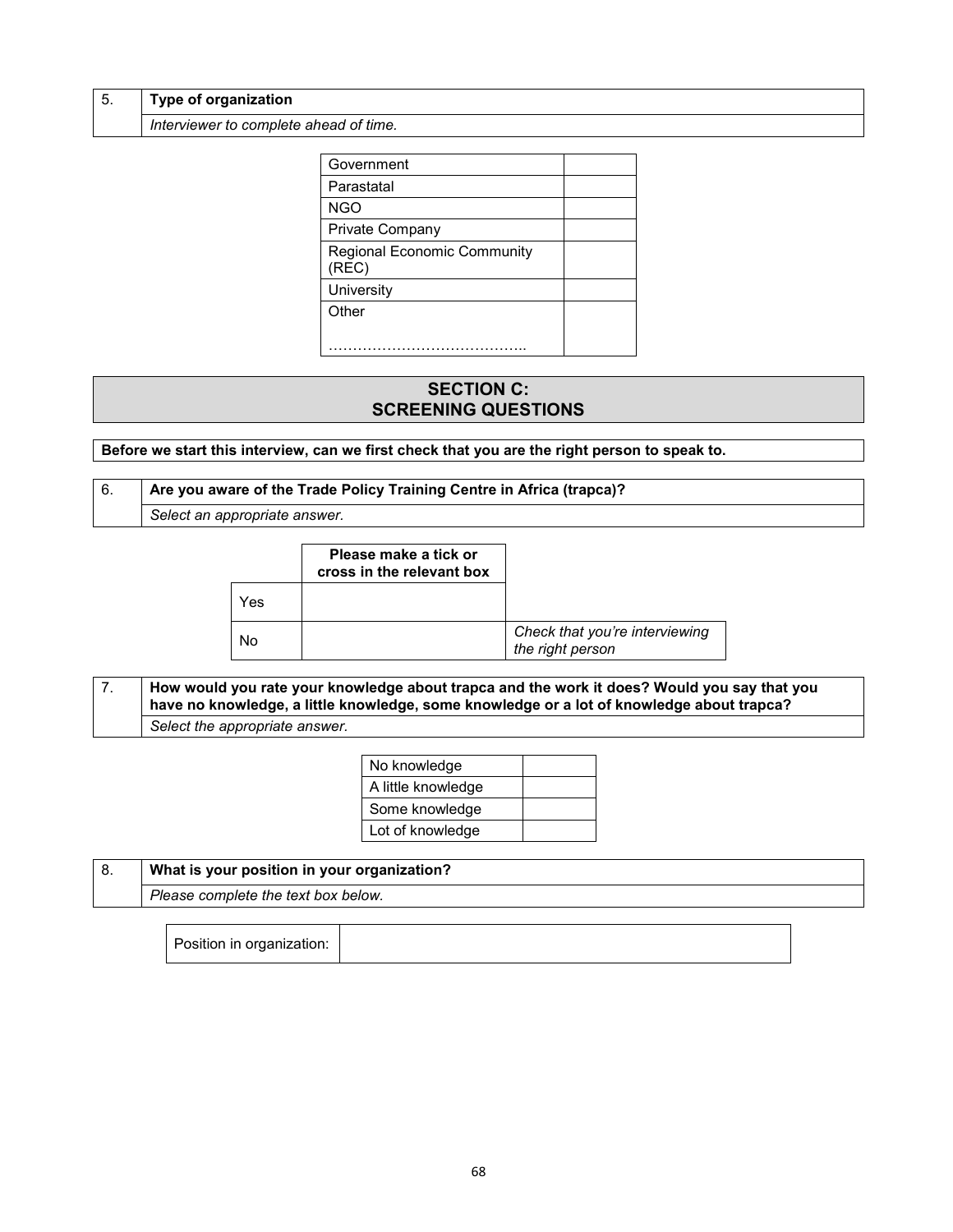## **SECTION D: ABOUT EMPLOYERS ORGANIZATION**

**Now I'd like to find out a bit more about** *[insert name of organization]* **and the work that it does.**

| Please can you describe the purpose of your organization? |                                                                      |  |  |  |
|-----------------------------------------------------------|----------------------------------------------------------------------|--|--|--|
|                                                           | Please complete the text box below. Record in respondents own words. |  |  |  |

| Purpose of organization |  |  |
|-------------------------|--|--|
|                         |  |  |

| Can you please describe how your organization is involved in the field of trade in Africa? |
|--------------------------------------------------------------------------------------------|
| Please complete the text box below. Record in respondents own words.                       |

| $-11.$ | In which country is your organization primarily based? |
|--------|--------------------------------------------------------|
|        | Please complete the text box below.                    |
|        |                                                        |

Country 1

| . 10<br>In which other countries does your organization operate?<br>14. |                                     |  |  |
|-------------------------------------------------------------------------|-------------------------------------|--|--|
|                                                                         | Please complete the text box below. |  |  |

| Country 2 |  |
|-----------|--|
| Country 3 |  |
| Country 4 |  |
| Country 5 |  |
| Others    |  |

| $-13.$ | Approximately how many people does your organization employ? |
|--------|--------------------------------------------------------------|
|        | Select the appropriate answer.                               |

| $1 - 10$  |  |
|-----------|--|
| $11 - 25$ |  |
| 26-50     |  |
| 51-100    |  |
| 101-200   |  |
| 201-500   |  |
| 501-1000  |  |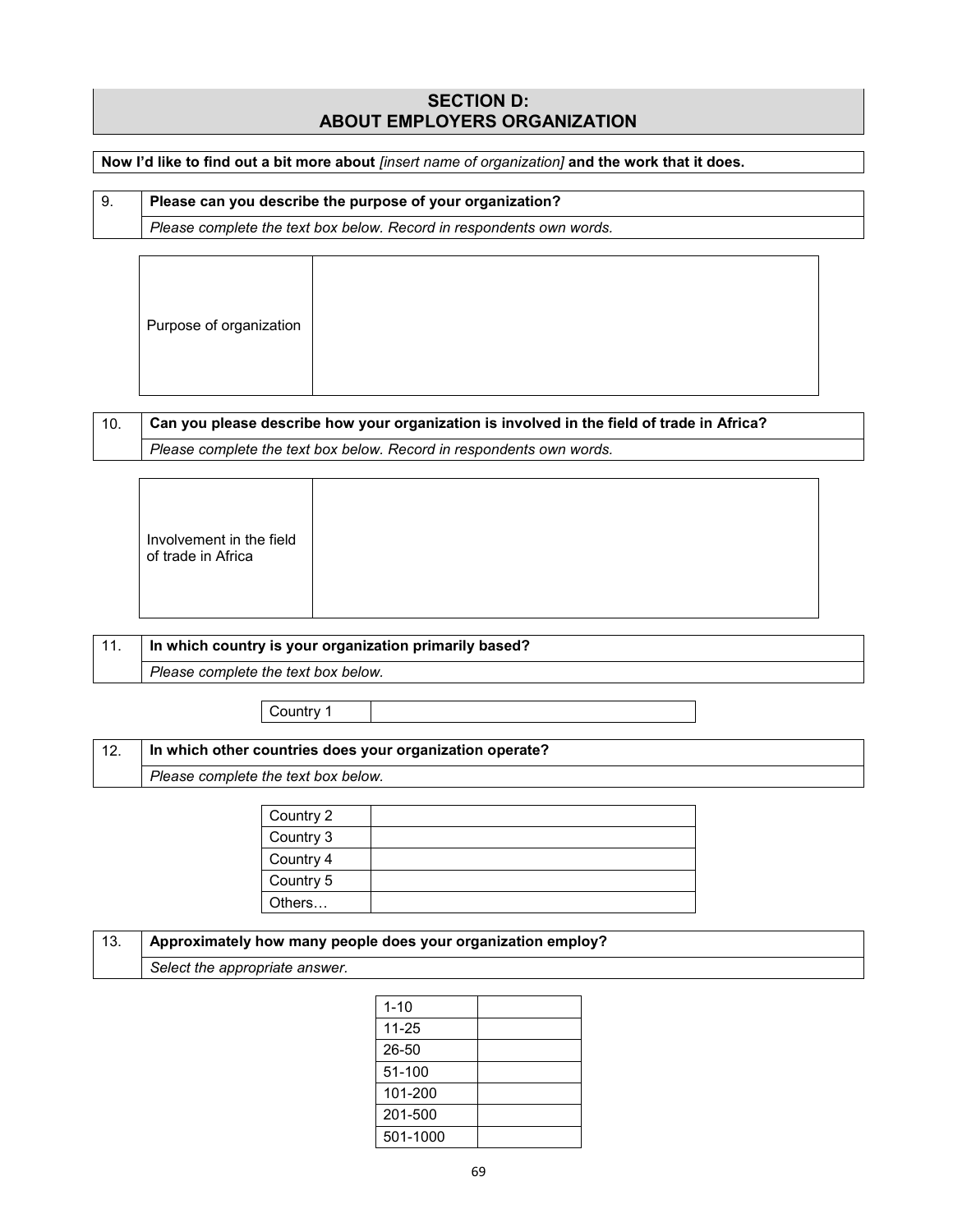| 100 <sub>o</sub> |  |
|------------------|--|
|                  |  |

### **SECTION E: REQUIRED SKILLS OR CAPABILITIES**

#### **The next part of our discussion explores the types of skills that your organization requires, and the extent to which these skills currently exist in your organization.**

## 14. **What skills or capabilities does your organization require to discharge its mandate in the field of trade in Africa?** *Please complete the text box below. Record in respondents own words.*

Skills or capabilities need to discharge mandate

## 15. **To what extent does your organization already have these trade-related skills?**

*Please select appropriate answer.*

| Our organization lacks these skills         |  |
|---------------------------------------------|--|
| Our organization has some of these skills   |  |
| Our organization has most of these skills   |  |
| Our organization has the skills we require. |  |

## 16. **Please explain your reasoning.** *Please complete the text box below. Record in respondents own words.*

| Reasoning for skill<br>rating |
|-------------------------------|
|-------------------------------|

## **SECTION F: EMPLOYMENT OF TRAPCA GRADUATES**

**We had selected** *[insert name of organization]* **for this interview because it employs a number of staff who have studied through trapca. We would like to discuss the skills of these staff and how they could be further improved.**

### 17. **Are you able to estimate how many trapca graduates your organization employs?**

*Record estimate in text box below.*

| Don't know                          |  |
|-------------------------------------|--|
| Estimated no of<br>trapca graduates |  |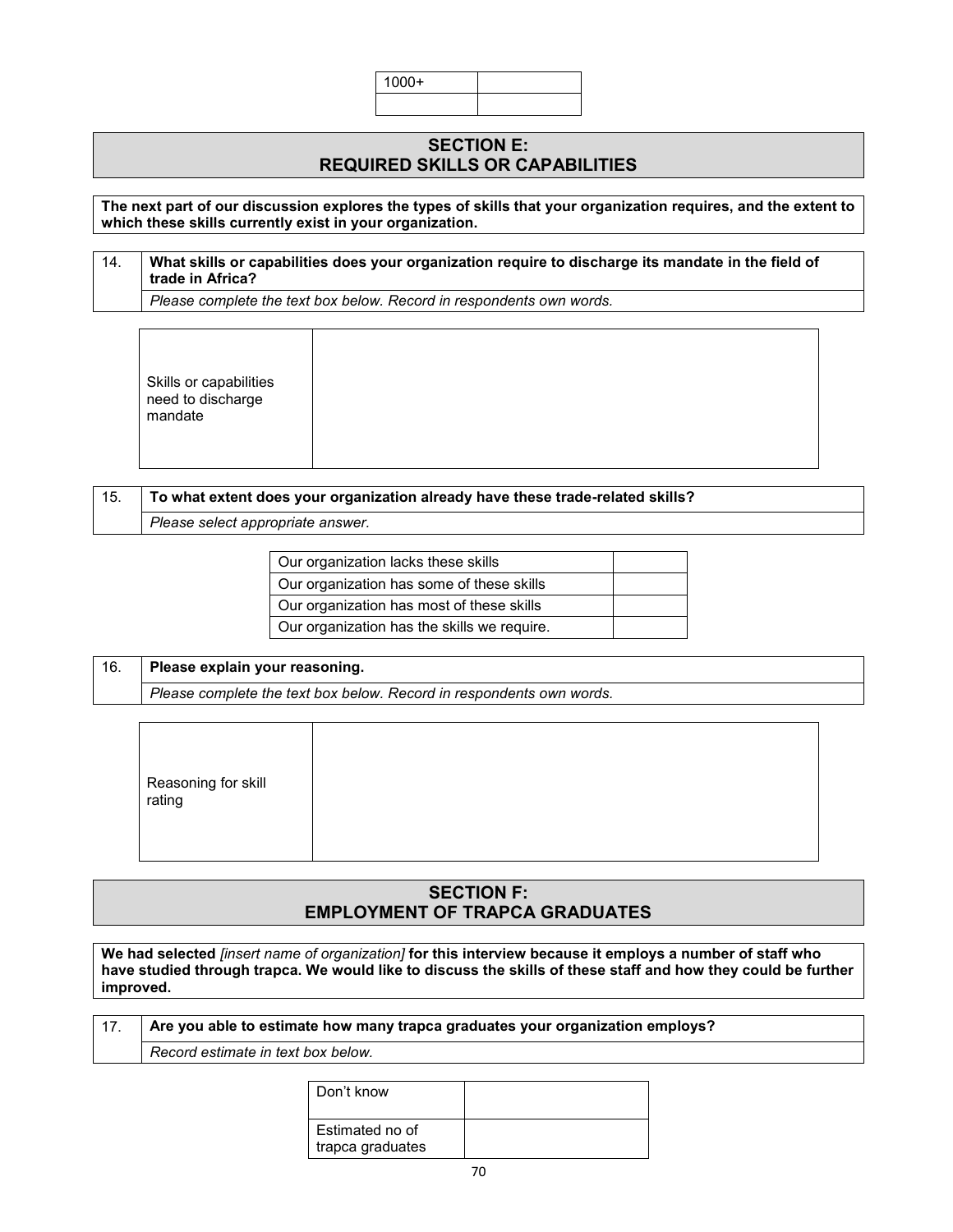| 18. | Has your organization ever sent any employees to study at trapca, and if so are you able to estimate<br>how many? |
|-----|-------------------------------------------------------------------------------------------------------------------|
|     |                                                                                                                   |

*Record estimate in text box below.*

| Don't know                  |  |
|-----------------------------|--|
| Employees sent to<br>trapca |  |

## 19. **In your experience, what are some of the distinctive skills that trapca graduates have been able to offer your organization?**

*Please complete the text box below. Record in respondents own words.*

|--|

### 20. **What do you believe are some of the shortcomings in the skills of trapca graduates - areas that must be addressed to increase trapca's impact and make it more responsive to the needs of industry?** *Please complete the text box below. Record in respondents own words.*

## **SECTION G: TRAPCA IMPACT ON SKILLS OF EMPLOYEES**

**Let's move on to the next part of this interview. I am now going to read you a list of activities that trapca graduates may do in their careers. For each of these areas, please indicate the extent to which you agree or disagree that this training has contributed to the skills of any trapca graduates your organization employs. You can also answer that you "don't know".**

### 21. **To what extent do you agree/disagree that trapca training has improved its graduates' ability to collect and analyse trade data?** *Select one answer per line. Provide an answer to each line.*

| Collect and analyze trade data |                                                                                | <b>Strongly</b><br><b>Disagree</b> | <b>Disagree</b> | <b>Neutral</b> | Agree | <b>Strongly</b><br>Agree | Don't<br>know / NA |
|--------------------------------|--------------------------------------------------------------------------------|------------------------------------|-----------------|----------------|-------|--------------------------|--------------------|
| a)                             | Collect trade related data                                                     |                                    |                 |                |       |                          |                    |
| b)                             | Conduct trade related analysis (e.g.<br>trend analysis, tariff analysis, etc.) |                                    |                 |                |       |                          |                    |
| C)                             | Determine impact of trade agreements                                           |                                    |                 |                |       |                          |                    |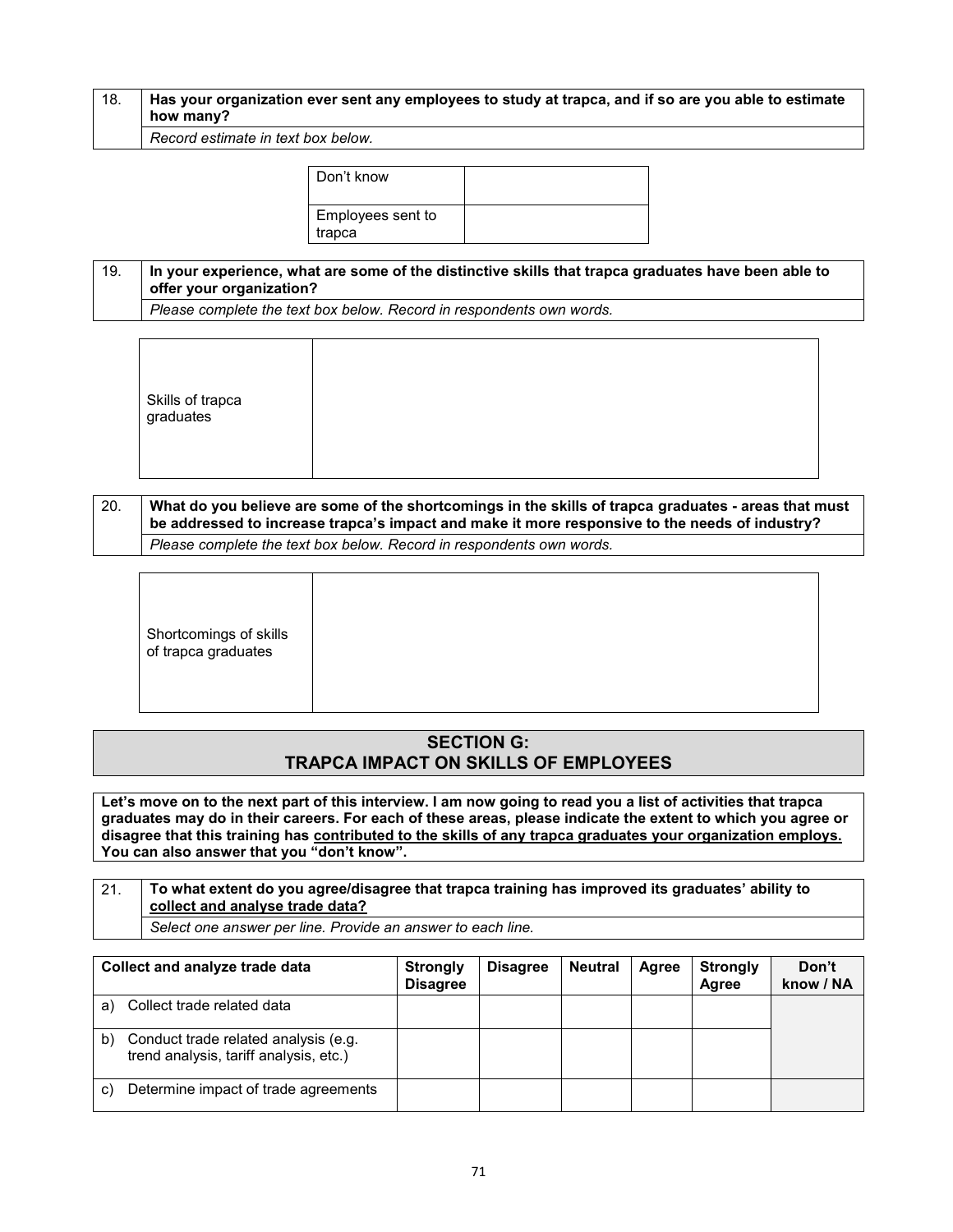## 22. **To what extent do you agree/disagree that trapca training has improved its graduates' ability to develop trade policies and strategies?**

*Select one answer per line. Provide an answer to each line.*

| Develop trade policies and strategies |                                                | <b>Strongly</b><br><b>Disagree</b> | <b>Disagree</b> | <b>Neutral</b> | Agree | <b>Strongly</b><br>Agree | Don't<br>know / NA |
|---------------------------------------|------------------------------------------------|------------------------------------|-----------------|----------------|-------|--------------------------|--------------------|
| d)                                    | Conduct policy related research                |                                    |                 |                |       |                          |                    |
| e)                                    | Develop trade policy and strategy<br>documents |                                    |                 |                |       |                          |                    |
|                                       | Design support programmes for Aid for<br>Trade |                                    |                 |                |       |                          |                    |

## 23. **To what extent do you agree/disagree that trapca training has improved its graduates' ability to engage in trade negotiations?**

*Select one answer per line. Provide an answer to each line.*

| Engage in trade negotiations |                                                | <b>Strongly</b><br><b>Disagree</b> | <b>Disagree</b> | <b>Neutral</b> | Agree | <b>Strongly</b><br>Agree | Don't<br>know / NA |
|------------------------------|------------------------------------------------|------------------------------------|-----------------|----------------|-------|--------------------------|--------------------|
| g)                           | Establish offensive and defensive<br>positions |                                    |                 |                |       |                          |                    |
| h)                           | Negotiate trade agreements                     |                                    |                 |                |       |                          |                    |
|                              | Develop negotiation schedules                  |                                    |                 |                |       |                          |                    |

### 24. **To what extent do you agree/disagree that trapca training has improved its graduates' ability to facilitate trade?**

*Select one answer per line. Provide an answer to each line.*

| <b>Facilitate trade</b> |                                                                     | <b>Strongly</b><br><b>Disagree</b> | <b>Disagree</b> | <b>Neutral</b> | Agree | Strongly<br>Agree | Don't<br>know / NA |
|-------------------------|---------------------------------------------------------------------|------------------------------------|-----------------|----------------|-------|-------------------|--------------------|
|                         | Understand customs procedures                                       |                                    |                 |                |       |                   |                    |
| k)                      | Better understand trade corridors                                   |                                    |                 |                |       |                   |                    |
| I)                      | Improve coordination between<br>regulatory bodies involved in trade |                                    |                 |                |       |                   |                    |

## 25. **To what extent do you agree/disagree that trapca training has improved its graduates' ability to provide effective leadership?**

*Select one answer per line. Provide an answer to each line.*

| Provide effective leadership                        | <b>Strongly</b><br><b>Disagree</b> | <b>Disagree</b> | Neutral | <b>Agree</b> | <b>Strongly</b><br>Agree | Don't<br>know<br>/ NA |
|-----------------------------------------------------|------------------------------------|-----------------|---------|--------------|--------------------------|-----------------------|
| m) Provide more effective leadership to their teams |                                    |                 |         |              |                          |                       |
| Strengthen their organizations<br>n)                |                                    |                 |         |              |                          |                       |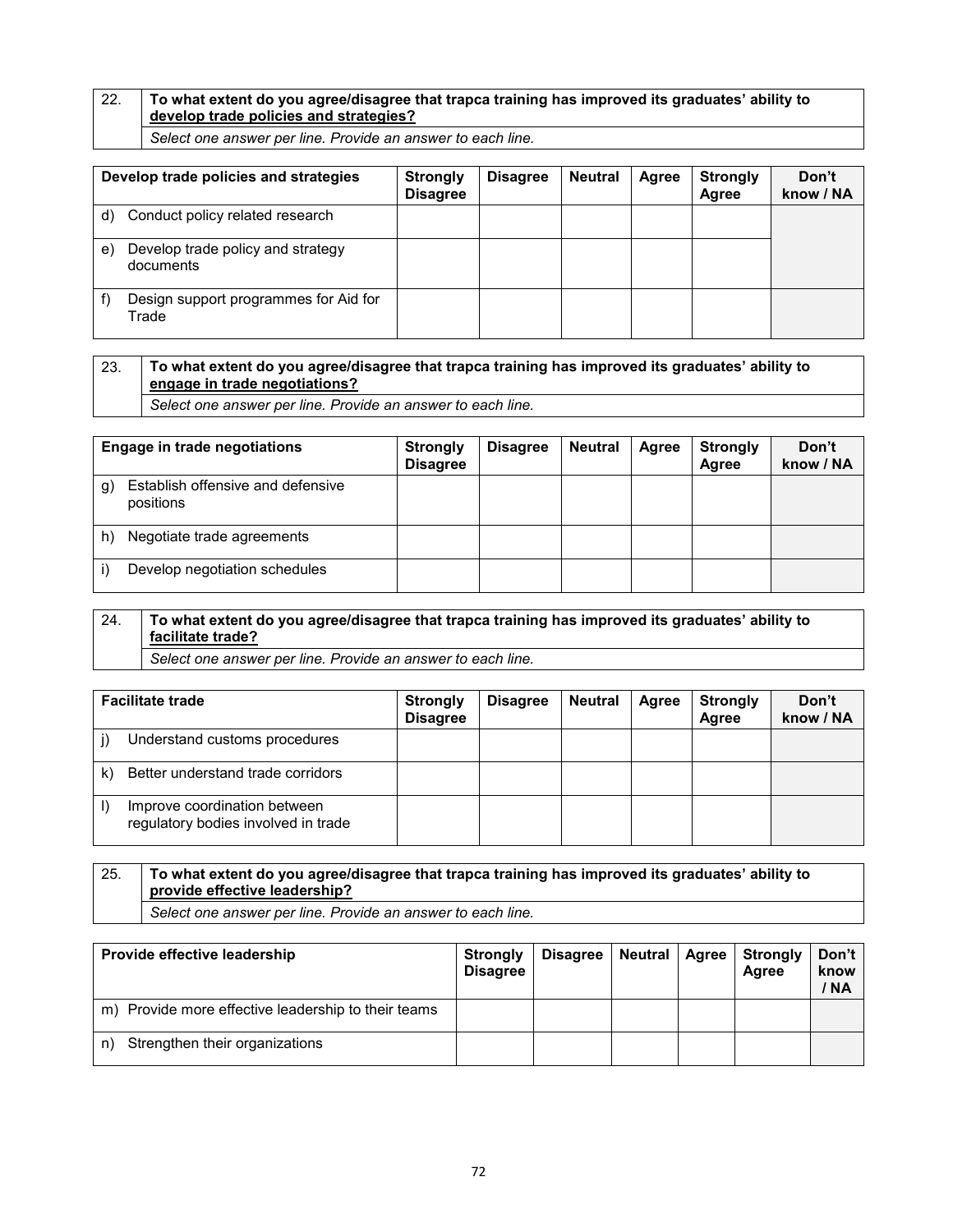#### **SECTION H: IMPACT STORIES**

**Our research is tasked with gathering some specific examples of where trapca has had a positive impact on its students and the organizations they work for. In this section of the interview we would like to explore whether you can provide any such examples.**

#### 26. **To what extent do you agree or disagree that trapca graduates have contributed to your organization and its impact on trade in Africa?** *Select the appropriate answer.*

| Strongly disagree<br>k)       |                         |
|-------------------------------|-------------------------|
| Disagree                      | Skip to Question 28     |
| m) Neither agree nor disagree |                         |
| Strongly agree<br>n)          | Continue to Question 27 |
| Agree                         |                         |

### 27. **Please can provide a maximum of three examples of where trapca graduates have been able to contribute to your organization and trade in Africa.**

*Please complete the text box below. Record in respondents own words.*

| Example 1 of<br>contribution |  |
|------------------------------|--|
|                              |  |

| Example 2 of<br>contribution |
|------------------------------|
|                              |

| Example 3 of<br>contribution |  |  |  |
|------------------------------|--|--|--|
|                              |  |  |  |
|                              |  |  |  |
|                              |  |  |  |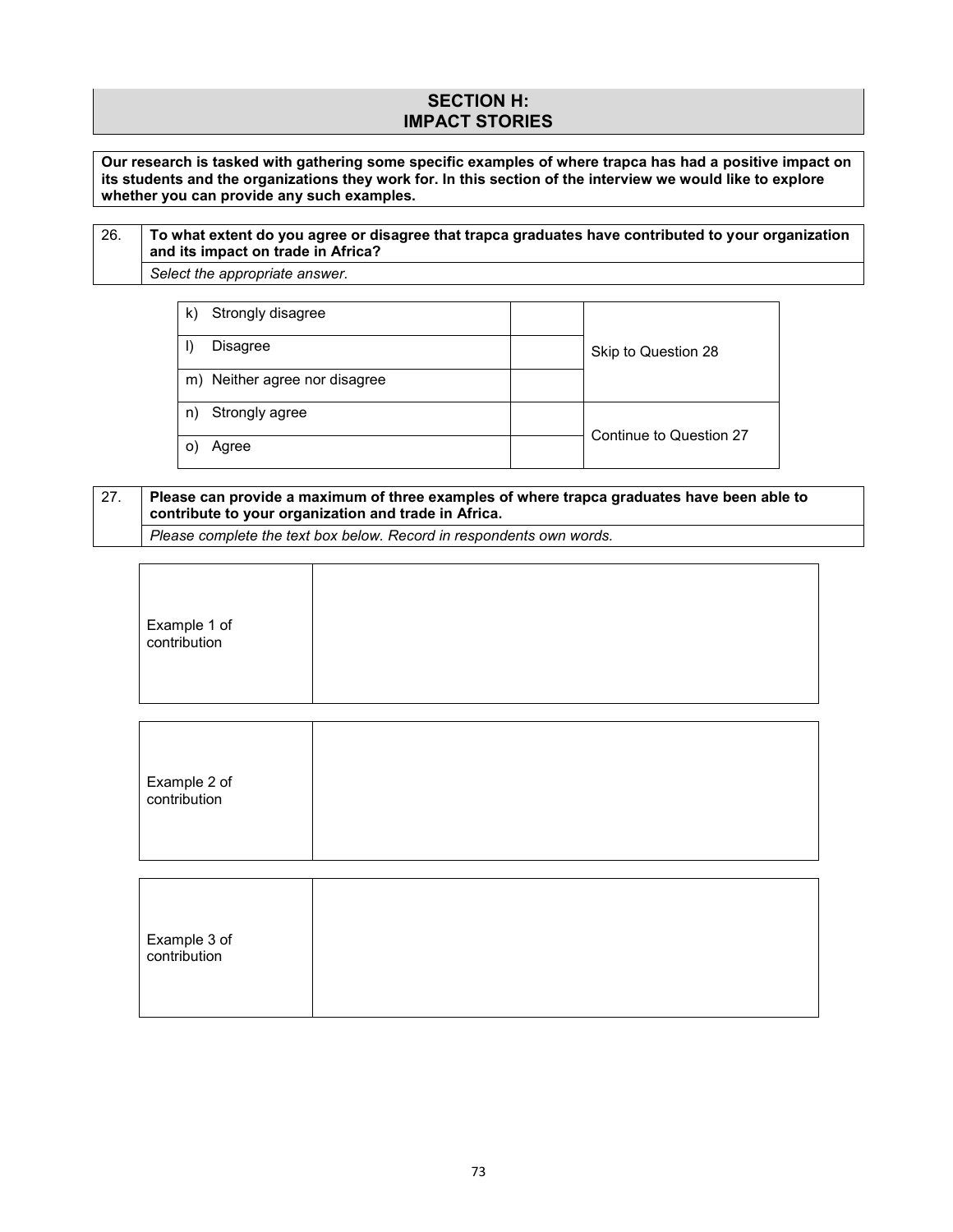#### **SECTION I: INPUT INTO TRAPCA STRATEGY**

**We have almost reached the end of this interview, and need your advice on trapca's strategy and how it can be improved.** 

| trapca would like to <u>strengthen its networks</u> with organizations involved in trade in Africa. Do you<br>28.<br>have any advice on how trapca should do this? |                                                                      |
|--------------------------------------------------------------------------------------------------------------------------------------------------------------------|----------------------------------------------------------------------|
|                                                                                                                                                                    | Please complete the text box below. Record in respondents own words. |

Τ

 $\Gamma$ 

|--|--|

٦

#### 29. **What advice can you give us for how trapca can improve its overall impact and contribution to trade in Africa?** *Please complete the text box below. Record in respondents own words.*

| Advice for trapca<br>strategy |  |  |  |  |
|-------------------------------|--|--|--|--|
|-------------------------------|--|--|--|--|

#### **SECTION J: THANK YOU**

30. **We've reached the end of end of the interview. However, before we close this interview, do you have any other insights you'd like to share about trapca, its programmes or trade in Africa?** *Please complete the text box below. Record in respondents own words.*

| Closing comments |  |  |
|------------------|--|--|
|------------------|--|--|

| 31. | Thank you for your participation in this survey. Your insights have been extremely helpful. |
|-----|---------------------------------------------------------------------------------------------|
|     | For more information on this survey, please contact trapca-survey@imanidevelopment.com      |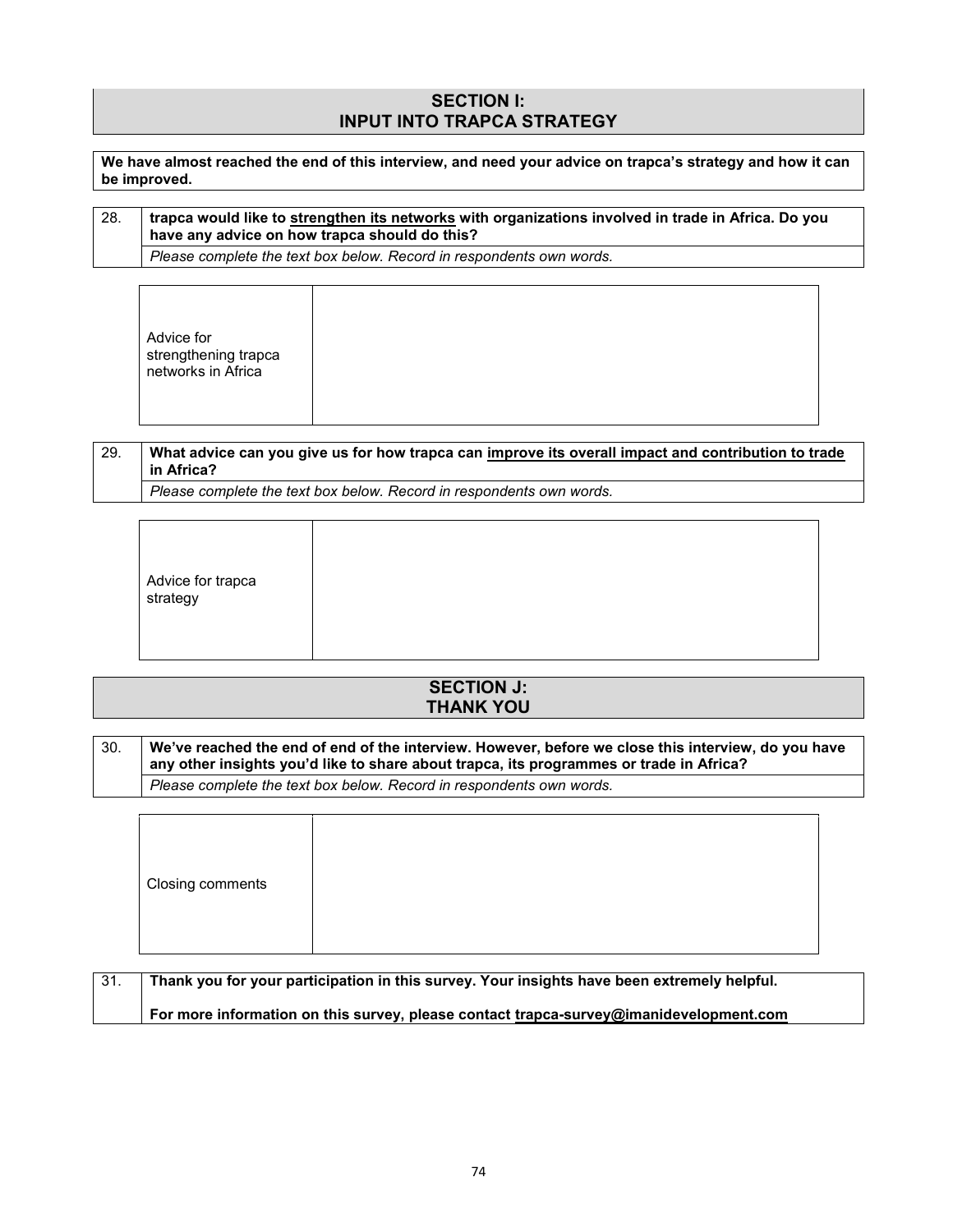**Annex F: Employers shortened questionnaire**



# Impact evaluation of trapca 1 March 2016

# **Questionnaire for Employers**

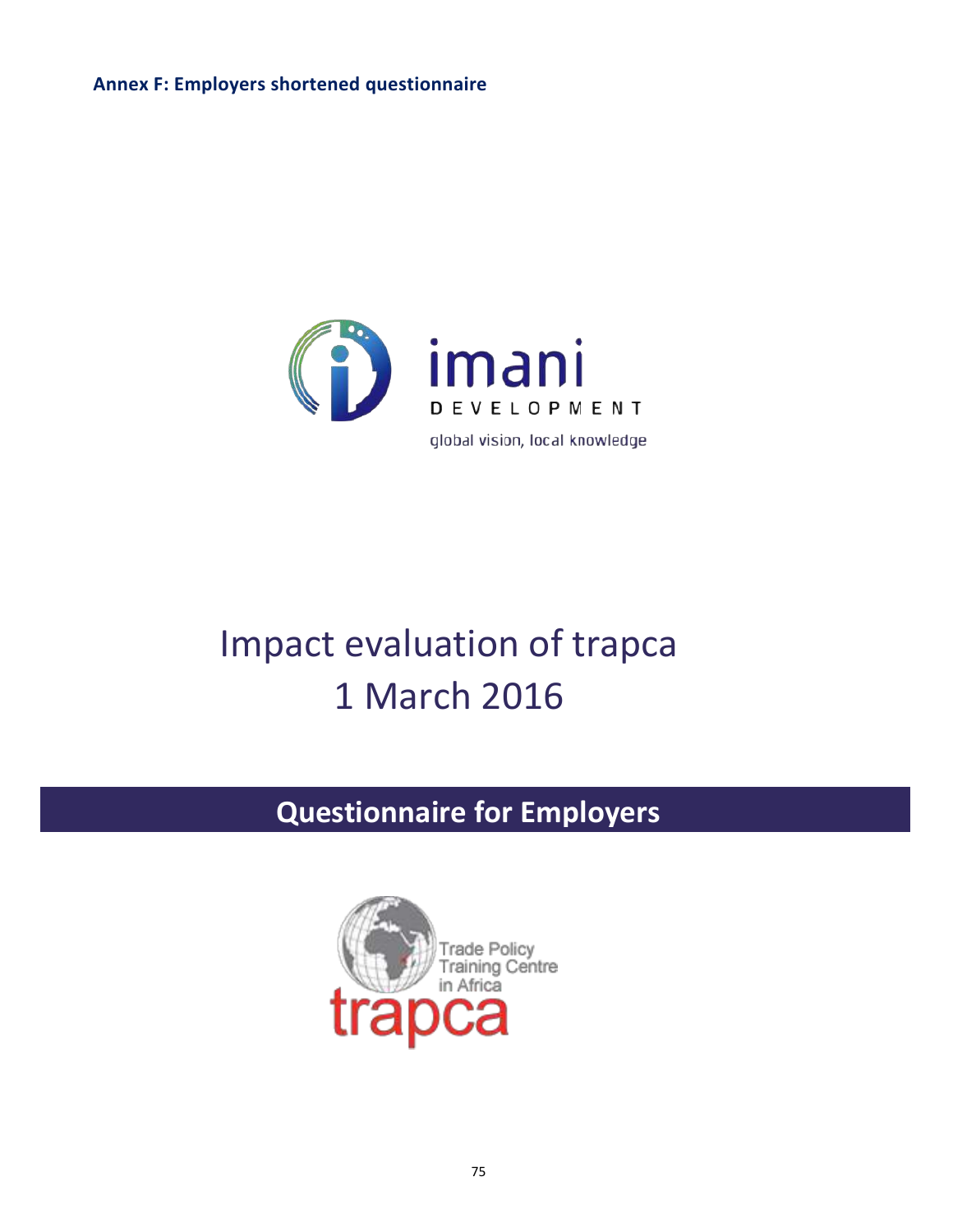#### **SECTION A: INTRODUCTION**

**The Trade Policy Training Centre in Africa (trapca) is currently undertaking a research study to measure its impact and identify areas where it can improve. A number of people from your organization have attended our training programmes. We are interested in learning more about the types of skills they have gained through trapca, and how these skills have contributed to your organization. Finally, we'd like to gather your insights on how trapca can improve its curriculum and overall impact on trade in Africa.** 

**We appreciate your willingness to take 10 minutes and complete this short questionnaire.** 

**Your responses will be appropriately confidential. We will report on overall insights, and any quotes or examples we use will be anonymized.**

**For more information on this survey, you are welcome to contact me or email Imani at capetown@imanidevelopment.com.**

#### **SECTION B: RESPONDENT DETAILS**

| 1. Name         |  |
|-----------------|--|
| 2. Position     |  |
| 3. Organization |  |
| 4. Email        |  |

#### **SECTION C: TRAPCA GRADUATES**

| 5. Are you aware of any trapca<br>graduates in your organization?                      |  |
|----------------------------------------------------------------------------------------|--|
| 6. How has trapca impacted the<br>knowledge, skills and careers of<br>these graduates? |  |

#### **SECTION D: SKILLS REQUIRED BY YOUR ORGANIZATION**

| 7. What skills or capabilities does<br>your organization require in order<br>to fulfil its mandate in Africa? |  |
|---------------------------------------------------------------------------------------------------------------|--|
| 8. To what extent do these skills or<br>capabilities already exist in your<br>organization?                   |  |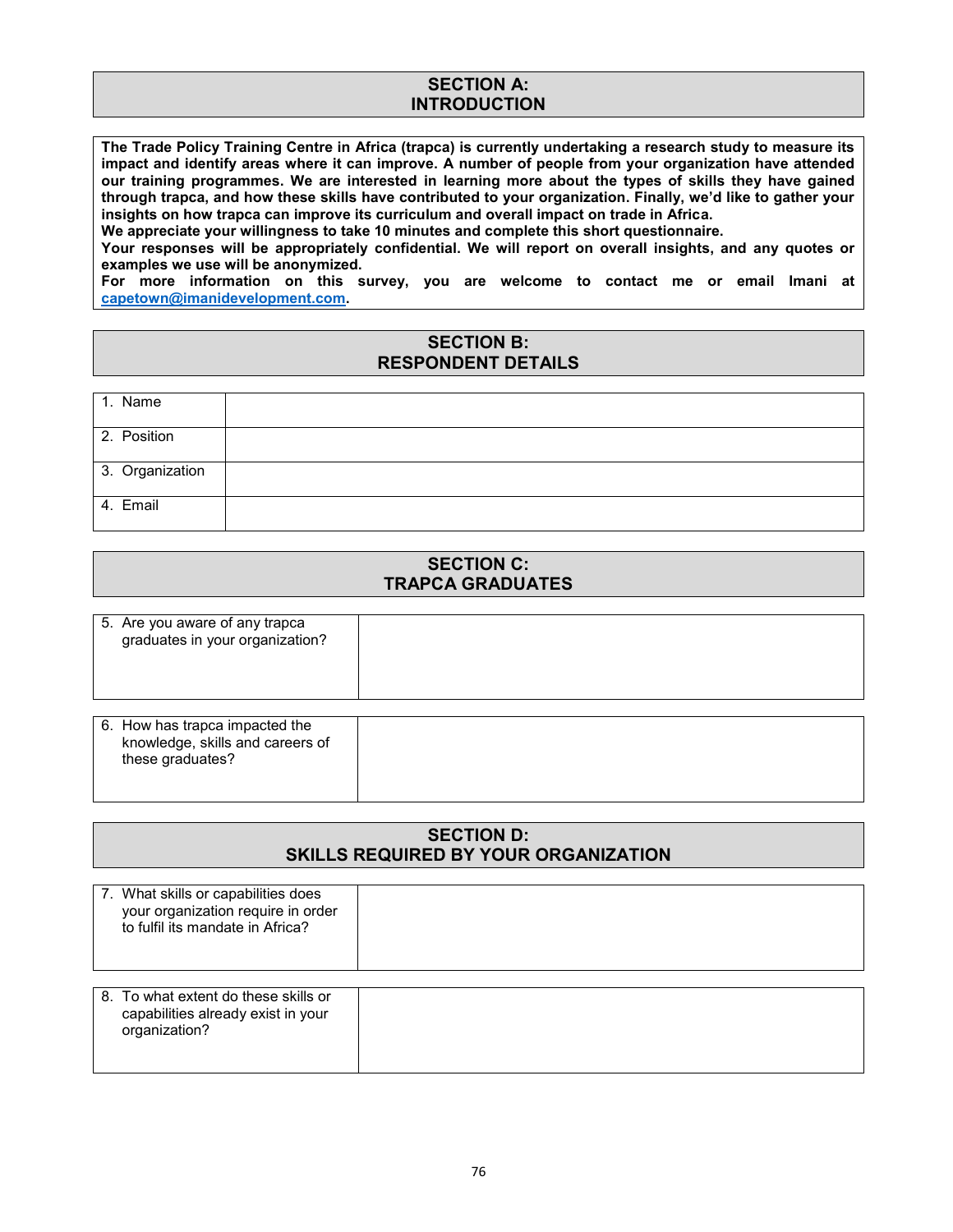| <b>SECTION E:</b><br><b>ADVICE FOR TRAPCA</b>                                                                                    |  |  |  |
|----------------------------------------------------------------------------------------------------------------------------------|--|--|--|
| 9. trapca would like to strengthen<br>its networks with organizations<br>involved in trade in Africa. Do<br>you have any advice? |  |  |  |
| 10. What advice can you give us for<br>how trapca can improve its<br>overall impact and contribution<br>to trade in Africa?      |  |  |  |
| THANK YOU                                                                                                                        |  |  |  |

#### **THANK YOU**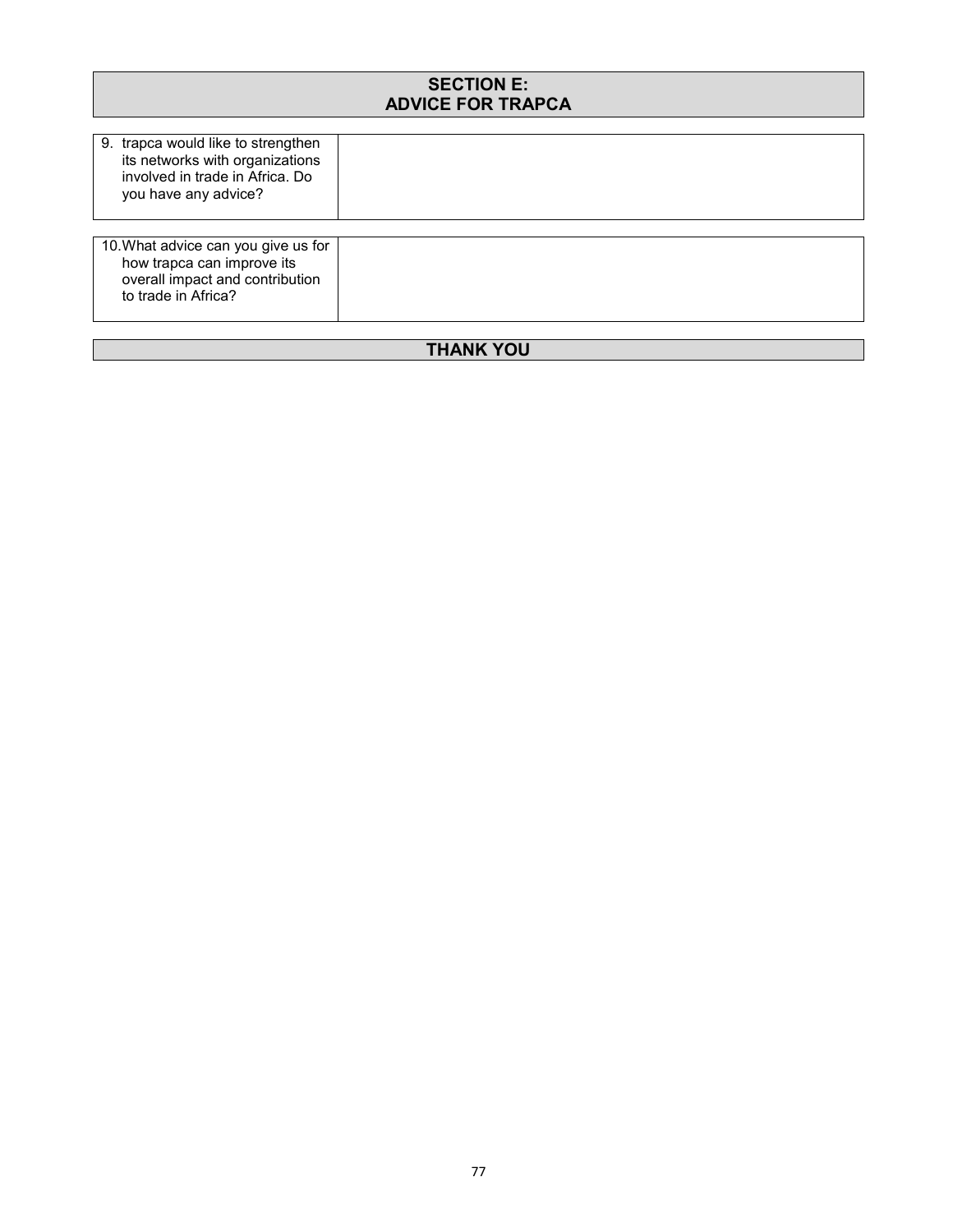## **Annex G: List of survey contributors**

#### *Online Questionnaire*

| <b>Surname</b>    | <b>First Name</b>  | <b>Surname</b>       | <b>First Name</b> |
|-------------------|--------------------|----------------------|-------------------|
| A                 |                    | Beyene               | Yohannws Abrha    |
| Abalo             | Joyce              | Biliwita             | Chifundo          |
| Abdille           | Abdirahman Mohamed | Bimogo               | François          |
| Abigail Madalitso | Kawamba            | <b>Bintu</b>         | Peter             |
| Abimana           | Fidele             | <b>Birhanu</b>       | Binyam            |
| Abunaw            | Anatole Ngwaime    | <b>Bisong</b>        | Amanda            |
| Acomy             | Pacome N'dassey    | <b>Bulwaka</b>       | Michael           |
| Aduda             | Gabriel Tanimu     | C                    |                   |
| Afadani           | Gerald             | Chakunda<br>Stembile |                   |
| Affuembey         | Affuembey          | Chaoneka             | Reginald          |
| Agalomba          | Tom                | Chaonwa              | Agnes             |
| Ahimbisibwe       | Ronald             | Chaula               | Ronah             |
| Ahimbisibwe       | Ahimbisibwe        | Chawarika            | James             |
| Akampa            | Micheal            | Chemutai             | Vicky             |
| Akeredolu         | Toyin              | Chibbabbuka          | Sydney            |
| Akuda             | Diana              | Chiinze              | <b>Bridget</b>    |
| Almeida           | Muntu              | Chikambwe            | Ferdinand         |
| Amatey            | Enome              | Chikoti              | Sunday            |
| Aneke             | Uchechukwu         | Chilingulo           | Yamikani          |
| Anonymous 1       |                    | Chilonga             | Jembo Phillip     |
| Anonymous 2       |                    | Chilunga             | Annet             |
| Arachi            | Awa Karamini       | Chimombe             | Mike              |
| Asfaw             | Nardos             | Chimombe             | Shaw              |
| Assefa            | Tigist Wodajo      | Chirambo             | Ezron             |
| Aswata            | Millicent          | Chirwa               | Ernest            |
| Au                | Maritse            | Chisenga             | Presley Lester    |
| Auma              | Elizabeth          | Chivanga             | Justina           |
| Aumane            | Tlohelang          | Chiwenga             | Emson             |
| Awlachew          | Mengistu           | Chizinga             | Gerald            |
| Ayubu             | Heri               | Chukwu               | Amaechi           |
| B                 |                    | Chunda               | Pamela            |
| B-Ofori           | Eugenia            | Cisse                | Elhadji Falilou   |
| Bahizi            | <b>Brekmans</b>    | Clarisse             | Nsotaka           |
| <b>Balcha</b>     | Dereje             | Coly                 | Astou             |
| Banda             | <b>Babatis</b>     | Coulibaly            | Kayouro           |
| Banda             | Aaron              | D                    |                   |
| Banda             | Simon              | Damas                | Reguli            |
| Banda             | Farayi Melody      | Debebe               | Teklu             |
| Banerjee          | Sumit              | Demissie             | Yalew             |
| Barata            | Merkineh Yigezu    | Deng                 | Martin            |
| Barua             | Kevin              | Desta                | <b>Oumer Nuru</b> |
| Bekele            | Martha Getachew    | Diene                | Alioune Badara    |
| <b>Bekele</b>     | Yemisrach          | Dieudonné            | Ndi Ebede         |
| Belay             | Abebaw             | Difabachew           | Bezawit           |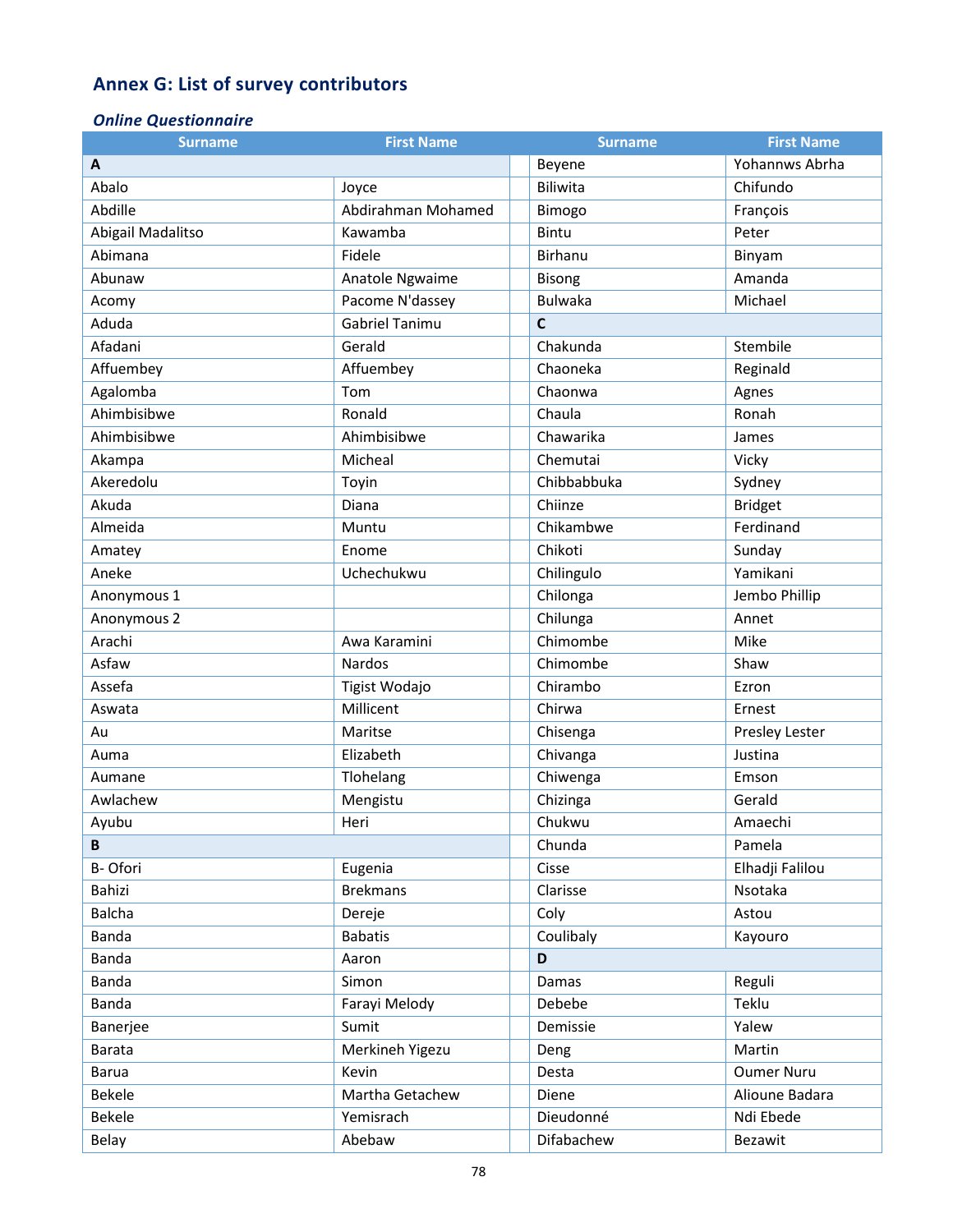| Beneth            | Gloria                | Dinda         | George               |
|-------------------|-----------------------|---------------|----------------------|
| Djebou            | Jacques Félix         | Jaridi        | Abel                 |
| Djibrila          | Oumar                 | Jerry         | Michael              |
| Dladla - Nkambule | Nompumelelo           | Joachim       | Ally                 |
| Dladla - Nkambule | Nompumelelo           | John          | Simon Maundu         |
| Dlamini           | Bongani               | Jonson        | Fred V.              |
| Dosio             | <b>Brenda</b>         | K             |                      |
| Duga Samkia       | Yves                  | Kabanda       | Saidy                |
| E                 |                       | Kagonji       | Abdul                |
| Edouard           | <b>BAGRE</b>          | Kajara        | Regina               |
| Edward            | Abili                 | Kajomba       | Gringoster           |
| Efobi             | Uchenna               | Kalapa        | <b>Brian</b>         |
| Ehidiemhen        | Paul                  | Kalikiti      | Mathews              |
| Ehode             | Raoul                 | Kambaila      | Davison              |
| Ekadu             | Steven                | Kamugisha     | Victor               |
| Ekeocha           | Queeneth              | Kanake        | Daniel Ngunjiri      |
| Elias             | Emmanuel              | Kandwanaho    | Jonan                |
| Emeifeogwu        | Nkeonyeasua           | Kane          | Aminata              |
| Etoke             | Fritz Ngeka           | Kanjoka       | Pilirani             |
| Ewelukwa          | Adaobi                | Kapeku        |                      |
|                   |                       |               | Joseph               |
| F                 |                       | Kapembwa      | Chungu               |
| Fatch             | Temwani               | Kasuba        | Kasengele            |
| Fenta Gezu        | Eden                  | Kateregga     | Dennis               |
| Fernande Elomo    | Nkodo                 | Kauma         | Joan Brenda          |
| Fogenay           | Kevin                 | Kaunda        | Maggie Banda         |
| Francis           | Davis                 | Kayinga       | Catherine            |
| Funjoh Asingwe    | Roland                | Kayumbo       | Fredrick Alban       |
| G                 |                       | Kebede        | <b>Birhan Eshetu</b> |
| Gachemi           | Margaret              | Kennedy       | Abel                 |
| Gathondu          | Anne Nyaguthi         | Kessy         | Jackson Gabriel      |
| Gatungu           | Paul Gitau            | Khayota       | Norman               |
| Gebre Mariam      | Yirgalem Nigussie     | Kidanemariyam | Hanna Gebrekristos   |
| Gebru             | <b>Tsedey Tesfaye</b> | Kifle         | Beakal Yeshanew      |
| George            | Adewale               | Kigobi        | Hyginus              |
| Golo              | Yao Nukunu            | Kiguli        | Peterson             |
| Gueye             | Mouhammad Al Amine    | Kihika        | Rose                 |
| Gwanzura          | Tatenda               | Kihiu         | Ruth                 |
| Gyang             | Demitta               | Kiio          | Annastacia           |
| H.                |                       | Kiiza         | Africa               |
| Haile             | Teshome               | Kilasara      | Deogratius           |
| Hailu             | Tsadkan Alemayehu     | Kimanga       | Joseph               |
| Hossain           | M. Zakir              | Kimath        | Shangwe              |
| L                 |                       | Kimbi Yu-uh   | Hilda                |
| Ikwabe            | Winnie                | Kinyua        | Paul                 |
| Ileve             | <b>Robert Tom</b>     | Kirui         | Willy                |
| Issofou           | Njifen                | Kisambira     | Abbas                |
| Iweriebor         | Perpetual             | Kisamo        | Caroline             |
| J                 |                       | Kisamo        | Hiram                |
|                   |                       |               |                      |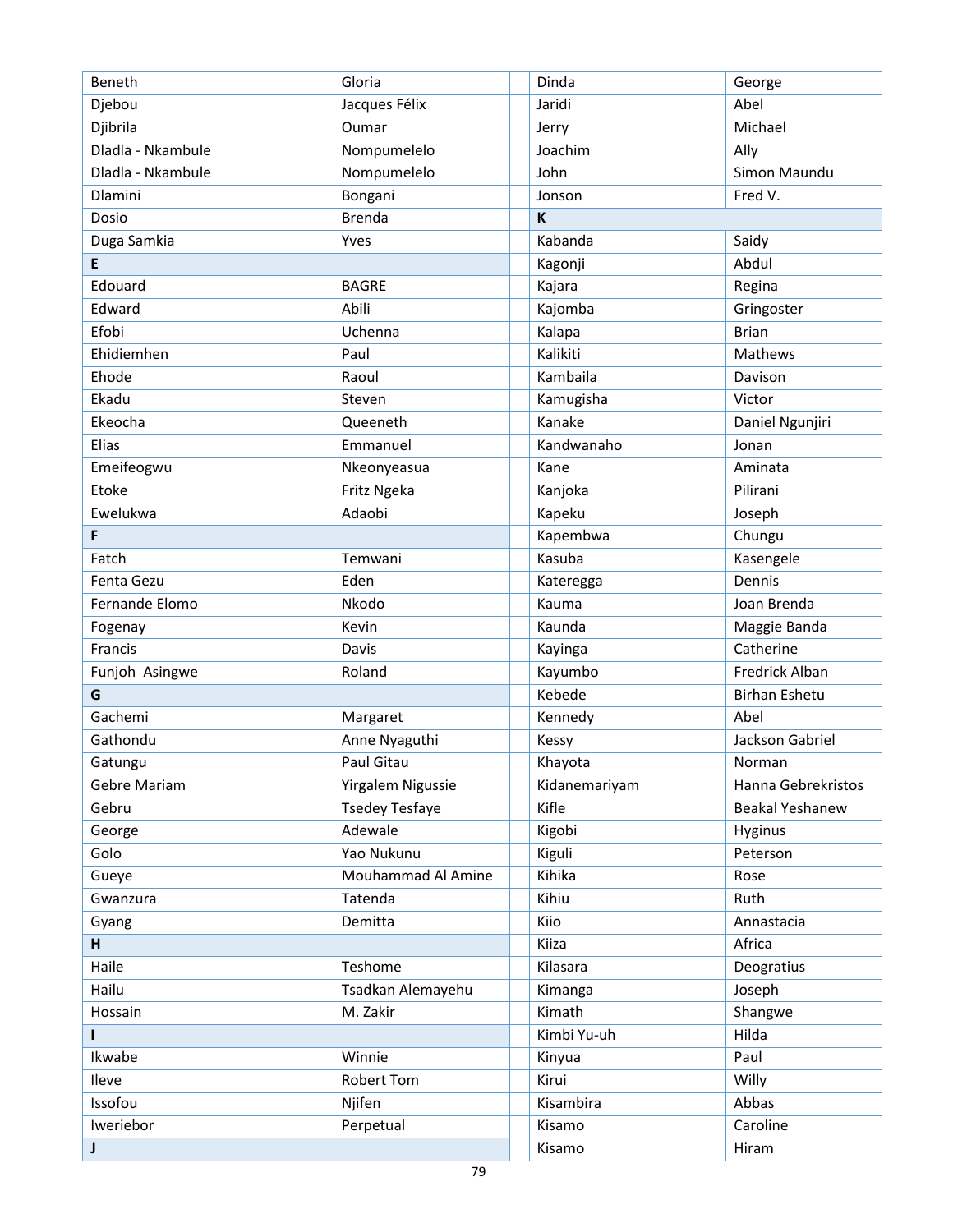| Jallow           | Ajara                 | Kisongo          | Juma Kazweba           |
|------------------|-----------------------|------------------|------------------------|
| Kissa            | James                 | Meskerem         | Tesfaye                |
| Kittengo         | Aloysious             | Mesuli           | Beatrice               |
| Kivaa            | Jane                  | Metili           | Geofrey                |
| Kizuri           | Joachim               | Mfune            | Moses Laameck          |
| Komba            | Bahati Johnathan      | Mhando           | Salma Athumani         |
| Komikiyoaba      | Nalkesse              | Mhina            | William                |
| Kotcho Bongkwaha | Jacob                 | Mhina            | Magdalene Massawe      |
| Kouassi          | Dedje Sylevestre Eric | Mihretu Belayneh | Mekonnen               |
| Koussoube        | Mahamady              | Mitengo          | Macleod                |
| Kwagbenu         | Daniel                | Mithamo          | Charity                |
| L                |                       | Mkanda           | Fixon                  |
| Lebusetsa        | Pholosi John          | Mkandawire       | Symon                  |
| Letsie           | Nkareng Alphonse      | Mkandawire       | Sangwani               |
| Liep             | Tut Makuei Reth       | Mlelwa           | Twilumba               |
| Lifweba          | Happy                 | Moengwe          | Mokalake               |
| Lingwalanya      | Sosten Yobe           | Moslam           | Razoana                |
| Liywalii - Mwale | Namukolo              | Moussa           | Thiaw                  |
| Lungu            | Winstone              | Mpando           | <b>Tendai Mark</b>     |
| Lutaaya          | Joseph                | Mtileni          | Norah                  |
| Luyiga           | Phoebe Constance      | Muanze charles   | Femshang               |
| M                |                       | Mucheri          | Tapiwa                 |
| Magaleta         | George                | Mudzamiri        | Alex                   |
| Majuru           | Chenai                | Mudzingwa        | Edina                  |
| Makheti Alenga   | Emmanuel              | Mugabi           | Enock                  |
| Makong           | Tsotetsi              | Mugalla          | Caroline               |
| Makulika         | Kennedy               | Mugova           | <b>Beatrice Netsai</b> |
| Makuya           | Edwin Mwango          | Muhara           | Tadala                 |
| Manfred          | Kouty                 | Muhigirwa        | Charles                |
| Mangara          | Sudi S.               | Mukarwego        | Pheab                  |
| Manwa            | Privilege             | Mukyala          | Samalie                |
| Manyara          | George                | Mulenga          | Chipasha               |
| Manyenje         | Davis Winstone        | Mulenga          | Chiti                  |
| Martin           | Joyce David           | Mulenga          | Clement Kasepa         |
| Massawe          | Martha                | Mupodyi          | Simba                  |
| Massawe          | Daudi                 | Murefu           | Kudzai                 |
| Masupha          | Mpho                  | Murehwa          | Godwin                 |
| Matadeen         | Sanjay                | Musarandega      | Lillian                |
| Maungu           | Michelle              | Muse             | Abdillahi Nedif        |
| Maungu           | Lynda                 | Mushawati        | Steven                 |
| Max Gueu         | Powa                  | Musonera         | Claver                 |
| Mazide Dlamini   | Mazide                | Mutaka           | Edmund                 |
| Mbabazi          | Annet                 | Mutanga          | Albert                 |
| Mbandar          | Scolasticah           | Mutebi           | Hassan                 |
| Mbogo            | Chrispus              | Muteti           | Christopher            |
| Mbuton           | Ulrike                | Muthengi         | Jeff                   |
| Mengesha         | Desalegn              | Mutiso           | Patricia               |
| Mengesha         | Desalegn              | Mutomba Jonga    | Reginah Pedzai         |
|                  |                       |                  |                        |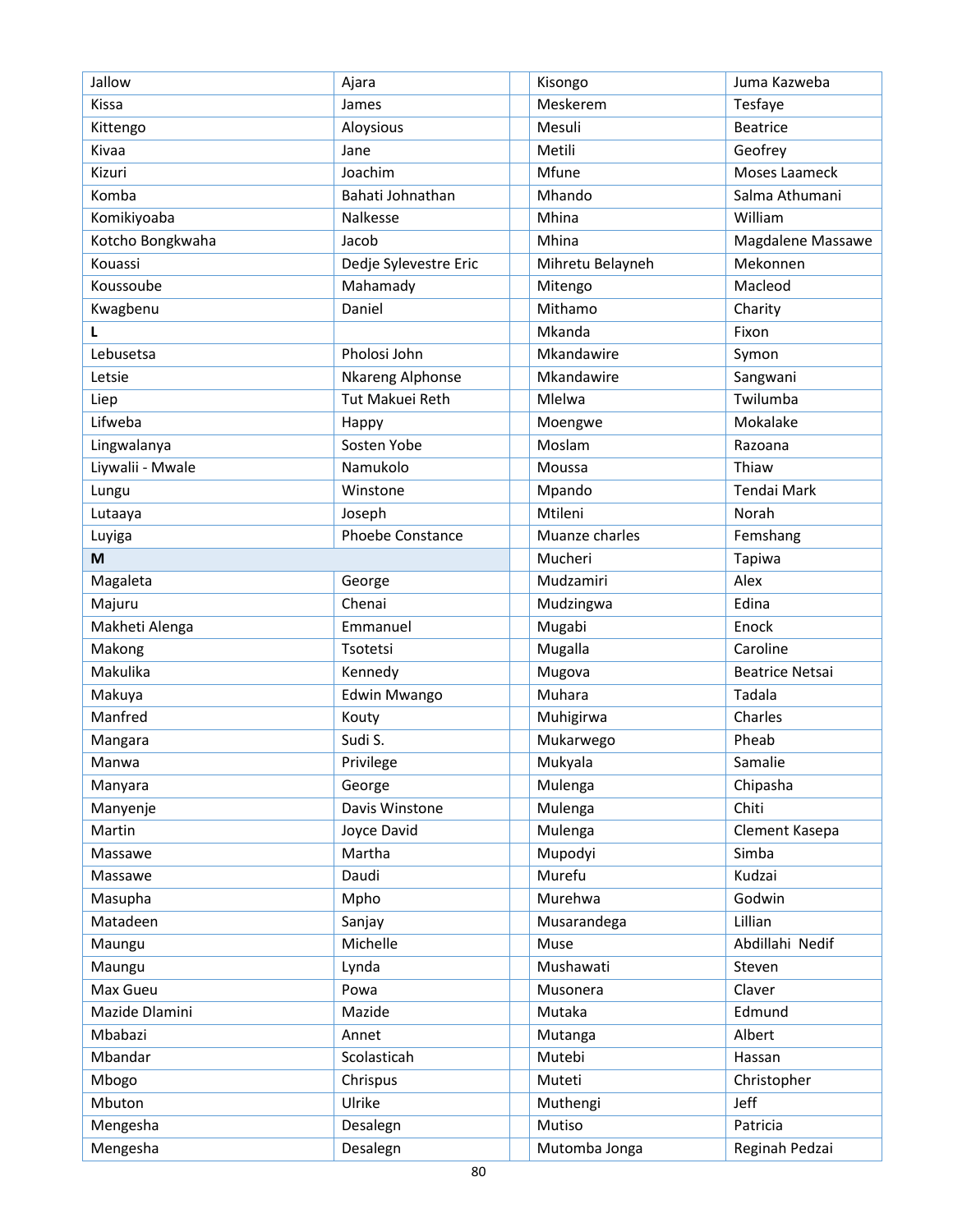| Mereki               | Thinkwell            | Muzaki          | Lydia Mary           |
|----------------------|----------------------|-----------------|----------------------|
| Muzavazi             | Fanuel               | Njoroge         | Mathew               |
| Muzimba              | Douglas              | Nkombezi        | <b>Wiskes Dafter</b> |
| Mvula                | Wongani              | Ntuli           | Amanda               |
| Mwalusaka-Sichilongo | Priscilla Lana       | Nuhu            | Jamila Audu          |
| Mwambapa             | Juma                 | Nwiabu          | Legborsi             |
| Mwangeka             | Scaver               | Nyagokana       | Daniel Kangwana      |
| Mwangi               | Florence             | Nyambe Mubanga  | Mulima               |
| Mwanje               | Simon                | Nyanja          | Yohane               |
| Mwansa               | Christopher          | Nyello          | Adellah Otto         |
| Mwansa               | Stephen K.           | Nyirenda        | Fletcher Tawonga     |
| Mwanza               | Davies               | Nzabonimpa      | Pacifique            |
| Mwasaga              | Lusajo               | Nzallah         | Aron                 |
| Mwesa                | Morgan               | $\Omega$        |                      |
| Mwigilwa             | Albertina            | Obeakemhe       | Joseph               |
| Mwikisa              | Denis                | Obika           | Kakra                |
| Mwisijo              | William              | Ojok            | Francis              |
| Mwiya                | Lynnox Nandu         | Okah Efogo      | Francoise            |
| Mwololo              | Julius               | Okello          | Emmanuel             |
| Mziray               | Jasmine              | Okenwa- Ugbajah | Amara                |
| Mzumara              | Nelson               | Okoye           | Chinedu              |
| N                    |                      | Olive           | Mukulira             |
| Nabwana              | Erick                | Olowoye         | Olugbenga            |
| Nachela              | Petronella           | Olutayo         | Olusegun             |
| Nadège-Parfaite      | Kouame Bossombra     | Omuemu          | Efe                  |
| Nadiope              | Moses                | Omusana         | Charles              |
| Nakambale            | Patience Mwamba      | Opani           | <b>Betty Mike</b>    |
| Nakyambadde          | Dorah                | Opiyo           | Samson               |
| Nalule               | Prosscovia Josephine | Oriaro          | Hellen               |
| Nalwoga              | Mariam               | Oshiame         | M.B                  |
| Namutebi             | Connie               | Otele Ahanda    | Jean Marie           |
| Nancy                | Mashodo              | Othieno         | Andrew               |
| Nantongo             | Sarah                | Ouedraogo       | Carole               |
| N'da                 | Koffi Christian      | Ousman          | Jeng                 |
| Nderitu              | Elizabeth Murugi     | Oyenusi         | Adekunle             |
| Ndimbwa              | Derick               | P               |                      |
| Ndiuryayo            | Straton              | Pamphil         | Peter                |
| Ndoh                 | <b>Bih Marlyse</b>   | Paudyal         | Rabindra             |
| Ndong                | Abdoulaye            | Petipe          | Paterne Aime         |
| Ndudi                | Omorejie             | $\mathsf{R}$    |                      |
| Ndunguru             | Wilbroad             | Roezer          | Clara                |
| Ng'asi               | Agano                | Rostant Roland  | Leudjou Njiteu       |
| Ngonene              | Liomo                | Ruyobya         | Hilda                |
| Ngoya                | Sospeter             | $\mathsf{s}$    |                      |
| Nhorido              | Emillia              | Sabao           | Jacqueline           |
| Nigussie             | Eyob                 | Saeed           | Yasmin Wohabrebbi    |
| Njau                 | Cecylia              | Saiewane        | Alphonso             |
| Njerere              | Pardon               | Saizonou        | Yves Mahougnon       |
|                      |                      |                 |                      |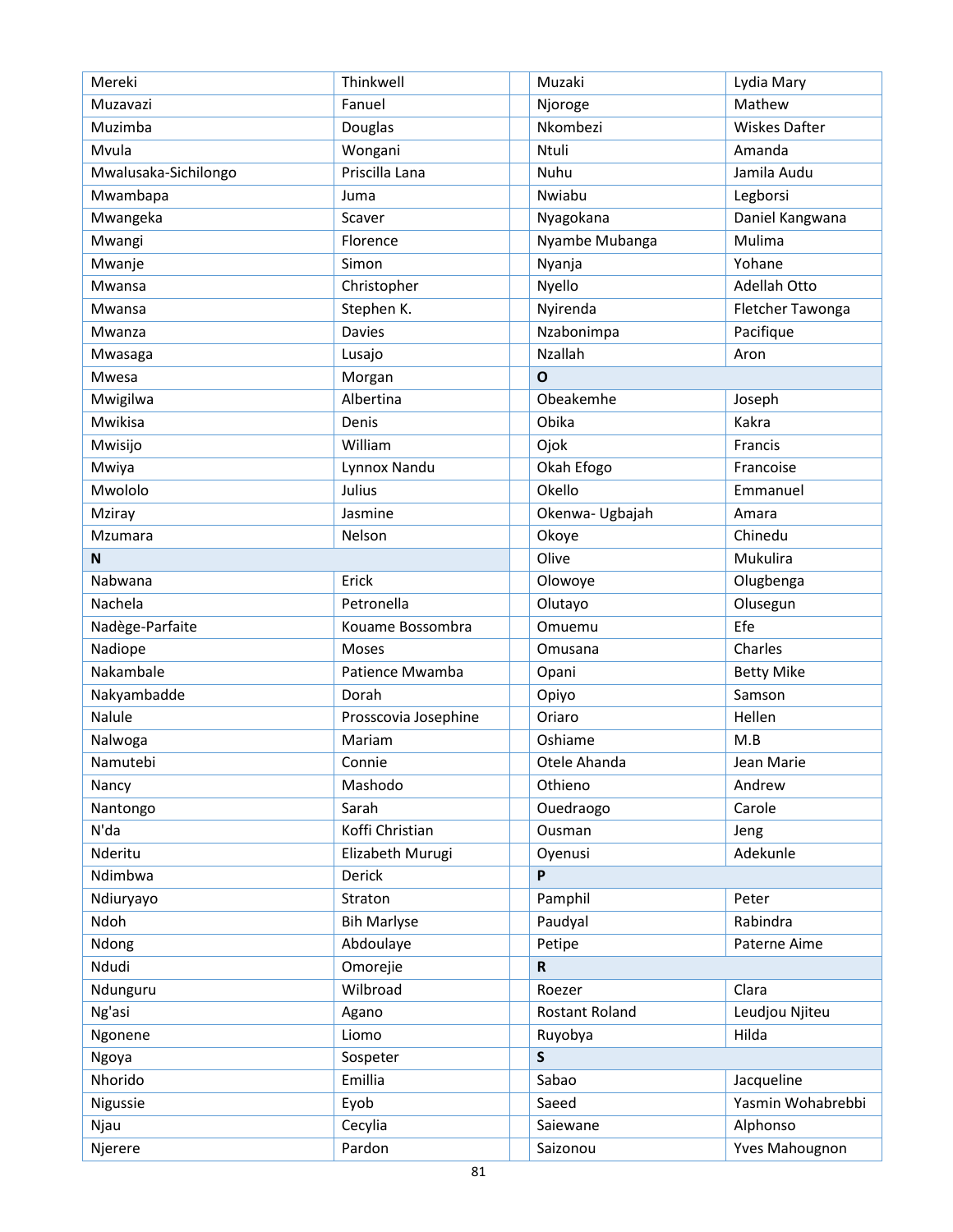| Njeru        | Kellen                | Samateh            | Yahya             |
|--------------|-----------------------|--------------------|-------------------|
| Sambe        | Ousmane               | Ugulu              | Selma Ndeshipanda |
| Samboko      | Mecha                 | Umudi              | Evelyn            |
| Sande        | Samuel                | Umutoni            | Diane             |
|              |                       | Ugula              | Kitandu Paulo     |
| Sangu        | Matthew               | $\mathsf{V}$       |                   |
| Saul         | Elizabeth             | Vhumbunu           | Clayton           |
| Seifu        | Mandefrot Desta       | W                  |                   |
| Seifu        | Minyahel Desta        | Waari              | Daniel            |
| Seydou       | Dao                   | Wafula             | Collins           |
| Shai         | Kebede Lidetu         | Wairoma            | Michael           |
| Shariff      | Omar Mahmood          | Wambulwa           | Filimona          |
| Shiferaw     | Mulugeta              | Wenlassida Aantole | Tapsoba           |
| Shirima      | Justin                | Willie             | Adam              |
| Shirima      | Castro                | Woldesenbet        | Mahlet            |
| Siallo       | Ousmane               | Wonyra             | Kwami Ossadzifo   |
| Sibanda      | <b>Better</b>         | Workneh            | Mulugeta Hailu    |
| Sibweza      | Matilda               | Yaya               | Ouattara          |
| Sichivula    | Arthur                | Y                  |                   |
| Sichivula    | Arthur                | Yeboua             | Kouassi           |
| Sifuniso     | Josiah Sifuniso       | $\mathbf{Z}$       |                   |
| Sikamikami   | Memory                | Zena               | Tilahun Wolde     |
| Silla        | <b>Beatus Said</b>    | Zwane              | Teetee Tsenjwako  |
| Simelane     | Themba                |                    |                   |
| Simone       | Assah Kuete           |                    |                   |
| Sindi        | Silas                 |                    |                   |
| Siniwa       | Norbert               |                    |                   |
| Sizya        | Ramadhan              |                    |                   |
| Soko         | Amon                  |                    |                   |
| Some         | <b>Tiertou Edwige</b> |                    |                   |
| Soulemane    | Sodre                 |                    |                   |
| $\mathsf{T}$ |                       |                    |                   |
| Tadele       | Kidist Sheferaw       |                    |                   |
| Tadesse      | Meaza                 |                    |                   |
| Tait         | Danielle              |                    |                   |
| Takwa        | <b>Tata Andrew</b>    |                    |                   |
| Tanyi        | Kenneth               |                    |                   |
| Teemba       | Arnold                |                    |                   |
| Tekeltsion   | Sirack Kassahun       |                    |                   |
| Teklestion   | Sirack Kassahun       |                    |                   |
| Tembo        | Gallina               |                    |                   |
| Tembo        | Tombozi               |                    |                   |
| Tembo        | Pontino               |                    |                   |
| Tesfaye      | Tsedey                |                    |                   |
| Teshome      | Solomon               |                    |                   |
| Tewabe       | <b>Tigest</b>         |                    |                   |
| Tita         | Mbongeh Lilian        |                    |                   |
| Titang       | Franklin              |                    |                   |
|              |                       |                    |                   |